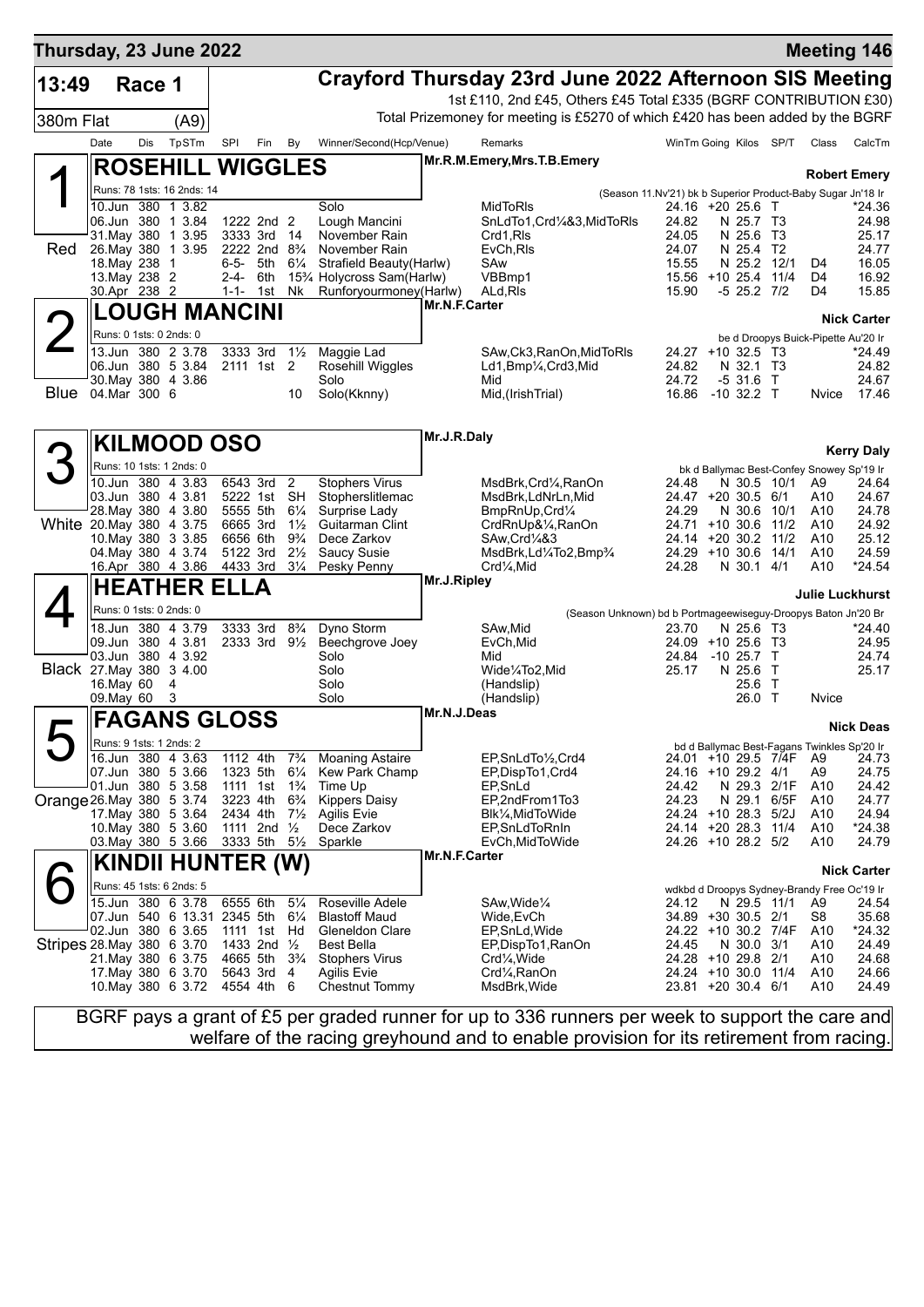| Thursday, 23 June 2022          |              |        |                                              |                                                    |                          |                                  |                                                |                  |                                                                  |                                                       |                                          |                     |                  | <b>Meeting 146</b>                          |                    |
|---------------------------------|--------------|--------|----------------------------------------------|----------------------------------------------------|--------------------------|----------------------------------|------------------------------------------------|------------------|------------------------------------------------------------------|-------------------------------------------------------|------------------------------------------|---------------------|------------------|---------------------------------------------|--------------------|
| 14:07                           |              | Race 2 |                                              |                                                    |                          |                                  |                                                |                  | 1st £130, 2nd £45, Others £45 Total £355 (BGRF CONTRIBUTION £30) |                                                       |                                          |                     |                  |                                             |                    |
| 380m Flat                       |              |        | (A6)                                         |                                                    |                          |                                  |                                                |                  |                                                                  |                                                       |                                          |                     |                  |                                             |                    |
|                                 | Date         | Dis    | TpSTm                                        | SPI                                                | Fin                      | By                               | Winner/Second(Hcp/Venue)                       | Mrs.K.A.Macari   | Remarks                                                          |                                                       | WinTm Going Kilos SP/T                   |                     |                  | Class                                       | CalcTm             |
|                                 |              |        | <b>PILLOW TALK</b>                           |                                                    |                          |                                  |                                                |                  |                                                                  |                                                       |                                          |                     |                  | <b>Allison Kelly-Pilgrim</b>                |                    |
|                                 |              |        | Runs: 7 1sts: 2 2nds: 0<br>18.Jun 380 1 3.69 | 6366 6th                                           |                          |                                  | 143/4 November Rain                            |                  |                                                                  | (Season Unknown) bk b Kinloch Brae-Mill Babs Ap'20 Br |                                          |                     | N 32.8 10/3 A6   |                                             |                    |
|                                 |              |        | 11.Jun 380 1 3.66                            | 1112 3rd                                           |                          | $3\frac{1}{4}$                   | Oldinn Robin                                   |                  | BmpRIs2, Crd1/2&3<br>QAw,LdTo3,Crd4,RIs                          | 23.85<br>24.33                                        |                                          | N 32.8 T3           |                  |                                             | 25.03<br>24.59     |
| Red                             |              |        | 09. May 380 2 3.62<br>25.Apr 380 2 3.67      | 2112 2nd 2 <sup>3</sup> / <sub>4</sub>             |                          |                                  | <b>Lakeview Star</b><br>Solo                   |                  | EP,Ld1/4To3,MidToRIs<br><b>R</b> ls                              | 23.81<br>24.22                                        |                                          | N 32.0 T3<br>N 31.8 | $\top$           |                                             | *24.03<br>24.22    |
|                                 |              |        | 16.Apr 480 2 4.61                            | 2112 3rd 3                                         |                          |                                  | Bramble Peppa(Newcl)                           |                  | EP,Led1T <sup>3</sup> /4                                         |                                                       | 29.10 +10 32.3 5/1                       |                     |                  | A4                                          | 29.44              |
|                                 |              |        | 08.Apr 480 2 4.62<br>18.Jan 480 2 4.77       | 1111 1st 41/ <sub>2</sub><br>3111 1st              |                          | $1\frac{3}{4}$                   | Scotch Royalty(Newcl)<br>Crofton Hallie(Newcl) |                  | Rls, AlwaysLed<br>LedRunUp                                       | 29.60<br>29.54                                        | $-10,31.6$<br>-10 31.7 5/4F              |                     | T3               | ReQul 29.50<br>A4                           | 29.44              |
|                                 |              |        | <b>UNLEASHTHEFURY</b>                        |                                                    |                          |                                  |                                                | <b>The Coven</b> |                                                                  |                                                       |                                          |                     |                  |                                             |                    |
|                                 |              |        | Runs: 15 1sts: 4 2nds: 1                     |                                                    |                          |                                  |                                                |                  |                                                                  |                                                       |                                          |                     |                  | bk d Lenson Panda-Cashen Kia Ny'19 Ir       | <b>Tom Levers</b>  |
|                                 |              |        | 16.Jun 380 2 3.65                            | 3445 5th                                           |                          | $7\frac{3}{4}$                   | Millabbey Amy                                  |                  | Crd <sub>4</sub> 83                                              |                                                       | 23.65 +10 35.3 10/3                      |                     |                  | A6                                          | 24.37              |
|                                 |              |        | 10.Jun 380 2 3.61<br>28. May 380 2 3.69      | 1111 1st<br>3322 2nd 3                             |                          | $\overline{1}$                   | Ace Of Adog<br>Deanridge Boyone                |                  | EP, SnLd, MidToRIs<br>EP,Bmp1/4,2ndFrom1/2,(HT)                  | 24.00                                                 | 23.62 +20 35.8 11/4                      | N 35.2              | 5/2J             | A7<br>A7                                    | *23.82<br>24.24    |
| <b>Blue</b>                     |              |        | 20. May 380 2 3.67                           | 4211 1st 61/4                                      |                          |                                  | Cons Sandy                                     |                  | MsdBrk, EP, Ld2                                                  |                                                       | 23.92 +10 34.6 7/4F                      |                     |                  | A8                                          | 24.02              |
|                                 |              |        | 13. May 380 2 3.60<br>30.Apr 380 2 3.73      | 1111 1st<br>5555 4th                               |                          | $3\frac{1}{2}$<br>$\overline{7}$ | Monamolin Mimi<br>Cushie Polly                 |                  | EP, SnLd, MidToRIs<br>Crd1/4&3/4, Bmp2&3                         |                                                       | $23.67 + 20.34.0$<br>$23.61 + 10.33.6$   |                     | 6/4F<br>15/8F A9 | A9                                          | 23.87<br>24.27     |
|                                 |              |        | 23.Apr 380 2 3.69                            | 5543 3rd                                           |                          | $2\frac{3}{4}$                   | Castlehill Ivy                                 |                  | Bmp1/ <sub>4</sub> , Crd3, RanOn                                 | 24.26                                                 |                                          |                     | N 34.4 10/3      | A9                                          | 24.48              |
|                                 |              |        | <b>MERIDIAN CAPTAIN</b>                      |                                                    |                          |                                  |                                                | Mrs.G.Goldsmith  |                                                                  |                                                       |                                          |                     |                  |                                             | <b>Nick Carter</b> |
|                                 |              |        | Runs: 28 1sts: 5 2nds: 7                     |                                                    |                          |                                  |                                                |                  |                                                                  |                                                       |                                          |                     |                  | bd d Kinloch Brae-Parkgate Suzie Ja'20 Ir   |                    |
|                                 |              |        | 15.Jun 380 3 3.79<br>08.Jun 380 2 3.58       | 6444 4th<br>1111 1st                               |                          | $\overline{2}$<br>5              | Swift Bawdy<br>Fayes Daisy                     |                  | MsdBrk, CrdRnUp<br>EP, SnLd                                      | 23.82                                                 | 23.51 +20 31.3 7/2                       |                     | N 31.6 2/1F A6   | A7                                          | 23.97<br>$*23.71$  |
|                                 |              |        | 01.Jun 380 2 3.66                            | 3543 3rd                                           |                          | $6\frac{1}{4}$                   | <b>Tell Truth</b>                              |                  | Crd <sup>1</sup> / <sub>4</sub> &2&3                             | 24.08                                                 |                                          |                     | N 30.9 6/4F      | A7                                          | 24.58              |
| White 25.May 380 2 3.65         |              |        | 19 May 380 2 3.66                            | 2333 2nd 21/4<br>2222 2nd 21/2                     |                          |                                  | Cals Flair<br><b>Bellhill Girl</b>             |                  | BmpStt, Crd1/4, RanOn<br>EP,2ndFrom1                             |                                                       | $23.60 + 10.30.6$<br>23.62 +10 30.9 7/1  |                     | 6/1              | A6<br>A6                                    | 23.88<br>23.92     |
|                                 |              |        | 14 May 380 3 3.88                            | 6554 3rd                                           |                          | 7                                | Icaals Tori                                    |                  | SAw, Crd2, MidToRIs                                              |                                                       | 23.58 +20 31.8                           |                     | 5/2F             | A6                                          | 24.34              |
|                                 |              |        | 04 May 380 3 3.73                            | 5222 2nd Nk                                        |                          |                                  | Offthe Line Sham                               | Mrs.T.A.Daly     | MsdBrk,2ndFrom2,Chl&CrdNrLn23.84 +10 31.0 6/1                    |                                                       |                                          |                     |                  | A6                                          | 23.97              |
|                                 |              |        | <b>KILMOOD BLUE</b>                          |                                                    |                          |                                  |                                                |                  |                                                                  |                                                       |                                          |                     |                  |                                             | <b>Kerry Daly</b>  |
|                                 |              |        | Runs: 6 1sts: 0 2nds: 4<br>18.Jun 380 4 3.55 | 1112 2nd <sup>3</sup> / <sub>4</sub>               |                          |                                  | <b>Miss Sally</b>                              |                  | EP,SnLdTo3,Mid                                                   |                                                       | 23.75 +10 29.2 15/8F A6                  |                     |                  | bebd d Ballymac Best-Confey Snowey Sp'19 Ir | 23.91              |
|                                 |              |        | 11.Jun 380 4 3.57                            |                                                    |                          |                                  | Solo                                           |                  | Mid                                                              |                                                       | 23.71 +10 29.2 T                         |                     |                  | ReQul *23.81                                |                    |
| <b>Black</b> 28. May 380 4 3.67 | 03.Jun 380 4 |        |                                              | 3333 2nd 3/4                                       |                          |                                  | Corrough Rock                                  |                  | (NoRace), (ReQul)<br>RanOn,Mid                                   | 24.02                                                 |                                          | 29.8<br>N 29.6      | 9/4F             | A6<br>A6                                    | 24.08              |
|                                 |              |        | 24. May 380 4 3.68                           | 5333 3rd                                           |                          | 5                                | Levi Lady                                      |                  | MsdBrk,Bmp1,Mid                                                  |                                                       | 23.92 +10 29.0                           |                     | 5/2J             | A6                                          | 24.42              |
|                                 |              |        | 19. May 380 4 3.62<br>11. May 380 3 3.64     | 1122 2nd 2 <sup>3</sup> / <sub>4</sub><br>2223 5th |                          | $6\frac{3}{4}$                   | Dark Slayer<br>Allowdale Jane                  |                  | EP, SnLdTo 1/2, Bmp1<br>EP, Disp-Crd1/4                          |                                                       | 23.99 +10 29.4<br>23.85 +10 29.6 7/4     |                     | 5/1              | A6<br>A5                                    | 24.31<br>24.49     |
|                                 |              |        | ACE OF ACES (W)                              |                                                    |                          |                                  |                                                |                  | Mr.D.W.Lee,Mrs.D.Y.Lee                                           |                                                       |                                          |                     |                  |                                             | <b>David Lee</b>   |
|                                 |              |        | Runs: 94 1sts: 15 2nds: 17                   |                                                    |                          |                                  |                                                |                  |                                                                  |                                                       |                                          |                     |                  | bk d Eden The Kid-Kerries Choice Ja'19 Br   |                    |
|                                 |              |        | 15.Jun 380 5 3.81                            | 6445 3rd                                           |                          | $4\frac{3}{4}$                   | Corrough Rock                                  |                  | SAw, Crd2&3                                                      | 24.49                                                 |                                          | N 33.9 5/1          |                  | A6                                          | 24.87              |
|                                 |              |        | 09.Jun 380 5 3.63<br>04.Jun 380 5 3.57       | 1665 5th<br>2666 5th                               |                          | $6\frac{1}{2}$<br>$9\frac{1}{2}$ | Gurteen Douggie<br><b>Moaning Sinatra</b>      |                  | EP, SnLd-Crd1, Crd1/4&3<br>Disp-Bmp1, Crd2, BCrd1/2              | 23.85                                                 | 23.87 +20 34.3                           | N 34.6              | - 5/1<br>10/1    | A6<br>A6                                    | 24.59<br>24.60     |
| Orange 31. May 380 5 3.68       |              |        |                                              | 4554 2nd 11/2                                      |                          |                                  | Cagey Norah                                    |                  | Crd1, RanOn                                                      |                                                       | 23.88 +20 34.1                           |                     | 4/1              | A6                                          | 24.20              |
|                                 |              |        | 25. May 380 5 3.79<br>19. May 380 5 3.65     | 5555 4th<br>3444 4th                               |                          | 5<br>5                           | Cals Flair<br>Easy See Jay                     |                  | SAw<br>Crd1/4&3, RanOn                                           |                                                       | 23.60 +10 33.7 7/1<br>23.65 +10 33.5 7/1 |                     |                  | A6<br>A <sub>5</sub>                        | 24.10<br>24.15     |
|                                 |              |        | 17.Feb 380 5 3.61                            |                                                    | 1221 1st 5               |                                  | Ballymac Dolly                                 |                  | EP,DispTo1/4,Ld3                                                 | 23.75                                                 |                                          | N 32.8 9/2          |                  | A7                                          | $*23.75$           |
|                                 |              |        | <b>MOANING MUFASA (W)</b>                    |                                                    |                          |                                  |                                                |                  | Mr.M.Nicolaou, Mr.D.D.Perkins                                    |                                                       |                                          |                     |                  | <b>Darren Whitton</b>                       |                    |
|                                 |              |        | Runs: 36 1sts: 9 2nds: 4                     |                                                    |                          |                                  |                                                |                  |                                                                  |                                                       |                                          |                     |                  | bk d Droopys Buick-Got The Edge Ja'19 Ir    |                    |
|                                 |              |        | 15.Jun 380 6 3.76<br>08.Jun 380 6 3.70       | 6666 5th<br>5333 3rd                               |                          | $3\frac{1}{4}$                   | 111/2 Lakeview Star<br><b>Bit View Rachael</b> |                  | SAw, BCrd1/4<br>MsdBrk,Crd¼,RanOn                                | 23.36                                                 | 23.78 +10 37.6 6/1                       | N 36.6 9/2          |                  | A5<br>A5                                    | 24.28<br>24.14     |
|                                 |              |        | 01.Jun 380 6 3.76                            | 6643 3rd                                           |                          | $2\frac{3}{4}$                   | Deanridge Linxs                                |                  | MsdBrk, Bmp1/4, RanOn                                            | 23.76                                                 |                                          | N 37.3              | 11/4             | A5                                          | 23.98              |
| Stripes 27 May 380 5 3.68       |              |        | 21. May 380 6 3.64                           |                                                    | 2222 2nd 1<br>5555 5th 5 |                                  | Crossfield Kayla<br>Slowlane Murtey            |                  | EP,2ndFrom1<br>MsdBrk,Crd¼&3                                     | 23.61                                                 | 23.94 +10 36.5                           | N 37.3 7/1          | -4/1             | A5<br>A5                                    | *23.69<br>24.43    |
|                                 |              |        | 16. May 380 6 3.66                           |                                                    |                          |                                  | Solo                                           |                  | MidToWide                                                        | 23.77                                                 |                                          | N 36.1 T            |                  | xLame 23.77                                 |                    |
|                                 |              |        | 19.Apr 380 6 3.67                            |                                                    |                          | 6665 5th 6½                      | Crescent Sydney                                |                  | MsdBrk, Crd <sup>1</sup> /4& <sup>1</sup> / <sub>2</sub>         |                                                       | 23.71 +10 37.0 5/2F                      |                     |                  | A5                                          | 24.33              |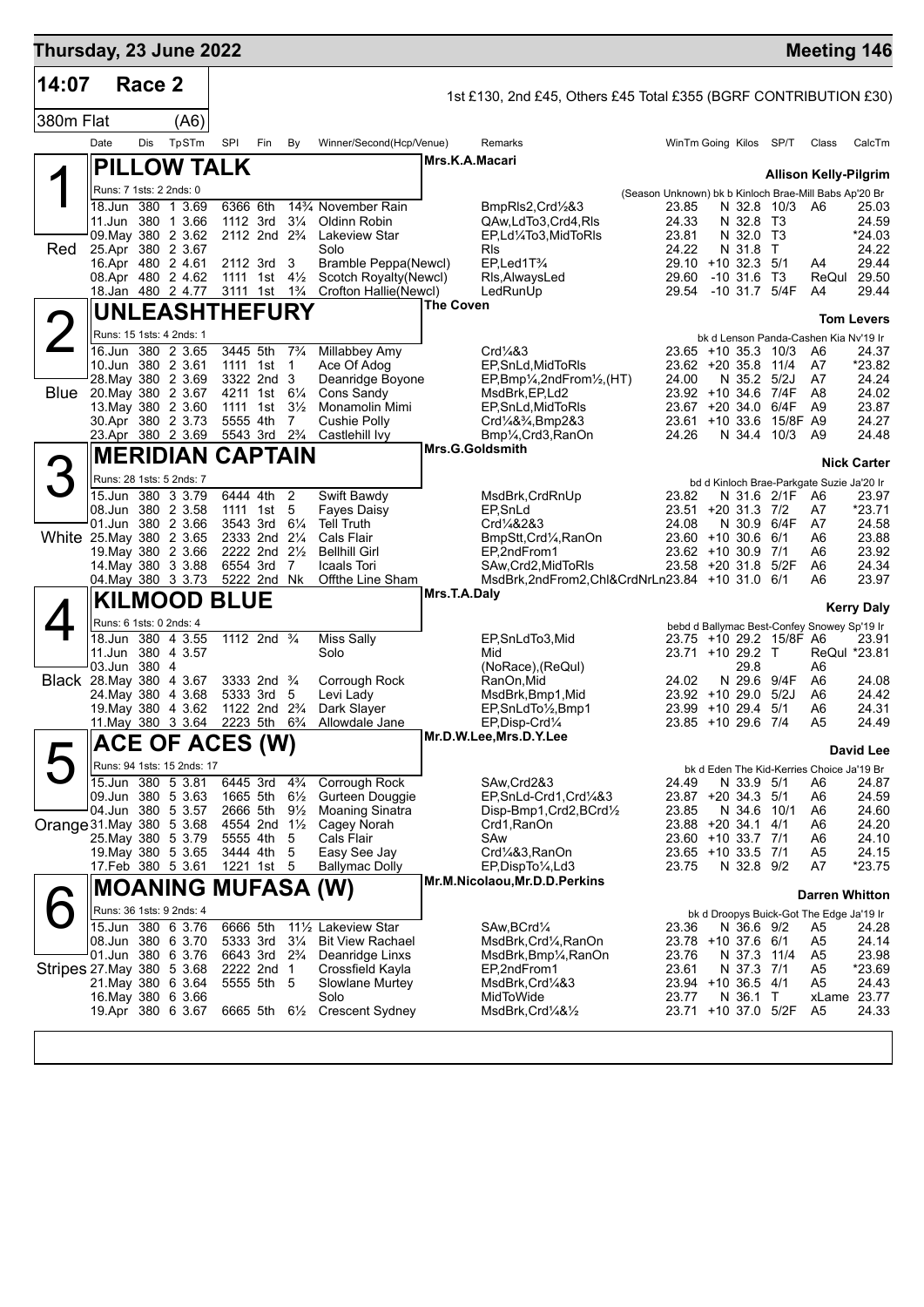| Thursday, 23 June 2022          |      |            |                                                  |                                        |                                        |                     |                                           |                  |                                                                     |                                          |                          |                  |                      | <b>Meeting 146</b>                              |
|---------------------------------|------|------------|--------------------------------------------------|----------------------------------------|----------------------------------------|---------------------|-------------------------------------------|------------------|---------------------------------------------------------------------|------------------------------------------|--------------------------|------------------|----------------------|-------------------------------------------------|
| 14:23<br>380m Flat              |      | Race 3     | (AB)                                             |                                        |                                        |                     |                                           |                  | 1st £120, 2nd £45, Others £45 Total £345 (BGRF CONTRIBUTION £30)    |                                          |                          |                  |                      |                                                 |
|                                 | Date | <b>Dis</b> | TpSTm                                            | SPI                                    | Fin                                    | By                  | Winner/Second(Hcp/Venue)                  |                  | Remarks                                                             | WinTm Going Kilos SP/T                   |                          |                  | Class                | CalcTm                                          |
|                                 |      |            |                                                  |                                        |                                        |                     |                                           |                  | Mr.C.R.Woodcock                                                     |                                          |                          |                  |                      |                                                 |
|                                 |      |            | <b>WOODCOCKS ALINA</b>                           |                                        |                                        |                     |                                           |                  |                                                                     |                                          |                          |                  |                      | <b>Nick Deas</b>                                |
|                                 |      |            | Runs: 88 1sts: 12 2nds: 20                       |                                        |                                        |                     |                                           |                  | (Ssn Suppressed) bk b Superior Product-Miss Direction Sp'18 Ir      |                                          |                          |                  |                      |                                                 |
|                                 |      |            | 16.Jun 380 1 3.70<br>10.Jun 380 1 3.77           | 3333 3rd<br>5333 3rd                   |                                        | 3<br>$3\frac{3}{4}$ | Snowdon Esme<br>Unleashthefury            |                  | $EP$ Bmp $\frac{1}{4}$ &3,Chl2<br>SAw, Crd2, RIs                    | 23.70 +10 26.6 7/2<br>23.62 +20 26.6     |                          | 7/1              | A8<br>A7             | 24.04<br>24.12                                  |
|                                 |      |            | 26.May 380 1 3.67                                | 1223 4th                               |                                        | $2\frac{3}{4}$      | Andys Heather                             |                  | EP,DispTo2,Bmp1/4,Crd3                                              | 24.08                                    | N 25.9                   | 11/8F A7         |                      | 24.29                                           |
| Red                             |      |            | 17 May 380 1 3.68<br>12. May 380 2 3.68          | 2333 3rd                               | 4322 2nd 2                             | $3\frac{3}{4}$      | Amys Pinky<br>Tip Top Shadow              |                  | Bmp1, RanOn, RIs<br>2ndFrom1/ <sub>2</sub> ,Bmp3,RanOn              | 23.69 +10 26.0<br>23.89 +10 26.0         |                          | 15/8F A7<br>3/1  | A7                   | 24.08<br>24.15                                  |
|                                 |      |            | 06. May 380 2 3.66                               | 1222 3rd                               |                                        | $\frac{1}{2}$       | Nugget                                    |                  | MidToRIs, RanOn                                                     | 23.92 +10 26.4                           |                          | 5/1              | A7                   | 24.06                                           |
|                                 |      |            | 09. Mar 380 1 3.64                               | 1111 1st                               |                                        | 1                   | Deanridge Lambo                           | Mr.D.D.Perkins   | EP, SnLd                                                            | 23.94                                    | N 26.0 6/1               |                  | A6                   | $*23.94$                                        |
|                                 |      |            | <b>MOANING</b>                                   | <b>DENI</b>                            |                                        |                     |                                           |                  |                                                                     |                                          |                          |                  |                      | <b>Darren Whitton</b>                           |
|                                 |      |            | Runs: 23 1sts: 2 2nds: 3                         |                                        |                                        |                     |                                           |                  | (Season Unknown) dkbd b Ballymac Best-Droopys Danneel Au'19 Ir      |                                          |                          |                  |                      |                                                 |
|                                 |      |            | 15.Jun 380 2 3.74<br>08.Jun 380 1 3.62           | 6666 6th<br>2446 6th                   |                                        |                     | 11% Oilean View<br>121/4 Meridian Captain |                  | SAw, Crd <sup>1</sup> / <sub>4</sub> , BmpRIs3<br>EP,Disp-Bmp¼,Crd3 | 23.77<br>23.51 +20 28.8 2/1F             | N 28.0 5/2F              |                  | A7<br>A7             | 24.66<br>24.69                                  |
|                                 |      |            | 02.Jun 380 1 3.64                                |                                        | 2111 2nd 3                             |                     | Oscars Panther                            |                  | EP,Bmp&Ld1/4To4                                                     | $23.83 + 10.29.4$                        |                          | 6/5F             | A7                   | 24.17                                           |
| <b>Blue</b>                     |      |            | 25. May 380 1 3.66<br>17. May 380 2 3.71         | 6433 5th                               | 2222 2nd 4                             | $8\frac{1}{4}$      | Aero Blondie<br><b>Ballynabe Taylor</b>   |                  | EP, Disp-Crd1/4<br>MsdBrk, Bmp1, Crd4&NrLn                          | 23.89 +10 29.5<br>23.77 +20 29.4         |                          | 13/8F A7<br>11/4 | A6                   | 24.31<br>24.62                                  |
|                                 |      |            | 09 May 380 1 3.75                                |                                        | 2111 2nd Hd                            |                     | Willie The Goat                           |                  | EP,Ld1ToNrLn,Bmp1/4,MidToRIs 24.15                                  |                                          | N 29.1                   | Т3               |                      | 24.17                                           |
|                                 |      |            | 19.Apr 380 2 3.61                                |                                        |                                        |                     | Solo                                      | <b>The Coven</b> | <b>MidToRIs</b>                                                     | 23.90                                    | N 28.7 T                 |                  |                      | xLame *23.90                                    |
|                                 |      |            | <b>UNLEASHTHESTORM</b>                           |                                        |                                        |                     |                                           |                  |                                                                     |                                          |                          |                  |                      | <b>Tom Levers</b>                               |
|                                 |      |            | Runs: 63 1sts: 13 2nds: 8                        |                                        |                                        |                     |                                           |                  |                                                                     |                                          |                          |                  |                      | bd d Kinloch Brae-Lols Peach Sp'18 Br           |
|                                 |      |            | 16.Jun 380 3 3.72<br>09.Jun 380 2 3.66           | 5444 4th<br>5666 6th                   |                                        | 4<br>$7\frac{1}{4}$ | Snowdon Esme<br>Azzurri Blossom           |                  | Crd <sub>4</sub> 83<br>Crd <sub>4</sub> 83                          | 23.70 +10 33.2 8/1<br>$23.85 + 10.33.1$  |                          | 11/2             | A8<br>A8             | 24.12<br>24.53                                  |
|                                 |      |            | 27. May 380 2 3.67                               |                                        | 1111 1st 3 <sup>3</sup> / <sub>4</sub> |                     | <b>Millmount Sparky</b>                   |                  | EP, SnLd                                                            | 23.79                                    | N 33.2                   | 11/8F A10        |                      | $*23.79$                                        |
| White 17. May 380 2 3.78        |      |            | 28.Apr 380 2 3.72                                | 3555 6th                               |                                        |                     | Solo<br><b>DIS</b> Move Madness           |                  | MidToRIs<br>BCrd&Fell1/4, (ReQul)                                   | 24.11<br>$24.09 + 10.32.0$               | $+10.32.3$               | T<br>9/4         | xFall<br>A9          | 24.21<br>0.00                                   |
|                                 |      |            | 19.Apr 380 2 3.81                                |                                        | 5533 2nd                               | Nk                  | <b>Wind Madness</b>                       |                  | Crd1, RanOn                                                         | $24.00 + 10.32.1$                        |                          | 4/1              | A9                   | 24.13                                           |
|                                 |      |            | 13.Apr 380 3 3.81                                | 6455 5th                               |                                        | $5\frac{1}{4}$      | Hiya Blackie                              | Mr.N.J.Deas      | MsdBrk, Crd1/4&RnIn                                                 | 24.20                                    | N 31.9 5/1               |                  | A9                   | 24.61                                           |
|                                 |      |            | <b>PINCHER MAC</b>                               |                                        |                                        |                     |                                           |                  |                                                                     |                                          |                          |                  |                      | <b>Nick Deas</b>                                |
|                                 |      |            | Runs: 4 1sts: 1 2nds: 0<br>16.Jun 380 4 3.70     | 4555 6th                               |                                        | $\overline{7}$      | Snowdon Esme                              |                  |                                                                     |                                          |                          |                  |                      | bk d Dorotas Wildcat-Diegos Roxy Sp'20 Ir       |
|                                 |      |            | 07.Jun 380 4 3.68                                | 3111 1st                               |                                        | $1\frac{1}{2}$      | Chestnut Tommy                            |                  | MsdBrk,EP,Chl&Crd¼,Bmp3<br>EP,Ld1,Bmp1/4                            | 23.70 +10 32.1<br>23.88 +20 32.5 1/1F    |                          | 2/1              | A8<br>A9             | 24.35<br>$*24.08$                               |
|                                 |      |            | 31. May 380 4 3.62                               | 1233 3rd                               |                                        | $1\frac{1}{2}$      | Boss Cat                                  |                  | SnLdTo1, ChlFrom3-BmpRnIn                                           | 23.97 +20 32.5                           |                          | 3/1              | A9                   | 24.29                                           |
| <b>Black</b> 24. May 380 4 3.70 |      |            | 19. May 380 4 3.75                               | 3266 6th                               | 2222 2nd Hd                            | $4\frac{3}{4}$      | Happy Lowman<br>Cranked Up                |                  | EP, Disp1-Crd1/2, Crd3<br>2ndFrom1, Crd4, MidToWide                 | $24.27 + 10.31.9$<br>$24.22 + 10.31.8$   |                          | 6/1<br>Т3        | A8                   | 24.73<br>24.34                                  |
|                                 |      |            | 12. May 380 2 3.67                               |                                        | 1111 1st 2                             |                     | Cranked Up                                |                  | EP, SnLd, MidToRIs                                                  | 24.15                                    | N 31.6 T3                |                  |                      | 24.15                                           |
|                                 |      |            | 05. May 380 6 3.80                               |                                        |                                        |                     | Solo                                      |                  | Mid<br>Mr.B.J.Mooney, Mr.M.J.White                                  | 24.67                                    | N 31.8 T                 |                  |                      | 24.67                                           |
|                                 |      |            | <b>WIND MADNESS</b>                              |                                        |                                        |                     |                                           |                  |                                                                     |                                          |                          |                  |                      | <b>James Turner</b>                             |
|                                 |      |            | Runs: 49 1sts: 7 2nds: 5<br>15.Jun 380 5 3.61    | 4444 4th                               |                                        | -5                  | Oilean View                               |                  | Crd <sub>4</sub>                                                    | 23.77                                    | N 34.1 8/1               |                  | A7                   | bd d Ballymac Best-Mrs Chippy Jy'19 Br<br>24.16 |
|                                 |      |            | 08.Jun 380 5 3.66                                | 3555 5th                               |                                        | $6\frac{3}{4}$      | <b>Billymac Mac</b>                       |                  | Bmp1, Crd&Wide1/4                                                   | 23.99                                    |                          | N 33.8 15/8F A7  |                      | 24.52                                           |
|                                 |      |            | 01.Jun 380 5 3.63                                | 2111 1st                               |                                        | $1\frac{3}{4}$      | Sportsmans Roxy                           |                  | EP,Bmp&Ld1/4                                                        | 23.98                                    | N 33.7 3/1               |                  | A8                   | *23.98                                          |
| Orange 27. May 380 5 3.61       |      |            | 17. May 380 5 3.61                               | 2122 4th                               | 5222 2nd 31/2                          | $4\frac{1}{4}$      | Still Schemin<br>Amys Pinky               |                  | $EP, ShLdTo\frac{1}{2}$<br>EP,2ndFrom1,MidToWide                    | 23.95<br>23.69 +10 32.6 6/1              | N 33.6                   | 10/11FA7         | A7                   | 24.28<br>24.07                                  |
|                                 |      |            | 11. May 380 5 3.58                               | 2111 1st 3                             |                                        |                     | Rafiki Sarabi                             |                  | $EP, Ld\frac{1}{4}$                                                 | 23.83 +20 32.9 2/1F                      |                          |                  | A8                   | 24.03                                           |
|                                 |      |            | 04 May 380 5 3.69                                | 6433 4th 4 <sup>3</sup> / <sub>4</sub> |                                        |                     | Glynnscross Tim                           |                  | MsdBrk, Wide <sup>1/4</sup><br>Mrs.A.Kelly-Pilgrim                  | 23.94 +10 32.6 11/2                      |                          |                  | A8                   | 24.42                                           |
|                                 |      |            |                                                  |                                        |                                        |                     | <b>THRUPPENCE PENNY (W)</b>               |                  |                                                                     |                                          |                          |                  |                      | <b>Allison Kelly-Pilgrim</b>                    |
|                                 |      |            | Runs: 24 1sts: 1 2nds: 5                         |                                        |                                        |                     |                                           |                  | (Season Unknown) bk b Pat C Sabbath-Sallins Mia Jn'19 Ir            |                                          |                          |                  |                      |                                                 |
|                                 |      |            | 16.Jun 380 6 3.67<br>08.Jun 540 6 13.33 2333 5th |                                        | 1222 2nd 21/4                          | $2\frac{3}{4}$      | Snowdon Esme<br><b>Pineview Girl</b>      |                  | EP, Disp To 1, RanOn<br>RanOn                                       | 23.70 +10 28.1 7/1<br>34.67 +30 28.3 3/1 |                          |                  | A8<br>S <sub>5</sub> | 23.98<br>35.17                                  |
|                                 |      |            | 01.Jun 380 6 3.74                                | 6666 4th                               |                                        | $2\frac{1}{4}$      | <b>Wind Madness</b>                       |                  | SAw, Wide 1/4, RanOn                                                | 23.98                                    | N 28.0 9/4J              |                  | A8                   | 24.14                                           |
| Stripes 26. May 380 5 3.66      |      |            | 18. May 540 5 13.56 4655 2nd 11/2                |                                        | 3554 3rd 21/ <sub>2</sub>              |                     | Andys Heather<br>Cougars Hero             |                  | EP, Disp-Crd1/4, Crd3, RanOn<br>Crd1, Bmp1/2, RanOn                 | 24.08<br>35.06                           | N 27.9 9/4<br>N 28.1 3/1 |                  | A7<br>S <sub>5</sub> | 24.28<br>35.18                                  |
|                                 |      |            | 11 May 380 5 3.67                                | 5666 5th                               |                                        | $4\frac{1}{4}$      | Glynnscross Tim                           |                  | MsdBrk, Wide <sup>1/4</sup>                                         | 23.66 +20 27.8 11/2                      |                          |                  | A7                   | 24.19                                           |
|                                 |      |            | 16.Apr 380 5 3.58                                |                                        |                                        |                     | 1111 1st $3\frac{1}{2}$ Toms Dog          |                  | EP,SnLd                                                             | 23.79                                    | N 27.3 11/4              |                  | A <sub>8</sub>       | *23.79                                          |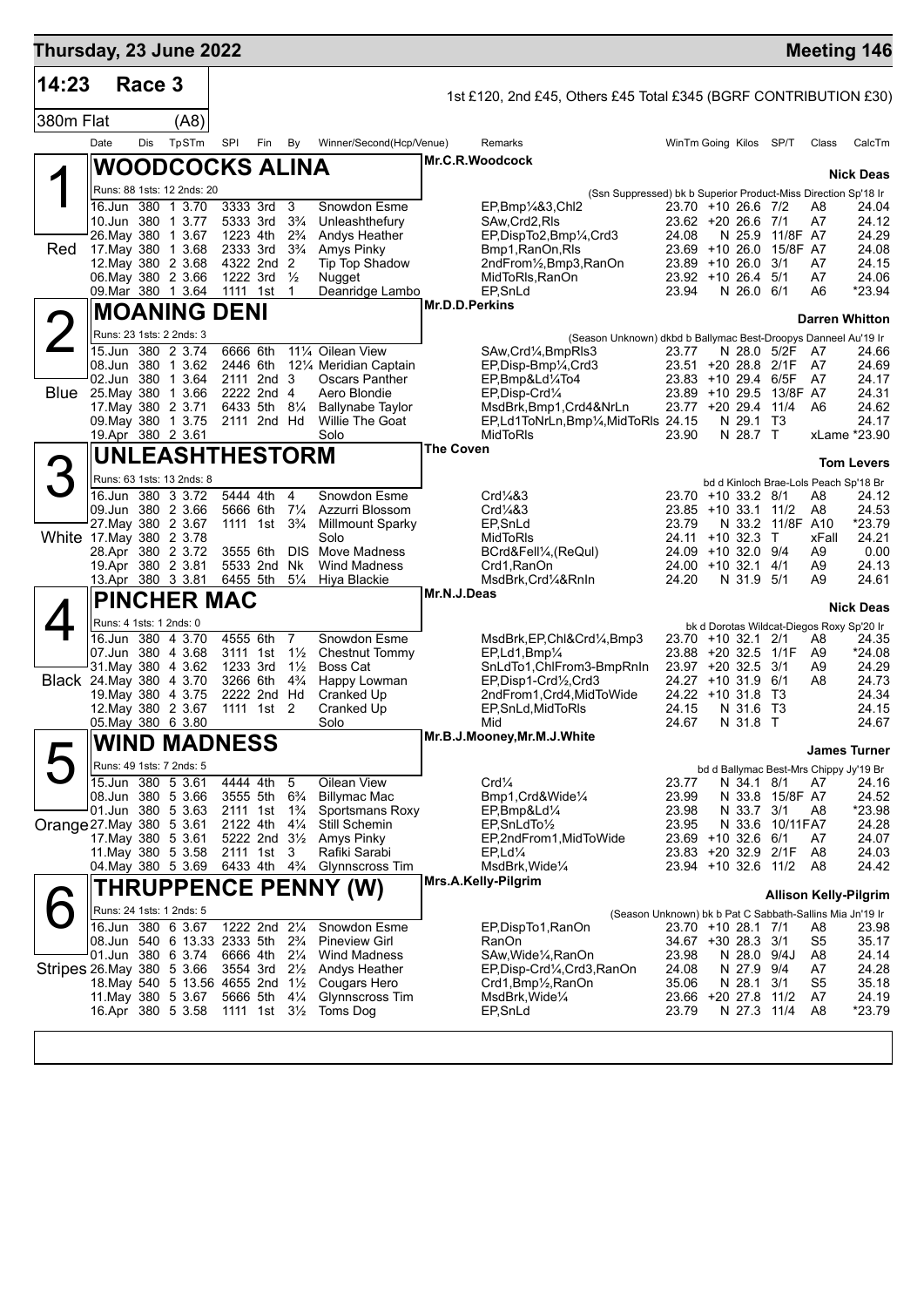| Thursday, 23 June 2022             |                                                              |        |                            |     |                                                    |                                  |                                                                         |               |                                                                                    |                                            |                  |                         |                                        | <b>Meeting 146</b>     |
|------------------------------------|--------------------------------------------------------------|--------|----------------------------|-----|----------------------------------------------------|----------------------------------|-------------------------------------------------------------------------|---------------|------------------------------------------------------------------------------------|--------------------------------------------|------------------|-------------------------|----------------------------------------|------------------------|
| 14:42                              |                                                              | Race 4 |                            |     |                                                    |                                  |                                                                         |               | 1st £140, 2nd £45, Others £45 Total £365 (BGRF CONTRIBUTION £30)                   |                                            |                  |                         |                                        |                        |
| 540m Flat                          |                                                              |        | (S4)                       |     |                                                    |                                  |                                                                         |               |                                                                                    |                                            |                  |                         |                                        |                        |
|                                    | Date                                                         | Dis    | TpSTm                      | SPI | Fin                                                | By                               | Winner/Second(Hcp/Venue)                                                |               | Remarks                                                                            | WinTm Going Kilos SP/T                     |                  |                         | Class                                  | CalcTm                 |
|                                    |                                                              |        | <b>DARK HEART</b>          |     |                                                    |                                  |                                                                         | Mr.M.Embleton |                                                                                    |                                            |                  |                         |                                        | <b>Tom Levers</b>      |
|                                    |                                                              |        | Runs: 64 1sts: 13 2nds: 15 |     |                                                    |                                  |                                                                         |               | (Season Unknown) bk b Sidarian Blaze-Droopys Fane Fb'19 Ir                         |                                            |                  |                         |                                        |                        |
|                                    | 18.Jun 380 1 3.68                                            |        | 14.Jun 540 1 12.95 3111    |     | 2222 3rd 2<br>1st                                  | 2                                | Moaning Ren<br>Slowlane Slippy                                          |               | EP,2ndFrom1/4ToRnIn<br>EP,Ld1,RIs                                                  | $23.59 + 1026.34/1$<br>34.36 +20 26.2 5/2J |                  |                         | A4<br>S5                               | 23.85<br>*34.56        |
|                                    | 08.Jun 540 1 13.12 3111 2nd 11/4                             |        |                            |     |                                                    |                                  | <b>Pineview Girl</b>                                                    |               | EP.Ld1ToNrLn                                                                       |                                            |                  | 34.67 +30 26.8 11/8F S5 |                                        | 35.07                  |
| <b>Red</b>                         | 02.Jun 380 1 3.70<br>25. May 380 1 3.63                      |        |                            |     | 4321 1st<br>1111 1st                               | $\frac{3}{4}$<br>4               | <b>Cluendarby Pearl</b><br>Cagey Norah                                  |               | Ld3,RIs<br>EP, SnLd, Bmp <sup>1</sup> /4                                           | 24.01<br>23.77 +10 26.0 7/1                | N 26.3           | 7/1                     | A5<br>A6                               | 24.01<br>23.87         |
|                                    | 18. May 540 1 13.41 6333 5th<br>12. May 540 1 13.26 5333 5th |        |                            |     |                                                    | $5\frac{1}{2}$                   | Cougars Hero<br>101/2 Pelacampus                                        |               | MsdBrk, Chl&Crd2<br>SAw, Crd5                                                      | 35.06<br>34.03 +20 25.7 5/1                | N 25.9           | 9/2                     | S <sub>5</sub><br>S4                   | 35.49<br>35.07         |
|                                    |                                                              |        | <b>ICAALS TORI</b>         |     |                                                    |                                  |                                                                         |               | <b>ICAAL Syndicate</b>                                                             |                                            |                  |                         |                                        |                        |
|                                    |                                                              |        | Runs: 40 1sts: 6 2nds: 9   |     |                                                    |                                  |                                                                         |               |                                                                                    |                                            |                  |                         |                                        | Jim Reynolds           |
|                                    | 16.Jun 540 1 13.83 4444 4th                                  |        |                            |     |                                                    | $9\frac{1}{4}$                   | Smokin Sam                                                              |               | (Season 28.Fb'21) bd b Droopys Roddick-Quivershillcroft Jn'19 Ir<br>Crd1.Crd&Wide2 | 34.26 +20 28.7 9/4F                        |                  |                         | S4                                     | 35.19                  |
|                                    | 11. Jun 540 3 13.54 2655 5th<br>02.Jun 540 1 13.26 5322 1st  |        |                            |     |                                                    | $6\frac{3}{4}$<br>$4\frac{1}{4}$ | Maglass About<br>Slowlane Slippy                                        |               | BCrd1,Bmp1/2<br>MsdBrk, Crd1/2, Ld5                                                | 34.43 +20 28.7 6/5F                        |                  | 34.02 +30 28.8 11/4J S4 | S5                                     | 34.86<br>*34.63        |
| <b>Blue</b>                        | 28. May 714 3 23.79 1211 4th                                 |        |                            |     |                                                    | $7\frac{3}{4}$                   | Lubagh Silver                                                           |               | EP, SnLdTo7                                                                        | 46.03                                      | N 28.6           | 5/2                     | 0R                                     | 46.65                  |
|                                    | 19. May 380 1 3.70<br>14. May 380 2 3.64 2111 1st 2          |        |                            |     | 5333 2nd                                           | $3\frac{1}{4}$                   | Easy See Jay<br><b>Ballymac Valerie</b>                                 |               | Bmp1, Crd1/ <sub>4</sub> , RanOn<br>EP,Ld1,MidToRIs                                | $23.65 + 10.28.3$<br>$23.58 + 2028.2$      |                  | 11/4<br>10/3            | A5<br>A6                               | 24.01<br>23.78         |
|                                    | 06. May 540 2 13.39 2444 3rd                                 |        |                            |     |                                                    | $2\frac{3}{4}$                   | Cronody Eve                                                             |               | EP,Crd1&5,MidToRIs                                                                 | $34.35 + 20.28.5$                          |                  | 10/3                    | S5                                     | 34.77                  |
|                                    |                                                              |        | <b>OSCARS MIRACLE</b>      |     |                                                    |                                  |                                                                         | Mr.S.Taylor   |                                                                                    |                                            |                  |                         |                                        | Jim Reynolds           |
|                                    | Runs: 6 1sts: 0 2nds: 2                                      |        |                            |     |                                                    |                                  |                                                                         |               | (Season Unknown) bk b Droopys Buick-Moanteen Ellie Oc'20 Ir                        |                                            |                  |                         |                                        |                        |
|                                    | 16.Jun 540 3 13.25<br>11.Jun 380 3 3.61                      |        |                            |     | 3433 3rd                                           | $3\frac{1}{4}$                   | Solo<br><b>Tell Truth</b>                                               |               | Mid<br>Crd1, Bmp1/ <sub>4</sub> , RanOn                                            | 34.37 +20 28.8 T<br>23.53 +20 29.4 11/4    |                  |                         | A7                                     | *34.57<br>23.99        |
|                                    | 07.Jun 380 3 3.81                                            |        |                            |     | 5543 2nd 11/2                                      |                                  | Sparkle                                                                 |               | Crd1, RanOn                                                                        | 23.93 +10 29.6 7/4F                        |                  |                         | A7                                     | 24.15                  |
| White 31. May 380 3 3.73           | 24. May 380 3 3.70                                           |        |                            |     | 5556 5th<br>6444 4th                               | $4\frac{1}{4}$<br>$5\frac{1}{4}$ | Slaney Marabella<br>Levi Lady                                           |               | MsdBrk,Bmp¼,Crd3<br>MsdBrk,Crd1&¼,RnOn                                             | 23.93 +20 29.2<br>23.92 +10 28.8 3/1       |                  | 7/4F                    | A6<br>A6                               | 24.47<br>24.43         |
|                                    | 17 May 380 3 3.68<br>11. May 380 3 3.73                      |        |                            |     | 5666 6th<br>6554 2nd 3 <sup>3</sup> / <sub>4</sub> | $8\frac{1}{2}$                   | <b>Ballynabe Taylor</b><br>Offthe Line Sham                             |               | CrdRnUp&1&3,Mid<br>SAw, Crd <sup>3</sup> / <sub>4</sub> , 2nd From 4               | 23.77 +20 28.3<br>23.89 +20 28.3 10/1      |                  | 4/1                     | A6<br>A5                               | 24.64<br>24.39         |
|                                    |                                                              |        | <b>COUGARS HERO</b>        |     |                                                    |                                  |                                                                         | Mr.D.J.Owens  |                                                                                    |                                            |                  |                         |                                        |                        |
|                                    |                                                              |        | Runs: 32 1sts: 8 2nds: 5   |     |                                                    |                                  |                                                                         |               |                                                                                    |                                            |                  |                         | bk d Cuil Cougar-Shes My Lady Oc'19 Ir | <b>Kerry Daly</b>      |
|                                    |                                                              |        | 18.Jun 380 4 3.62          |     | 1222 2nd Hd                                        |                                  | Pennys Fearnog                                                          |               | Mid, RanOn                                                                         | 23.61 +10 33.0 8/1                         |                  |                         | A5                                     | 23.73                  |
|                                    | 08.Jun 380 4 3.72<br>01.Jun 380 4 3.74                       |        |                            |     | 5554 3rd<br>5566 5th                               | 8                                | Deanridge Nimbo<br>10% Deanridge Linxs                                  |               | MsdBrk, Crd1/4&3<br>Crd <sup>1</sup> / <sub>4</sub> &3&4                           | 23.70 +10 33.6 7/1<br>23.76                | N 33.7 7/1       |                         | A5<br>A5                               | 24.43<br>24.58         |
| Black 27. May 540 5 13.46 1345 5th |                                                              |        |                            |     |                                                    | $6\frac{1}{2}$                   | Belleoftheballa                                                         |               | EP,Chl&Crd1,Crd1/2                                                                 | 34.83                                      | N 33.8           | 5/2F                    | S4                                     | 35.34                  |
|                                    | 18. May 540 4 13.35 2222 1st<br>11. May 380 4 3.74           |        |                            |     | 4222 1st                                           | $1\frac{1}{2}$<br>$\frac{1}{2}$  | <b>Thruppence Penny</b><br>Tip Top Silver                               |               | EP,2ndFrom1-Crd&Ld5<br>BmpStt,2ndFrom2-LdNrLn                                      | 35.06<br>$23.93 + 10.33.8$                 | N 33.8           | 10/11FS5<br>6/1         | A5                                     | 35.06<br>24.03         |
|                                    | 26.Apr 540 4 13.20 2222 2nd                                  |        |                            |     |                                                    | $1\frac{1}{2}$                   | <b>Rising Allstar</b>                                                   |               | EP, SnLd-Crd1<br>The Lucky Luckys                                                  | 34.20                                      | +20 33.8         | 11/4                    | S <sub>5</sub>                         | *34.52                 |
|                                    |                                                              |        | YACHT WHISP                |     |                                                    |                                  |                                                                         |               |                                                                                    |                                            |                  |                         |                                        | <b>Julie Luckhurst</b> |
|                                    | 16.Jun 540 5 13.70 2555 5th                                  |        | Runs: 53 1sts: 12 2nds: 8  |     |                                                    | $9\frac{1}{2}$                   |                                                                         |               | (Season 02.Nv'21) bk b Over Limit-Willie The Whisp Jn'19 Ir<br>EP, Disp-Crd1, Crd2 |                                            |                  |                         |                                        |                        |
|                                    | 09.Jun 540 4 13.03 1111 1st 43/4                             |        |                            |     |                                                    |                                  | Smokin Sam<br>Woodcocks Hawk                                            |               | EP,SnLd                                                                            | 34.26 +20 25.3 5/1<br>34.18 +30 25.4       |                  | 15/8F S5                | S4                                     | 35.21<br>*34.48        |
|                                    | 04.Jun 380 5 3.68                                            |        |                            |     | 3533 2nd Nk                                        |                                  | Stratospheric<br>Orange 31. May 540 5 13.26 1222 2nd 41/2 So Solemn     |               | 2ndFrom3, RanOn<br>EP,SnLdTo1,Bmp5,MidToWide                                       | 23.95<br>34.24                             | N 25.9<br>N 25.4 | 5/1<br>Т3               | A6<br>xFall                            | 23.98<br>34.60         |
|                                    | 24. May 380 5 3.62                                           |        |                            |     | 3655 5th                                           |                                  | 191/ <sub>2</sub> Levi Lady                                             |               | Blk&Fell¼, (ReQul)                                                                 | 23.92 +10 25.2 5/2J                        |                  |                         | A6                                     | 25.57                  |
|                                    | 19. May 380 5 3.67<br>14. May 380 5 3.70                     |        |                            |     |                                                    |                                  | 2642 2nd 11/2 Dance Trent<br>4655 5th 51/ <sub>2</sub> Crossfield Kayla |               | Wide¼,2ndFrom3,RanOn<br>Crd1⁄4, MidToWide                                          | 23.85 +10 25.3 7/1<br>23.64 +10 25.5 8/1   |                  |                         | A6<br>A6                               | 24.07<br>24.18         |
|                                    |                                                              |        | <b>SPECIAL FINALE (W)</b>  |     |                                                    |                                  |                                                                         |               | Mr.D.W.Lee, Mr.T.Mumford, Mr.G.J.Noble                                             |                                            |                  |                         |                                        |                        |
|                                    |                                                              |        | Runs: 22 1sts: 7 2nds: 4   |     |                                                    |                                  |                                                                         |               | (Season Unknown) bd b Kinloch Brae-Special Story Au'20 Br                          |                                            |                  |                         |                                        | <b>David Lee</b>       |
|                                    | 16.Jun 540 6 13.07 1111 2nd 2                                |        |                            |     |                                                    |                                  | Smokin Sam                                                              |               | QAw,LdTo5,Bmp1                                                                     | 34.26 +20 26.3 5/2                         |                  |                         | S4                                     | *34.62                 |
|                                    | 11.Jun 540 6 13.09 2222 3rd<br>07.Jun 380 5 3.66             |        |                            |     | 5566 6th                                           | $3\frac{1}{4}$<br>7              | Cronody Eve<br>Someone Else                                             |               | Bmp1,2ndFrom2ToNrLn<br>BmpStt, Crd1&3                                              | 34.25 +20 26.8 4/1<br>23.60 +20 26.7 11/2  |                  |                         | OR3<br>A4                              | 34.70<br>24.36         |
| Stripes 02.Jun 380 5 3.64          |                                                              |        |                            |     | 6654 4th                                           | $7\frac{1}{2}$                   | Miss Order                                                              |               | MsdBrk, Crd&Wide1/4, Crd3                                                          | 23.91                                      | N 26.9           | 5/1                     | A4                                     | 24.51                  |
|                                    | 27 May 380 5 3.66<br>21. May 380 5 3.63                      |        |                            |     | 4444 3rd<br>2233 3rd                               | $2\frac{3}{4}$<br>$4\frac{1}{2}$ | Drumcrow Floyd<br>Ballymac Joe                                          |               | EP, Crd <sup>1</sup> / <sub>4</sub> , Bmp3<br>EP,2ndFrom1-Crd2                     | 23.87<br>23.67 +10 27.0 9/2                | N 26.9 9/2       |                         | A3<br>A3                               | 24.09<br>24.13         |
|                                    | 14 May 380 5 3.65                                            |        |                            |     | 3222 2nd 3 <sup>3</sup> / <sub>4</sub>             |                                  | Noduff Grand                                                            |               | EP,2ndFrom1,Chl2To1/2                                                              | 23.64 +10 26.6 10/3                        |                  |                         | A3                                     | 24.04                  |
|                                    |                                                              |        |                            |     |                                                    |                                  |                                                                         |               |                                                                                    |                                            |                  |                         |                                        |                        |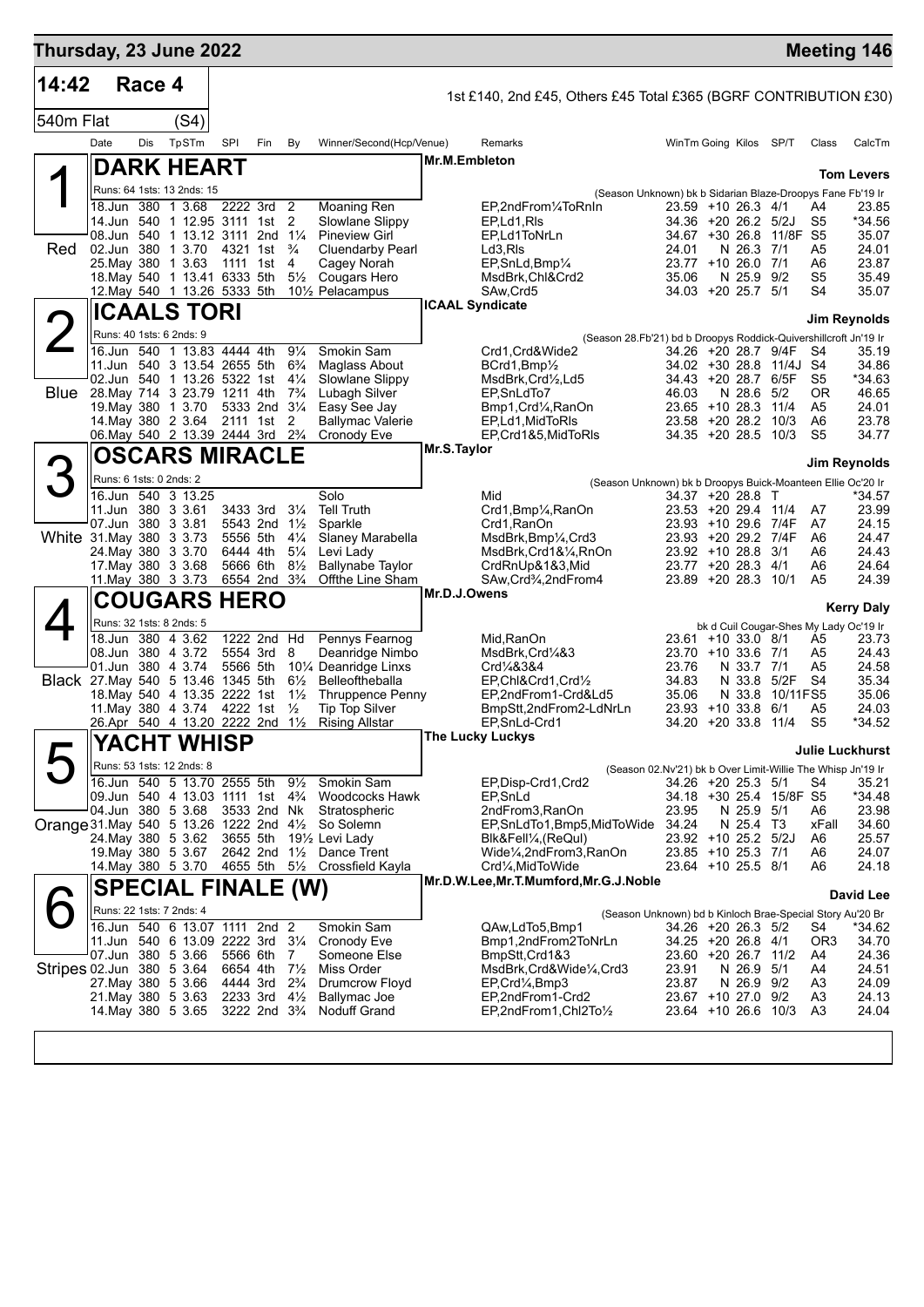| Thursday, 23 June 2022    |                         |            |                                                                                                |                      |                                                     |                                  |                                                |                  |                                                                                                 |                                            |             |                              |                                              | <b>Meeting 146</b>     |
|---------------------------|-------------------------|------------|------------------------------------------------------------------------------------------------|----------------------|-----------------------------------------------------|----------------------------------|------------------------------------------------|------------------|-------------------------------------------------------------------------------------------------|--------------------------------------------|-------------|------------------------------|----------------------------------------------|------------------------|
| 15:02                     |                         | Race 5     |                                                                                                |                      |                                                     |                                  |                                                |                  | 1st £120, 2nd £45, Others £45 Total £345 (BGRF CONTRIBUTION £30)                                |                                            |             |                              |                                              |                        |
| 380m Flat                 |                         |            | (A8)                                                                                           |                      |                                                     |                                  |                                                |                  |                                                                                                 |                                            |             |                              |                                              |                        |
|                           | Date                    | <b>Dis</b> | TpSTm                                                                                          | SPI                  | Fin                                                 | By                               | Winner/Second(Hcp/Venue)                       |                  | Remarks                                                                                         | WinTm Going Kilos SP/T                     |             |                              | Class                                        | CalcTm                 |
|                           |                         |            | <b>SKIDDAW</b>                                                                                 |                      |                                                     |                                  |                                                | Mr.J.Turner      |                                                                                                 |                                            |             |                              |                                              | <b>James Turner</b>    |
|                           |                         |            | Runs: 63 1sts: 9 2nds: 16                                                                      |                      |                                                     |                                  |                                                |                  |                                                                                                 |                                            |             |                              | bk d Pinpoint Maxi-Catunda Chris Jy'19 Br    |                        |
|                           | 15.Jun 380              |            | 1 3.79<br>08.Jun 380 1 3.69                                                                    | 2223 3rd             | 4332 2nd 11/4                                       | $5\frac{1}{2}$                   | Galley Impact<br>Sail On Mia                   |                  | Crd <sup>1</sup> / <sub>4</sub> ,2ndFrom <sup>1</sup> / <sub>2</sub> ,RanOn<br>EP,2ndFrom1-Crd3 | 24.11<br>23.96                             | N 34.1      | N 33.6 10/11 FA8<br>13/8F A8 |                                              | 24.21<br>24.40         |
|                           |                         |            | 02.Jun 380 2 3.70                                                                              | 3112 3rd             |                                                     | $1\frac{1}{2}$                   | <b>Hitthelids Polly</b>                        |                  | EP.Ld%To3                                                                                       | 23.97 +10 33.8 9/2                         |             |                              | A8                                           | 24.18                  |
| Red                       | 24. May 380             |            | 28. May 380 2 3.76<br>1 3.71                                                                   | 6333 3rd             | 4332 2nd SH                                         | $6\frac{1}{2}$                   | Cherissethediva<br><b>Fortfield Mary</b>       |                  | SAw, Mid To RIs<br>MsdBrk,Crd¼,ChlFromRnIn                                                      | $23.62 + 10.33.8$<br>24.00 +10 33.8 2/1F   |             | 7/2                          | A8<br>A7                                     | 24.24<br>24.11         |
|                           |                         |            | 14 May 380 2 3.71<br>29.Apr 380 2 3.65                                                         |                      | 5222 2nd 11/2                                       |                                  | <b>Batties Flash</b>                           |                  | MsdBrk, RanOn                                                                                   | 23.93                                      | N 33.4      | 7/1                          | A7<br>A7                                     | 24.05                  |
|                           |                         |            | <b>THE LONG GAME</b>                                                                           |                      | 4322 2nd 21/4                                       |                                  | Deanridge Blewit                               | Mrs.K.A.Macari   | 2ndFrom1/2, MidToRIs                                                                            | 23.62 +10 34.0 8/1                         |             |                              |                                              | *23.90                 |
|                           |                         |            | Runs: 23 1sts: 3 2nds: 3                                                                       |                      |                                                     |                                  |                                                |                  |                                                                                                 |                                            |             |                              | <b>Allison Kelly-Pilgrim</b>                 |                        |
| $\angle$                  |                         |            | 15.Jun 380 2 3.73                                                                              |                      | 5544 3rd                                            | $4\frac{1}{2}$                   | Nissels Blade                                  |                  | EvCh, Ris                                                                                       | 24.10                                      | N 31.2 9/4  |                              | bk d Kinloch Brae-Mill Babs Ap'20 Br<br>A8   | 24.45                  |
|                           |                         |            | 11.Jun 380 2 3.65                                                                              |                      | 3332 2nd 3                                          |                                  | Distant Buzz                                   |                  | Bmp1/ <sub>4</sub> , RanOn                                                                      | 23.99 +20 31.4                             |             | 4/1                          | A8                                           | 24.43                  |
| <b>Blue</b>               |                         |            | 03.Jun 380 2 3.66<br>19. May 380 2 3.97                                                        | 6666 6th             | 2233 3rd                                            | $2\frac{1}{2}$<br>9              | <b>Lethal Effect</b><br>Cagey Norah            |                  | EP.2ndFrom1To1/2<br>VSAw, Mid To RIs                                                            | 24.23<br>23.89 +10 31.4                    | N 31.1      | 9/2<br>9/1                   | A8<br>A7                                     | 24.43<br>24.70         |
|                           | 14. May 380             |            | 1 3.80                                                                                         |                      | 2222 2nd                                            | $5\frac{3}{4}$                   | Dance Ethan                                    |                  | EvCh, MidToRIs                                                                                  | $23.74$ +10 30.6                           |             | Т3                           |                                              | *24.30                 |
|                           |                         |            | 07. May 380 2 3.84<br>25.Apr 380 2 3.76                                                        |                      |                                                     |                                  | 3111 1st 121/4 Shes Like Magic<br>Solo         |                  | $Ld4$ , MidToRIs<br>Rls,BmpRls <sup>3</sup> /4                                                  | $24.29 + 2030.8$<br>24.51                  | N 30.6 T    | - T3                         |                                              | 24.49<br>24.51         |
|                           |                         |            | BOSS CAT                                                                                       |                      |                                                     |                                  |                                                | Mr.P.D.Band      |                                                                                                 |                                            |             |                              |                                              | <b>Dean Childs</b>     |
|                           | Runs: 6 1sts: 2 2nds: 2 |            |                                                                                                |                      |                                                     |                                  |                                                |                  |                                                                                                 |                                            |             |                              | bk d Dorotas Wildcat-Droopys Jester De'20 Br |                        |
|                           |                         |            | 16.Jun 380 3 3.69                                                                              | 4333 4th             |                                                     | $7\frac{1}{4}$                   | Going Home Again                               |                  | MsdBrk, EP, Chl&Bmp1&1/4, Bmp223.90 +10 35.1 2/1                                                |                                            |             |                              | A8                                           | 24.57                  |
|                           |                         |            | 09.Jun 380 3 3.66<br>31. May 380 3 3.66                                                        |                      | $3112$ 2nd $2\frac{1}{2}$<br>4111 1st $\frac{1}{2}$ |                                  | Azzurri Blossom<br>Go Buy Baileys              |                  | MsdBrk, EP, Ld1To3<br>MsdBrk, EP, Ld1, Bmp2&RnIn                                                | 23.85 +10 35.6 9/4<br>23.97 +20 35.2 5/2F  |             |                              | A8<br>A <sub>9</sub>                         | *24.15<br>24.17        |
| White 20 May 380 2 3.75   |                         |            |                                                                                                | 5222 3rd             |                                                     | $3\frac{1}{2}$                   | <b>Hitthelids Polly</b>                        |                  | EP,Bmp2&4,Chl&Crd3                                                                              | 24.09 +10 34.7                             |             | 15/8F A9                     |                                              | 24.47                  |
|                           |                         |            | 13. May 380 2 3.76<br>04 May 380 2 3.83                                                        | 6111 1st             | 5331 2nd                                            | $5\frac{1}{2}$<br>Nk             | Special Agent<br>Found A Gem                   |                  | MsdBrk, EP, Ld1<br>MsdBrk,Crd¼,Crd&Ld3ToRnIn                                                    | $23.99 + 20.34.3$<br>24.54                 | N 34.3      | 6/4F<br>3/1                  | A10<br>A10                                   | 24.19<br>24.57         |
|                           |                         |            | 29.Apr 380 2 3.79                                                                              | 2111 1st             |                                                     | $\frac{3}{4}$                    | Alley Cat                                      |                  | EP,LdRnUp,MidToRIs<br><b>Talltrees Kennels Syndicate</b>                                        | 24.46 +10 34.4                             |             | - T3                         |                                              | 24.56                  |
|                           |                         |            | <b>DOWER FANCY</b>                                                                             |                      |                                                     |                                  |                                                |                  |                                                                                                 |                                            |             |                              |                                              | <b>Tommy Batchelor</b> |
|                           |                         |            | Runs: 48 1sts: 10 2nds: 6<br>16.Jun 540 4 13.25 1111 1st                                       |                      |                                                     | $\frac{3}{4}$                    | Dece Blue                                      |                  | (Season 18.Mr'21) bk b Skywalker Puma-Galway Fancy Fb'19 Ir<br>EP, SnLd                         | 34.85 +20 26.8 2/1                         |             |                              | S7                                           | 35.05                  |
|                           |                         |            | 11.Jun 540 4 13.36 4333 4th                                                                    |                      |                                                     | $5\frac{1}{2}$                   | <b>Beaming Bernyee</b>                         |                  | MsdBrk, Mid                                                                                     | 34.45 +20 27.1 7/1                         |             |                              | S6                                           | 35.09                  |
|                           |                         |            | 03.Jun 540 3 13.29 4222 2nd<br>Black 26. May 380 4 3.82 6233 1st 1 <sup>3</sup> / <sub>4</sub> |                      |                                                     | 3                                | Roseville Beanie<br>Woman In White             |                  | EP,2ndFrom1,Bmp3<br>MsdBrk, Crd1/4, Ld4                                                         | $34.62 + 20.27.0$<br>24.44                 | N 26.8      | 5/2<br>5/2F                  | S <sub>6</sub><br>A8                         | 35.06<br>24.44         |
|                           |                         |            | 21. May 540 5 13.33 2222 2nd 51/4                                                              |                      |                                                     |                                  | <b>Stophers Annie</b>                          |                  | Bmp1,2ndFrom2                                                                                   | 34.39                                      | $+3026.7$   | 5/1                          | S6                                           | 35.11                  |
|                           |                         |            | 12. May 540 3 13.22 1111 2nd SH<br>30.Apr 380 4 3.72                                           | 4211 1st             |                                                     | $1\frac{1}{2}$                   | Aghaburren Dolly<br>Gringos Sapphire           |                  | EP,SnLdToNrLn<br>$EP$ , Cutln $2$ , Ld $\frac{1}{2}$                                            | 34.65 +20 27.0 6/1<br>24.07 +10 26.7 9/4   |             |                              | S6<br>A9                                     | 34.86<br>$*24.17$      |
|                           |                         |            | <b>SNOOZING DUCK (W)</b>                                                                       |                      |                                                     |                                  |                                                | Mr.A.D.F.Sifleet |                                                                                                 |                                            |             |                              |                                              |                        |
|                           |                         |            | Runs: 32 1sts: 3 2nds: 5                                                                       |                      |                                                     |                                  |                                                |                  | (Season 17.Mr'22) bk b Blackstone Gene-Snoozing Head Nv'19 Ir                                   |                                            |             |                              |                                              | Jim Reynolds           |
|                           |                         |            | 16.Jun 380 6 3.67                                                                              | 2445 3rd             |                                                     | $5\frac{1}{4}$                   | Going Home Again                               |                  | Crd1/4&2, Wide                                                                                  | 23.90 +10 29.2 7/4F                        |             |                              | A8                                           | 24.41                  |
|                           |                         |            | 09.Jun 380 6 3.68<br>02.Jun 380 6 3.61                                                         | 3444 4th<br>1655 5th |                                                     | $1\frac{3}{4}$<br>$3\frac{1}{4}$ | <b>Ruffian Scar</b><br><b>Hitthelids Polly</b> |                  | EP, Disp To 1, RanOn<br>EP,SnLd-Bmp&Wide1/4                                                     | 23.85 +20 30.0 5/4F<br>23.97 +10 29.8 2/1F |             |                              | A8<br>A8                                     | 24.18<br>24.32         |
| Orange 25. May 380 5 3.70 |                         |            |                                                                                                |                      | 3434 5th 7                                          |                                  | Aero Blondie                                   |                  | Crd3⁄4&4                                                                                        | 23.89 +10 29.2 2/1                         |             |                              | A7                                           | 24.55                  |
|                           |                         |            | 17. May 380 6 3.58<br>11. May 380 6 3.65                                                       | 1222 3rd             | 2344 2nd 6                                          | $\mathbf 1$                      | <b>Ballynabe Taylor</b><br>Cirocco             |                  | Crd1/4&3/4,Bmp1/2&RnIn,RanOn<br>EP,2ndFrom1To4                                                  | 23.77 +20 28.5 9/4F<br>23.87 +10 28.6 9/4  |             |                              | A6<br>A6                                     | 24.45<br>24.05         |
|                           |                         |            | 14. Mar 380 3 3.64                                                                             |                      |                                                     |                                  | 1111 1st DIS Levi Lady                         |                  | EP, SnLd, MidToWide                                                                             | 23.91                                      | N 27.7 T2   |                              |                                              | $*23.91$               |
|                           |                         |            | <b>SWIFT NAMASTE (W)</b>                                                                       |                      |                                                     |                                  |                                                | Miss.K.A.Daly    |                                                                                                 |                                            |             |                              |                                              | <b>Kerry Daly</b>      |
|                           | Runs: 4 1sts: 0 2nds: 1 |            |                                                                                                |                      |                                                     |                                  |                                                |                  |                                                                                                 |                                            |             |                              | bew d Rio Quattro-Antigua Buterfly De'20 Ir  |                        |
|                           |                         |            | 18.Jun 380 5 3.81<br>10.Jun 380 6 3.74                                                         | 6664 4th             | 5331 2nd SH                                         | - 9                              | Deanridge Blewit<br>Midian Lilac               |                  | SAw, Wide&CrdStt, Crd1/4&1/2<br>MsdBrk,Ld3To4,CmAg                                              | 23.81 +10 27.9 5/2                         |             | 24.03 +10 28.2 13/8F A8      | A8                                           | 24.63<br>*24.14        |
|                           |                         |            | 03.Jun 380 5 3.80                                                                              | 6665 3rd             |                                                     |                                  | 1 <sup>1</sup> / <sub>4</sub> Ascot Jan        |                  | CrdStt&½,RanOn                                                                                  | 24.28 +20 28.3 4/1                         |             |                              | A8                                           | 24.58                  |
| Stripes 27 May 380 5 3.77 |                         |            | 20. May 380 6 3.77                                                                             | 6555 5th             | 2222 2nd 7 <sup>3</sup> / <sub>4</sub>              |                                  | $10\%$ Moaning Jenner<br>Clearly Crazy         |                  | MsdBrk,BCrd&Wide¼<br>EvCh, MidToWide                                                            | 24.08<br>23.50 +10 27.9 T3                 | N 28.1 10/1 |                              | A8                                           | 24.91<br>24.22         |
|                           |                         |            | 14. May 380 5 3.87                                                                             |                      | 3333 3rd 8 <sup>3</sup> / <sub>4</sub>              |                                  | Dance Ethan                                    |                  | SAw,MidToWide                                                                                   | 23.74 +10 27.0 T3                          |             |                              |                                              | 24.54                  |
|                           |                         |            | 04 May 380 4 3.87                                                                              |                      |                                                     |                                  | Solo                                           |                  | MidToWide                                                                                       | 24.72 +10 27.5 T                           |             |                              | Nvice                                        | 24.82                  |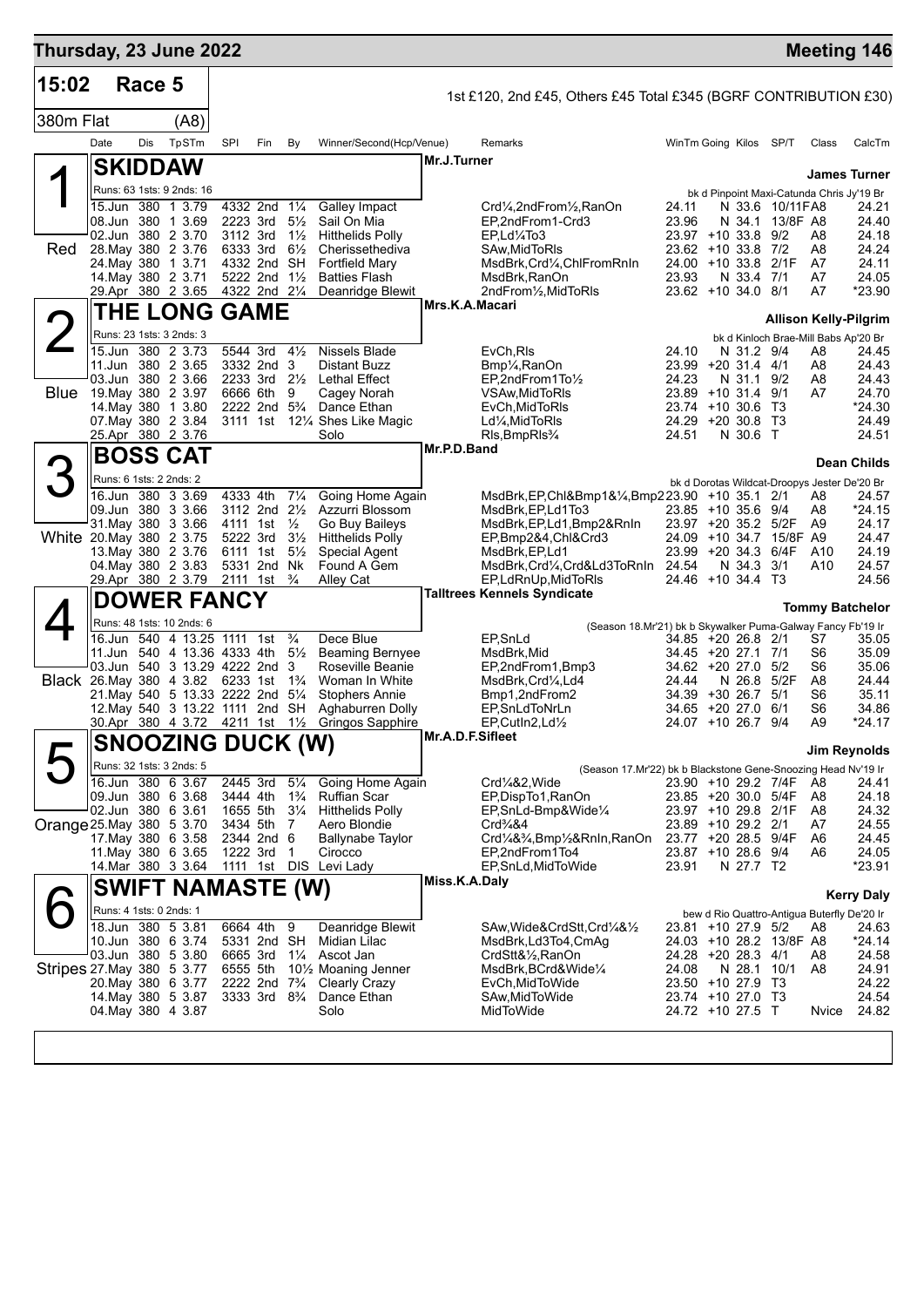| Thursday, 23 June 2022                 |                                                                                                           |        |  |       |                                |     |                                  |                                                                |                |                                                                  |                                                               |                                           |                  |                 | <b>Meeting 146</b>                       |                            |
|----------------------------------------|-----------------------------------------------------------------------------------------------------------|--------|--|-------|--------------------------------|-----|----------------------------------|----------------------------------------------------------------|----------------|------------------------------------------------------------------|---------------------------------------------------------------|-------------------------------------------|------------------|-----------------|------------------------------------------|----------------------------|
| 15:18                                  |                                                                                                           | Race 6 |  |       |                                |     |                                  |                                                                |                | 1st £160, 2nd £55, Others £55 Total £435 (BGRF CONTRIBUTION £30) |                                                               |                                           |                  |                 |                                          |                            |
| 540m Flat                              |                                                                                                           |        |  | (S3)  |                                |     |                                  |                                                                |                |                                                                  |                                                               |                                           |                  |                 |                                          |                            |
|                                        | Date                                                                                                      | Dis    |  | TpSTm | SPI                            | Fin | By                               | Winner/Second(Hcp/Venue)                                       | Mr.M.J.Gilbert | Remarks                                                          |                                                               | WinTm Going Kilos SP/T                    |                  |                 | Class                                    | CalcTm                     |
|                                        | <b> PELACAMPUS</b>                                                                                        |        |  |       |                                |     |                                  |                                                                |                |                                                                  |                                                               |                                           |                  |                 |                                          | Dean Childs                |
|                                        | Runs: 36 1sts: 7 2nds: 9                                                                                  |        |  |       |                                |     |                                  |                                                                |                |                                                                  | (Season 08.Ja'21) bk b Kinloch Brae-Fire Height Brid Jn'18 Ir |                                           |                  |                 |                                          |                            |
|                                        | 26. May 540 1 13.60 4333 2nd 83/4<br>17. May 540 1 13.69 4555 5th                                         |        |  |       |                                |     | $9\frac{3}{4}$                   | Moaning Sabbath<br>Absolute Vegas                              |                | MsdBrk, Crd1, 2ndFrom6, RIs<br>BCrd1,RIs                         | 34.13                                                         | 34.04 +30 25.5 5/1                        | N 26.3 7/1       |                 | S2<br>S2                                 | 34.83<br>35.12             |
|                                        | 12. May 540 2 13.09 3111 1st 41/4                                                                         |        |  |       |                                |     |                                  | Cronody Eve                                                    |                | EP,SnLd                                                          |                                                               | $34.03 + 20.25.9$                         |                  | 9/4             | S <sub>4</sub>                           | *34.23                     |
| Red                                    | 06. May 540 1 13.17<br>29.Apr 380 1 3.65                                                                  |        |  |       |                                |     |                                  | Solo<br>Solo                                                   |                | Rls<br>Rls                                                       |                                                               | 34.12 +20 26.1<br>23.66 +10 26.3          |                  | T<br>$\top$     |                                          | 34.32<br>xLame 23.76       |
|                                        | 22.Mar 380 1 3.69                                                                                         |        |  |       | 4333 2nd 1                     |     |                                  | Boynepark Logan                                                |                | Rls, RanOn                                                       | 23.94                                                         |                                           | N 26.2 5/2       |                 | A6                                       | 24.02                      |
|                                        | 15.Mar 380 1 3.70                                                                                         |        |  |       | 6555 4th 9                     |     |                                  | Deanridge Twowon                                               |                | Bmp1&1/4,RIs<br>Mr.R.M.Emery, Mrs.T.B.Emery                      |                                                               | 23.39 +10 26.3 6/1                        |                  |                 | A6                                       | 24.21                      |
|                                        | <b>SMOKIN SAM</b>                                                                                         |        |  |       |                                |     |                                  |                                                                |                |                                                                  |                                                               |                                           |                  |                 | <b>Robert Emery</b>                      |                            |
|                                        | Runs: 110 1sts: 13 2nds: 20<br>16.Jun 540 2 13.45 6333 1st                                                |        |  |       |                                |     | 2                                | <b>Special Finale</b>                                          |                | SAw, Bmp2, Ld6                                                   |                                                               | 34.26 +20 33.8                            |                  | 18/1            | bk d Droopys Nidge-Samiya Oc'17 Ir<br>S4 | 34.46                      |
|                                        | 11.Jun 714 1 24.01 4444 4th<br>151⁄4 Milton Mia<br>03.Jun 540 2 13.56 6444 4th<br>5<br><b>Moaning Amy</b> |        |  |       |                                |     |                                  |                                                                |                | SAw,RIs                                                          | 45.11                                                         | $+30, 34.5$                               |                  | 25/1            | 0R                                       | 46.63                      |
| <b>Blue</b>                            | 24. May 540 1 13.30 1111 1st                                                                              |        |  |       |                                |     | $9\frac{3}{4}$                   | Roseville Sofia                                                |                | SAw,Crd2,RIs<br>EP, SnLd, MidToRIs, MvdOff2                      | 34.36<br>34.31                                                |                                           | N 34.8<br>N 34.8 | 20/1<br>T3      | S <sub>3</sub>                           | 34.76<br>*34.31            |
|                                        | 20. May 415 1 5.15                                                                                        |        |  |       | 5555 2nd                       |     | $1\frac{1}{4}$                   | Pats Daughter(Harlw)                                           |                | CrdStt, RanOn                                                    | 27.07                                                         |                                           | N 35.0           | 11/2            | A7                                       | 27.17                      |
|                                        | 13. May 415 1 5.18<br>06. May 415 1 5.04                                                                  |        |  |       | 6666 5th<br>6555 3rd           |     | $4\frac{3}{4}$<br>4              | Spring Of Fire(Harlw)<br>Ressapanda(Harlw)                     |                | CrdStart<br>CrdRnUp, FcdTCk1                                     | 26.88                                                         | 26.63 +30 35.4                            | N 35.2 8/1       | 10/3            | A7<br>A7                                 | 27.31<br>27.19             |
|                                        |                                                                                                           |        |  |       | <b>SWIFT BAWDY</b>             |     |                                  |                                                                | Miss.K.A.Daly  |                                                                  |                                                               |                                           |                  |                 |                                          |                            |
|                                        | Runs: 17 1sts: 4 2nds: 4                                                                                  |        |  |       |                                |     |                                  |                                                                |                |                                                                  |                                                               |                                           |                  |                 | bk d Eden The Kid-Swift Henna Au'20 Ir   | <b>Kerry Daly</b>          |
|                                        | 15.Jun 380 2 3.72                                                                                         |        |  |       | 3333 1st                       |     | $1\frac{1}{4}$                   | <b>Ballymac Yoyo</b>                                           |                | Bmp¼,LdRnIn                                                      | 23.82                                                         |                                           | N 30.7 5/2       |                 | A6                                       | 23.82                      |
|                                        | 08.Jun 380 2 3.75<br>03.Jun 540 3 13.43 4333 3rd                                                          |        |  |       | 6444 4th                       |     | 6<br>4                           | Deanridge Boyone<br>Moaning Amy                                |                | MsdBrk,Crd1&4&RnIn                                               | 23.73<br>34.36                                                |                                           | N 30.8<br>N 30.4 | 11/4<br>2/1     | A6<br>S <sub>3</sub>                     | 24.21<br>34.68             |
| White 26. May 540 3 13.19 4222 2nd     |                                                                                                           |        |  |       |                                |     | $\mathbf 1$                      | So Its Taylor                                                  |                | MsdBrk, EP, Crd1&2&5<br>Chl&Crd3,Crd5,RanOn                      | 34.43                                                         |                                           | N 30.2           | 2/1F            | S <sub>3</sub>                           | *34.51                     |
|                                        | 21. May 540 2 13.61 5444 4th<br>14. May 380 2 3.64                                                        |        |  |       | 2111 1st                       |     | $7\frac{3}{4}$<br>$4\frac{1}{2}$ | Chelms Tornado                                                 |                | MsdBrk, Crd1, Bmp2                                               | 23.34                                                         | 34.20 +20 30.8 7/1<br>+20 30.2 4/6F       |                  |                 | 0R<br>A8                                 | 35.02<br>23.54             |
|                                        | 10. May 380 2 3.75                                                                                        |        |  |       | 5433 2nd 3                     |     |                                  | Trapper Jane<br>Detective Blue                                 |                | EP,Ld¼,MidToRIs<br>MsdBrk, Crd1&1/2, RanOn                       |                                                               | $23.83 + 20.30.6$                         |                  | 13/8F A8        |                                          | 24.27                      |
|                                        |                                                                                                           |        |  |       | <b>DEANRIDGE AWESOM</b>        |     |                                  |                                                                |                | Mr.R.E.Dean, Mr.P.M.Surridge                                     |                                                               |                                           |                  |                 | <b>Allison Kelly-Pilgrim</b>             |                            |
|                                        | Runs: 55 1sts: 7 2nds: 10                                                                                 |        |  |       |                                |     |                                  |                                                                |                |                                                                  |                                                               |                                           |                  |                 | bd d Sh Avatar-Deanridge Angel My'18 Ir  |                            |
|                                        | 11. Jun 540 3 13.23 2433 4th 2                                                                            |        |  |       | 18.Jun 540 4 13.24 3222 2nd 34 |     |                                  | Maglass About<br>Crokers Moon                                  |                | EP,2ndFrom2,DispFrom <sup>3</sup> /4<br>Crd1&3, MidToRIs, (HT)   | 34.47                                                         | 34.75 +20 37.2 7/1                        |                  | N 37.3 15/8F S3 | OR3                                      | 34.53<br>35.11             |
|                                        | 07.Jun 540 3 12.91                                                                                        |        |  |       |                                |     |                                  | Solo                                                           |                | Mid                                                              |                                                               | 34.20 +20 36.6                            |                  | $\mathsf{T}$    |                                          | xWtVr *34.40               |
| Black 31 May 540 3 13.34 3333 3rd      |                                                                                                           |        |  |       |                                |     | $7\frac{3}{4}$                   | So Solemn<br>Chelms Switch(Towc)                               |                | Crd5.MidToWide                                                   | 34.24                                                         | 29.39 +15 38.0                            | N 36.0 T3        | 7/1             |                                          | 34.86                      |
|                                        | 08.May 500 4 4.40<br>29.Apr 500 5 4.29                                                                    |        |  |       | 6666 6th<br>3333 5th           |     | $9\frac{1}{2}$                   | 101⁄4 Global Vision(Towc)                                      |                | Mid, SAw, FcdToCk1<br>MidTW,EP                                   |                                                               | 29.14 +10 37.6                            |                  | 25/1            | 0R<br>0R                                 | 30.31<br>30.07             |
|                                        | 22.Apr 500 5 4.42                                                                                         |        |  |       | 4344 5th                       |     | $4\frac{1}{4}$                   | Amaze Me More(Towc)                                            |                | MidTW,EP<br>Joetonymarkharry Syndicate                           | 30.20                                                         |                                           | N 37.7 7/1       |                 | 0R                                       | 30.52                      |
|                                        |                                                                                                           |        |  |       | <b>SO ITS TAYLOR</b>           |     |                                  |                                                                |                |                                                                  |                                                               |                                           |                  |                 | <b>Julie Luckhurst</b>                   |                            |
|                                        | Runs: 51 1sts: 11 2nds: 13                                                                                |        |  |       |                                |     |                                  |                                                                |                |                                                                  |                                                               |                                           |                  |                 | bkw d Taylors Sky-Wrathchild Sp'18 Ir    |                            |
|                                        | 16.Jun 540 4 13.01 1111 2nd 11/2<br>09.Jun 540 4 13.07 4222 2nd 2                                         |        |  |       |                                |     |                                  | Project Year<br><b>Moaning Amy</b>                             |                | EP,SnLdTo5<br>EP,2ndFrom1                                        |                                                               | 33.99 +20 33.8 7/1<br>34.26 +20 33.8 11/2 |                  |                 | S3<br>S <sub>2</sub>                     | *34.31<br>34.62            |
|                                        | 03.Jun 380 3 3.65 2666 6th                                                                                |        |  |       |                                |     |                                  | 10 <sup>1</sup> / <sub>2</sub> Moaning Devito                  |                | BmpRnUp, Crd1&3, Blk1/4                                          | 23.63                                                         |                                           | N 34.2 8/1       |                 | A <sub>3</sub>                           | 24.47                      |
| Orange 26. May 540 5 13.12 1111 1st    | 21. May 540 4 13.65 5444 5th                                                                              |        |  |       |                                |     | 1                                | Swift Bawdy<br>10 <sup>3</sup> / <sub>4</sub> Crossfield Kayla |                | EP, SnLd, Bmp3<br>Crd1&2                                         | 34.43                                                         | 34.34 +20 34.4 5/1                        | N 34.3 4/1       |                 | S <sub>3</sub><br>S3                     | 34.43<br>35.39             |
|                                        | 14. May 380 3 3.69 4455 5th                                                                               |        |  |       |                                |     | $5\frac{1}{2}$                   | <b>Noduff Grand</b>                                            |                | CrdRnUp, Bmp1, Mid                                               |                                                               | 23.64 +10 34.6 6/1                        |                  |                 | A <sub>3</sub>                           | 24.18                      |
|                                        | 07. May 540 3 13.41 6465 6th                                                                              |        |  |       |                                |     | $9\frac{3}{4}$                   | <b>Brutus Bullet</b>                                           | Mr.A.Johnston  | SAw,Crd½,Mid                                                     | 34.41                                                         |                                           |                  | N 34.4 14/1     | OR.                                      | 35.19                      |
|                                        |                                                                                                           |        |  |       | <b>DABLONDERETURNS</b>         |     |                                  |                                                                |                |                                                                  |                                                               |                                           |                  |                 |                                          | <b>Nick Deas</b>           |
|                                        | Runs: 8 1sts: 3 2nds: 2<br>11.Jun 380 6 3.70                                                              |        |  |       |                                |     |                                  | Solo                                                           |                | MidToWide, MidRnIn                                               | (Season Unknown) f b Ballymac Best-Ballymac Natalie Au'20 Ir  | 23.92 +10 25.1 T                          |                  |                 |                                          | xLame 24.02                |
|                                        | 15.Apr 540 5 13.29 3454 4th                                                                               |        |  |       |                                |     | $9\frac{1}{4}$                   | Pitch And Toss                                                 |                | Crd1&3                                                           | 34.26                                                         |                                           |                  | N 25.1 9/4J     | S3                                       | 35.00                      |
|                                        | 08.Apr 540 5 13.11 2222 2nd 31/4                                                                          |        |  |       |                                |     |                                  | Absolute Vegas                                                 |                | EP,Chl1To3,Mid                                                   |                                                               | 34.30 +20 25.0 7/2                        |                  |                 | S3                                       | 34.76                      |
| Stripes 02.Apr 540 6 13.06 1111 1st SH | 26. Mar 540 4 13.15 1111 1st 1                                                                            |        |  |       |                                |     |                                  | Capel Hunter<br>Jayjay Whoosh                                  |                | EP,SnLd,HeldOn<br>EP,SnLd                                        | 34.71<br>34.86                                                | $-20$ 25.2 25/1                           |                  | N 25.6 12/1     | OR.<br>OR.                               | 34.71<br>*34.66            |
|                                        | 19. Mar 540 3 13.12<br>12. Mar 540 3 13.18                                                                |        |  |       |                                |     |                                  | Solo<br>Solo                                                   |                | Mid, FinCramped                                                  | 35.82<br>34.85                                                |                                           | N 25.0 T         |                 |                                          | ReQul 35.82<br>xLame 34.85 |
|                                        |                                                                                                           |        |  |       |                                |     |                                  |                                                                |                | CkSough, Mid                                                     |                                                               |                                           | N 25.2 T         |                 |                                          |                            |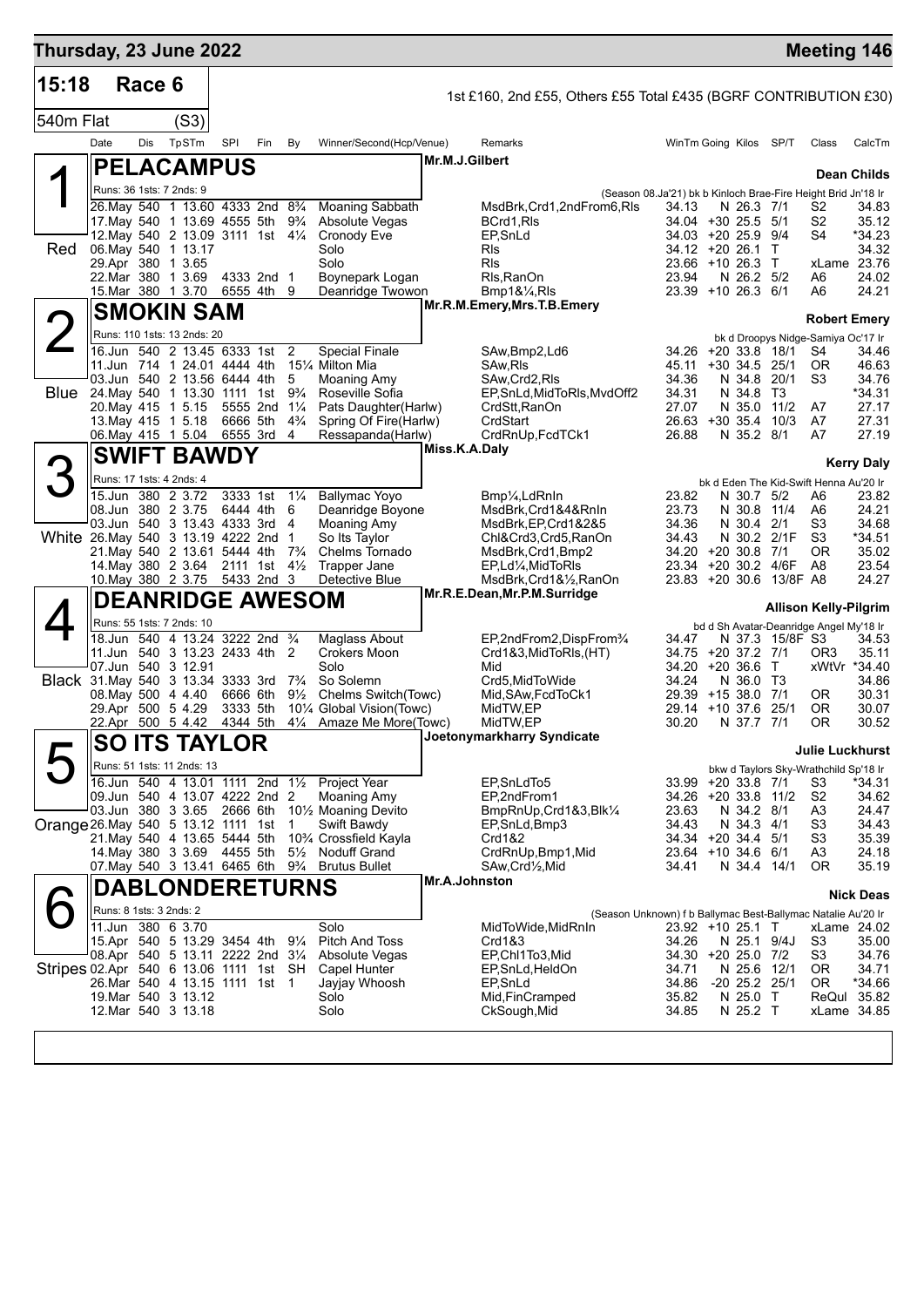| Thursday, 23 June 2022          |               |        |                                                  |                      |                                                                                  |                                  |                                                                 |                |                                                                              |                                          |                              |                                                    | <b>Meeting 146</b>                       |                 |
|---------------------------------|---------------|--------|--------------------------------------------------|----------------------|----------------------------------------------------------------------------------|----------------------------------|-----------------------------------------------------------------|----------------|------------------------------------------------------------------------------|------------------------------------------|------------------------------|----------------------------------------------------|------------------------------------------|-----------------|
| 15:38                           |               | Race 7 |                                                  |                      |                                                                                  |                                  |                                                                 |                | 1st £135, 2nd £50, Others £50 Total £385 (BGRF CONTRIBUTION £30)             |                                          |                              |                                                    |                                          |                 |
| 380m Flat                       |               |        | (A5)                                             |                      |                                                                                  |                                  |                                                                 |                |                                                                              |                                          |                              |                                                    |                                          |                 |
|                                 | Date          | Dis    | TpSTm                                            | SPI                  | Fin                                                                              | By                               | Winner/Second(Hcp/Venue)                                        |                | Remarks                                                                      | WinTm Going Kilos SP/T                   |                              |                                                    | Class                                    | CalcTm          |
|                                 |               |        | <b>SENAHEL PIXIE</b>                             |                      |                                                                                  |                                  |                                                                 |                | Mr.R.M.Emery, Mrs.T.B.Emery                                                  |                                          |                              |                                                    | <b>Robert Emery</b>                      |                 |
|                                 |               |        | Runs: 81 1sts: 11 2nds: 16                       |                      |                                                                                  |                                  |                                                                 |                | (Season 14.Mr'22) bkw b Laughil Blake-Senahel Hondo Jn'19 Ir                 |                                          |                              |                                                    |                                          |                 |
|                                 |               |        | 18.Jun 380 1 3.68<br>11.Jun 540 1 13.25 6444 5th | 5555 5th             |                                                                                  | $1\frac{1}{4}$                   | Queen Franklin<br>14 <sup>3</sup> / <sub>4</sub> Havana Robusto |                | Crd1, Bmp2, RanOn<br>Crd6,RIs                                                | 23.91<br>$33.59 + 2029.9$                | N 29.4 4/1                   | 12/1                                               | A5<br>OR <sub>3</sub>                    | 24.01<br>34.97  |
|                                 |               |        | 04.Jun 380 1 3.77                                |                      | 5555 5th                                                                         | $9\frac{3}{4}$                   | <b>Milton Rio</b>                                               |                | SAw,Crd¼,RIs                                                                 | 23.38                                    | N 29.8 22/1                  |                                                    | 0R                                       | 24.16           |
| Red                             |               |        | 31. May 380 1 3.63<br>24. May 380 1 3.61         |                      | 1111 1st 21/4                                                                    |                                  | Roar<br>Solo                                                    |                | EP, SnLd, MidToRIs                                                           | 23.99<br>24.06                           | N 29.8                       | T3                                                 |                                          | *23.99<br>24.06 |
|                                 |               |        | 11 May 415 1 4 83                                |                      | 3666 6th                                                                         | DIS.                             | Kylenoe Spirit(Harlw)                                           |                | Rls<br>KO1                                                                   | 26.54                                    | N 29.4 T<br>$-10$ 29.3 $8/1$ |                                                    | OR3                                      | 0.00            |
|                                 |               |        | 04. May 415 1 4.90                               |                      |                                                                                  | 3355 5th 81/4                    | Jura Go Max(Harlw)                                              |                | FcdTCk&Bmp1,FcdTCk3                                                          | 26.96                                    |                              | $-30$ 29.2 14/1                                    | OR.                                      | 27.31           |
|                                 |               |        | <b>PHAT POP</b>                                  |                      |                                                                                  |                                  |                                                                 |                | Mr.S.J.Luckhurst                                                             |                                          |                              |                                                    | Julie Luckhurst                          |                 |
|                                 |               |        | Runs: 78 1sts: 21 2nds: 10                       |                      |                                                                                  |                                  |                                                                 |                |                                                                              |                                          |                              |                                                    | bk d Makeshift-Phat Phoebe Jn'18 Br      |                 |
|                                 |               |        | 14.Jun 380 2 3.65<br>07.Jun 380 2 3.64           | 3555 5th             | 3433 3rd                                                                         | $9\frac{1}{4}$<br>$4\frac{1}{2}$ | Kilaharry Biddy<br>Someone Else                                 |                | BCrd&Wide¼,MidToRIs<br>Bmp1&3, MidToRIs                                      | 23.75<br>23.60 +20 35.7 10/1             | N 35.6                       | 4/1                                                | A4<br>A4                                 | 24.49<br>24.16  |
|                                 |               |        | 01.Jun 380 2 3.57                                |                      | 1111 1st                                                                         | $2\frac{1}{4}$                   | Drumdoit Lexi                                                   |                | QAw,ALd                                                                      | 23.66                                    | N 35.9                       | 5/1                                                | A5                                       | *23.66          |
| <b>Blue</b>                     |               |        | 24. May 380 2 3.66                               | 2223 3rd             |                                                                                  |                                  | 101/4 Swift Fifty                                               |                | EP,2ndFrom1-Crd3/4                                                           | 23.48 +10 35.6                           |                              | 4/1                                                | A5                                       | 24.40           |
|                                 |               |        | 17. May 380 2 3.73<br>10. May 380 2 3.72         | 5333 3rd<br>4666 5th |                                                                                  |                                  | 101/ <sub>2</sub> Moaning Devito<br>10% Moaning Ren             |                | MsdBrk,Crd3&4<br>CrdRnUp&1                                                   | 23.48 +10 35.0<br>23.46 +20 35.9 9/1     |                              | 7/1                                                | A4<br>A4                                 | 24.42<br>24.51  |
|                                 |               |        | 03. May 380 2 3.58                               |                      | 1666 6th                                                                         |                                  | 141⁄4 Solts Taylor                                              |                | QAw,Ld-Blk1                                                                  | 23.74 +10 35.7 6/1                       |                              |                                                    | A4                                       | 24.98           |
|                                 | TIP.          |        | <b>TOP SHADOW</b>                                |                      |                                                                                  |                                  |                                                                 | Mr.D.B.Whitton |                                                                              |                                          |                              |                                                    | <b>Darren Whitton</b>                    |                 |
|                                 |               |        | Runs: 57 1sts: 13 2nds: 9                        |                      |                                                                                  |                                  |                                                                 |                |                                                                              |                                          |                              |                                                    | bk d Laughil Blake-Tip Top Jess Oc'18 Ir |                 |
|                                 |               |        | 18.Jun 380 3 3.70<br>10.Jun 380 3 3.78           | 6444 4th             | 5554 4th                                                                         | $\frac{3}{4}$<br>$5\frac{1}{4}$  | Queen Franklin<br><b>Jokey Smoe</b>                             |                | MsdBrk,Bmp¼,RanOn<br>MsdBrk, RIsRnUp, Crd&Wide1/4                            | 23.91<br>23.70 +20 34.5                  | N 34.3                       | 11/4J A5<br>5/4F                                   | - A5                                     | 23.97<br>24.32  |
|                                 |               |        | 04.Jun 380 3 3.58                                |                      | 1222 2nd 11/4                                                                    |                                  | Swift Embezzle                                                  |                | SnLd-Wide1/4, ChlFr2-BmpNrLn                                                 | 24.04                                    | N 34.8                       | 9/4                                                | A5                                       | 24.14           |
| White 31. May 380 3 3.71        |               |        |                                                  |                      | 4644 3rd                                                                         | $2\frac{1}{2}$                   | In The Present                                                  |                | BStt,Crd¼,Mid                                                                | $23.87 + 10.34.4$                        |                              | 5/1                                                | A4                                       | 24.17           |
|                                 |               |        | 24. May 380 3 3.60<br>18. May 380 3 3.67         |                      | 3111 1st SH<br>2111 1st                                                          | $\frac{1}{2}$                    | <b>Cluendarby Pearl</b><br>Ace Of Adog                          |                | EP,Ld1,HeldOn<br>EP,Ld¼,BmpRnUp                                              | 23.79 +10 34.2 11/2<br>23.93             | N 34.8                       | 11/4                                               | A <sub>5</sub><br>A6                     | *23.89<br>23.93 |
|                                 |               |        | 12. May 380 4 3.62                               |                      | 2111 1st 2                                                                       |                                  | Woodcocks Alina                                                 |                | EP,LdRnUp                                                                    | 23.89 +10 34.6 9/2                       |                              |                                                    | A7                                       | 23.99           |
|                                 |               |        | <b>NOVEMBER RAIN</b>                             |                      |                                                                                  |                                  |                                                                 |                | Mr.R.M.Emery, Mrs.T.B.Emery                                                  |                                          |                              |                                                    | <b>Robert Emery</b>                      |                 |
|                                 |               |        | Runs: 35 1sts: 5 2nds: 8                         |                      |                                                                                  |                                  |                                                                 |                |                                                                              |                                          |                              |                                                    | bk d Magical Bale-Senahel Hondo Fb'20 Ir |                 |
|                                 |               |        | 18.Jun 380 3 3.68<br>11.Jun 380 4 3.67           | 5222 1st             | 3332 2nd 21/4                                                                    | $\frac{3}{4}$                    | Easy Touch<br>Hiya Blackie                                      |                | Bmp1/ <sub>4</sub> , Ld4, Mid<br>EP, Crd <sup>1</sup> / <sub>4</sub> , RanOn | 23.85<br>23.74 +10 35.4 7/1              | N 34.8 9/4F                  |                                                    | A6<br>A6                                 | *23.85<br>24.02 |
|                                 |               |        | 06.Jun 380 5 3.77                                |                      | 2223 3rd                                                                         | $1\frac{1}{2}$                   | Roseville Adele                                                 |                | RIs&CrdStt,ChI&Crd3,Mid                                                      | 24.45                                    | N 35.5                       | ТЗ                                                 |                                          | 24.57           |
| <b>Black</b> 31. May 380 3 3.78 |               |        |                                                  | 1111                 | 1st                                                                              | $7\frac{3}{4}$                   | <b>Keel Queen</b>                                               |                | EP, SnLd, Mid                                                                | 24.05                                    | N 35.6                       | ТЗ                                                 |                                          | 24.05           |
|                                 | 18. May 238 3 |        | 26. May 380 3 3.71                               | 1111<br>3-6-         | 1st<br>6th                                                                       | $8\frac{3}{4}$<br>6              | Rosehill Wiggles<br>Airmount Bruno(Harlw)                       |                | EP, SnLd, Mid<br>BBmp1                                                       | 24.07<br>15.56                           | N 35.4<br>N 35.4             | T2<br>3/1                                          | D4                                       | 24.07<br>16.04  |
|                                 |               |        | 11 May 415 4 4 91                                |                      | 4333 3rd                                                                         | $3\frac{1}{2}$                   | Jet Stream Pilot(Harlw)                                         |                | Bmp1, BBmp2                                                                  |                                          |                              | 27.16 -10 35.8 11/4J A7                            |                                          | 27.34           |
|                                 |               |        | <b>CLASSY LEXIE (W)</b>                          |                      |                                                                                  |                                  |                                                                 | Mrs.D.Y.Lee    |                                                                              |                                          |                              |                                                    |                                          | David Lee       |
|                                 |               |        | Runs: 80 1sts: 16 2nds: 19                       |                      |                                                                                  |                                  |                                                                 |                | (Season Unknown) f b Ballymac Eske-Mustang Temora Au'18 Ir                   |                                          |                              |                                                    |                                          |                 |
|                                 |               |        | 18.Jun 380 5 3.70                                |                      | 4655 5th                                                                         | 5                                | Pennys Fearnog                                                  |                | MsdBrk, Crd1                                                                 |                                          |                              | 23.61 +10 28.1 15/8F A5<br>23.68 +20 28.2 15/8F A5 |                                          | 24.10           |
|                                 |               |        | 10.Jun 380 5 3.57<br>04.Jun 380 5 3.65           |                      | 1112 2nd 1 <sup>3</sup> / <sub>4</sub><br>4556 6th 6 <sup>3</sup> / <sub>4</sub> |                                  | Night Dream<br><b>Swift Fifty</b>                               |                | EP, SnLdTo3, Bmp1/2<br>MsdBrk,Crd&¼&3                                        | 23.82                                    | N 28.0 5/1                   |                                                    | A4                                       | 24.02<br>24.36  |
| Orange 25. May 380 5 3.58       |               |        |                                                  |                      | 1111 1st 2                                                                       |                                  | Boynepark Geer                                                  |                | EP,SnLd,Wide                                                                 | 23.97                                    | N 27.6 T2                    |                                                    |                                          | ReQul *23.97    |
|                                 | 11. May 238 6 |        | 18. May 415 6 4.79                               | $1 - 5 -$            | 1112 2nd 4<br>5th 7                                                              |                                  | Suzie Jezabelle(Harlw)<br>Tullycanna Boss(Harlw)                |                | QAw,Led-1/2,Crd3,Bmp4<br>QAw,Bmp1                                            | 26.77<br>15.22                           | N 27.4 28/1<br>$-5$ 27.5     | 14/1                                               | 0R<br><b>OR</b>                          | 27.09<br>15.73  |
|                                 | 04. May 238 6 |        |                                                  | $1 - 2 -$            |                                                                                  | 2nd $3\frac{3}{4}$               | Slippy Con(Harlw)                                               |                | QAw, Wide                                                                    | 15.59                                    | $-15$ 27.7 T4                |                                                    |                                          | xLame 15.74     |
|                                 |               |        |                                                  |                      |                                                                                  |                                  | <b>CLUENDARBY PEARL (W)</b>                                     |                | Mr.T.Batchelor, Mr.M.J.Bradbury                                              |                                          |                              |                                                    | <b>Tommy Batchelor</b>                   |                 |
|                                 |               |        | Runs: 79 1sts: 16 2nds: 13                       |                      |                                                                                  |                                  |                                                                 |                | (Season 13.Au'20) bk b Farloe Rumble-Dryland Pearl Mr'19 Ir                  |                                          |                              |                                                    |                                          |                 |
|                                 |               |        | 18.Jun 380 6 3.63                                |                      | 1333 3rd                                                                         | Hd                               | Queen Franklin                                                  |                | Wide, RanOn                                                                  | 23.91                                    | N 26.5 7/2                   |                                                    | A5                                       | 23.93           |
|                                 |               |        | 09.Jun 380 6 3.67<br>02.Jun 380 6 3.65           |                      | 1435 5th 4<br>1443 2nd <sup>3</sup> / <sub>4</sub>                               |                                  | Runwild Ruby<br>Dark Heart                                      |                | EP, BmpRnUp, Wide <sup>3</sup> /4<br>EP,DispTo1,Wide¼,RanOn                  | 23.71 +20 26.5 11/2<br>24.01             | N 26.2 5/1                   |                                                    | A5<br>A <sub>5</sub>                     | 24.23<br>24.07  |
| Stripes 28 May 380 6 3.65       |               |        |                                                  |                      | 5555 5th 4                                                                       |                                  | Someone Else                                                    |                | Wide¼&¾                                                                      | 23.73                                    | N 26.3 3/1                   |                                                    | A <sub>5</sub>                           | 24.04           |
|                                 |               |        | 24. May 380 6 3.60<br>17 May 380 6 3.64          |                      | 1222 2nd SH<br>1333 3rd                                                          | 7                                | Tip Top Shadow<br>Deanridge Whatif                              |                | DispTo1, Wide, RanOn<br>Wide, EvCh                                           | 23.79 +10 26.2 4/1<br>23.42 +20 25.9 7/1 |                              |                                                    | A <sub>5</sub><br>A4                     | 23.90<br>24.18  |
|                                 |               |        | 26.Mar 380 6 3.53                                |                      | 2111 1st 31/4                                                                    |                                  | Deanridge Blue                                                  |                | EP, Wide, Ld2                                                                | 23.62                                    | N 25.9 7/2                   |                                                    | A4                                       | *23.62          |
|                                 |               |        |                                                  |                      |                                                                                  |                                  |                                                                 |                |                                                                              |                                          |                              |                                                    |                                          |                 |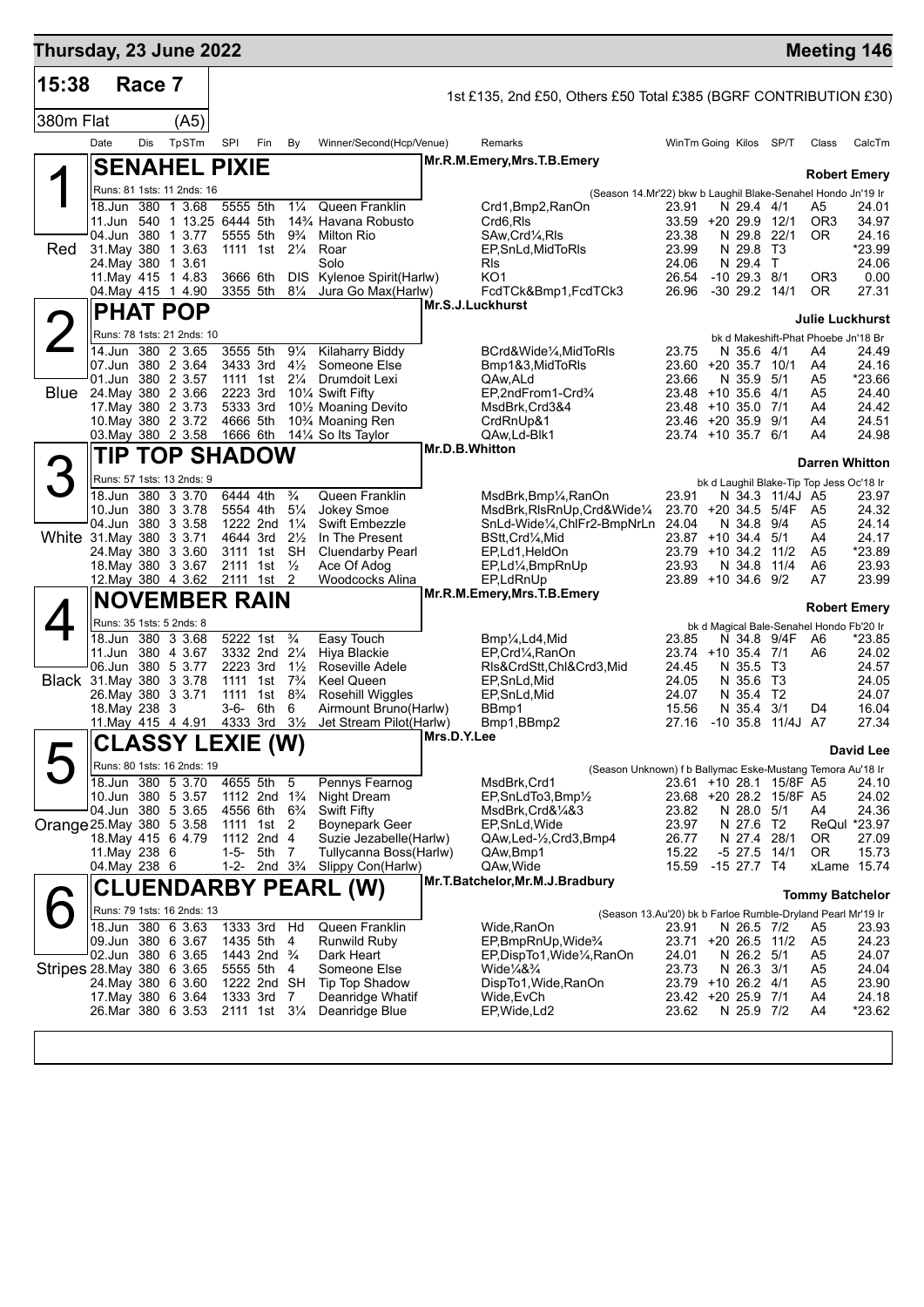| Thursday, 23 June 2022         |      |              |                                                 |                      |                         |                                  |                                                    |                    |                                                                  |                                                            |                |                                          |                        | <b>Meeting 146</b>                              |                    |
|--------------------------------|------|--------------|-------------------------------------------------|----------------------|-------------------------|----------------------------------|----------------------------------------------------|--------------------|------------------------------------------------------------------|------------------------------------------------------------|----------------|------------------------------------------|------------------------|-------------------------------------------------|--------------------|
| 15:58                          |      | Race 8       |                                                 |                      |                         |                                  |                                                    |                    | 1st £125, 2nd £45, Others £45 Total £350 (BGRF CONTRIBUTION £30) |                                                            |                |                                          |                        |                                                 |                    |
| 380m Flat                      |      |              | (A7)                                            |                      |                         |                                  |                                                    |                    |                                                                  |                                                            |                |                                          |                        |                                                 |                    |
|                                | Date | Dis          | TpSTm                                           | <b>SPI</b>           | Fin                     | By                               | Winner/Second(Hcp/Venue)                           |                    | Remarks                                                          |                                                            |                |                                          | WinTm Going Kilos SP/T | Class                                           | CalcTm             |
|                                |      |              | <b>STILL SCHEMIN</b>                            |                      |                         |                                  |                                                    | <b>Star Racing</b> |                                                                  |                                                            |                |                                          |                        |                                                 |                    |
|                                |      |              | Runs: 58 1sts: 14 2nds: 9                       |                      |                         |                                  |                                                    |                    |                                                                  |                                                            |                |                                          |                        |                                                 | <b>Nick Deas</b>   |
|                                |      |              | 09.Jun 380 1 3.76                               | 5456 6th             |                         | $7\frac{3}{4}$                   | Gurteen Douggie                                    |                    | SAw, Bmp <sup>1</sup> / <sub>4</sub> , Crd4                      |                                                            |                |                                          | 23.87 +20 28.8 12/1    | wbe d Laughil Duke-Undaunted Ja'19 Ir<br>A6     | 24.69              |
|                                |      |              | 03.Jun 380 1 3.69                               | 4665 4th             |                         | $7\frac{3}{4}$                   | Jokey Smoe                                         |                    | BmpRnUp&1,RIs                                                    |                                                            |                | 23.64 +20 29.1 7/1                       |                        | A6                                              | 24.46              |
| Red                            |      |              | 27. May 380 1 3.66<br>19 May 380 1 3.72         | 3211 1st<br>5555 4th |                         | $2\frac{1}{2}$<br>$7\frac{1}{4}$ | Southlodge Time<br>Cagey Norah                     |                    | EP,2ndFrom1-Ld1/2<br>MsdBrk,Crd1⁄4                               |                                                            | 23.95          | N 29.1 7/1<br>23.89 +10 29.0             | 9/1                    | A7<br>A7                                        | *23.95<br>24.57    |
|                                |      |              | 14 May 380 1 3.72                               | 2444 4th             |                         | $5\frac{1}{4}$                   | Dance Trent                                        |                    | Crd3, MidToRIs                                                   |                                                            |                | 23.88 +20 28.4 8/1                       |                        | A7                                              | 24.50              |
|                                |      |              | 07 May 380 1 3.67<br>30.Apr 380 1 3.65          | 3555 5th<br>1111     | 1st                     | 12<br>$1\frac{1}{4}$             | <b>Ballynabe Taylor</b><br><b>Hitthelids Molly</b> |                    | BCrd <sup>1/4</sup><br>QAw, ALd, MidToRIs                        |                                                            |                | 23.62 +30 28.4 6/1<br>23.85 +10 28.3 7/1 |                        | A7<br>A8                                        | 24.88<br>23.95     |
|                                |      |              | <b>SONIC LORD</b>                               |                      |                         |                                  |                                                    |                    | Mr.M.A.Bates, Mrs.K.A.Macari                                     |                                                            |                |                                          |                        |                                                 |                    |
|                                |      |              | Runs: 16 1sts: 2 2nds: 5                        |                      |                         |                                  |                                                    |                    |                                                                  |                                                            |                |                                          |                        | <b>Allison Kelly-Pilgrim</b>                    |                    |
|                                |      |              | 18.Jun 380 2 3.76                               |                      | 5322 2nd 2              |                                  | Ace Of Adog                                        |                    | MsdBrk, EP, 2nd From 2, RIs                                      |                                                            |                |                                          | 23.76 +10 32.2 11/2    | bebd d Vulturi-Amanita Chic Au'20 Ir<br>A7      | *24.02             |
|                                |      |              | 10.Jun 380 2 3.78                               |                      | 6333 2nd 23/4           |                                  | Ascot Jan                                          |                    | MsdBrk,Bmp3&4,RanOn                                              |                                                            |                |                                          | 23.81 +20 33.0 11/4    | A7                                              | 24.23              |
| Blue                           |      | 03.Jun 380 2 | 28. May 380 2 3.82                              | 5555 5th             |                         | 4                                | Corrough Rock                                      |                    | (NoRace)<br>MsdBrk, Crd1/4, Bmp3                                 |                                                            | 24.02          | 32.5<br>N 32.5 6/1                       |                        | A6<br>A6                                        | 24.32              |
|                                |      |              | 21. May 380 2 3.78                              | 5544 4th             |                         | $1\frac{1}{2}$                   | Shes Pure Magic                                    |                    | SAw, Crd3, RanOn                                                 |                                                            |                | 24.19 +10 31.5                           | 14/1                   | A6                                              | 24.41              |
|                                |      |              | 14 May 380 1 3.79<br>09. May 380 1 3.82         | 3333 3rd             | 3322 2nd 11/2           | $5\frac{3}{4}$                   | Large Ego<br>Inthebluecorner                       |                    | SAw, Mid To RIs<br>Rls, RanOn                                    |                                                            | 23.90          | 23.72 +10 31.1<br>N 31.1 T3              | Т3                     |                                                 | 24.27<br>24.02     |
|                                |      |              | <b>CIROCCO</b>                                  |                      |                         |                                  |                                                    | Mr.P.D.Band        |                                                                  |                                                            |                |                                          |                        |                                                 |                    |
| 3                              |      |              | Runs: 64 1sts: 13 2nds: 8                       |                      |                         |                                  |                                                    |                    |                                                                  |                                                            |                |                                          |                        |                                                 | <b>Dean Childs</b> |
|                                |      |              | 14.Jun 380 3 3.73                               | 6555 6th             |                         | $7\frac{1}{4}$                   | Sparkle                                            |                    | MsdBrk, Crd1&1/4&4                                               |                                                            |                |                                          | 23.88 +10 30.4 10/3    | bd d Taylors Sky-Ballymac Georia Jy'18 Br<br>A6 | 24.56              |
|                                |      |              | 07 Jun 380 4 3.76                               | 6444 5th             |                         | $1\frac{1}{4}$                   | Roll On Duke                                       |                    | CrdRnUp, RanOn                                                   |                                                            |                | 24.41 +20 30.3 9/2                       |                        | A6                                              | 24.69              |
| White 25 May 380 3 3.69        |      |              | 31 May 380 3 3.74                               | 6443 5th<br>5555 5th |                         | $3\frac{1}{2}$<br>$7\frac{3}{4}$ | Cagey Norah<br>Miss Order                          |                    | MsdBrk, CrdRnUp&4<br>MsdBrk,Crd¼,Bmp2                            |                                                            |                | 23.88 +20 30.2 5/1<br>23.68 +10 30.3 8/1 |                        | A6<br>A5                                        | 24.35<br>24.40     |
|                                |      |              | 11 May 380 4 3.68                               | 3111 1st             |                         | Hd                               | Nugget                                             |                    | EP,Ld1                                                           |                                                            |                | 23.87 +10 29.9                           | 11/2                   | A6                                              | 23.97              |
|                                |      |              | 03 May 380 4 3.75<br>12. Mar 380 3 3.63         | 5444 4th             | 2111 1st SH             | 6                                | Ace Of Aces<br>Southlodge Time                     |                    | MsdBrk, Crd1/4<br>EP,Ld1,Mid                                     |                                                            | 23.94          | 23.72 +10 29.6 5/2<br>N 29.3             | 9/4F                   | A6<br>A7                                        | 24.30<br>*23.94    |
|                                |      |              | <b>SNOWDON DOREEN</b>                           |                      |                         |                                  |                                                    |                    | Mr.J.D.Bush,Miss.J.J.Luckhurst                                   |                                                            |                |                                          |                        |                                                 |                    |
|                                |      |              |                                                 |                      |                         |                                  |                                                    |                    |                                                                  |                                                            |                |                                          |                        | Julie Luckhurst                                 |                    |
|                                |      |              | Runs: 66 1sts: 12 2nds: 12<br>14.Jun 380 3 3.64 |                      | 2322 2nd 11/4           |                                  | Catchmybreath                                      |                    | Mid, RanOn                                                       | (Season Unknown) bk b Makeshift-Phat Phoebe Jn'18 Br       | 23.99          | N 30.8 T3                                |                        |                                                 | 24.09              |
|                                |      | 06.Jun 60    | 3                                               |                      |                         |                                  | Solo                                               |                    | (Handslip)                                                       |                                                            |                | 31.0 T                                   |                        | xWtVr                                           |                    |
| <b>Black 07.Apr 380 4 3.63</b> |      | 16. May 60   | 4                                               | 4444 4th             |                         | $4\frac{1}{2}$                   | Solo<br><b>Galley Steel</b>                        |                    | (Handslip)<br>MsdBrk, Crd1/4                                     |                                                            |                | 31.1 T<br>24.08 +10 32.5 5/1             |                        | xLame<br>A6                                     | 24.54              |
|                                |      |              | 29. Mar 380 4 3.62                              | 3666 6th             |                         | 9                                | Sub Zero                                           |                    | Crd&Slp1                                                         |                                                            |                | 23.75 +10 31.8 7/1                       |                        | A6                                              | 24.56              |
|                                |      |              | 22.Mar 380 3 3.57<br>08.Mar 380 4 3.58          | 1455 5th<br>3111 1st |                         | $5\frac{3}{4}$<br>$4\frac{1}{2}$ | Boynepark Logan<br>Southlodge Time                 |                    | Disp-Crd1,Crd1/4&3<br>EP,LdRnUp,Mid                              |                                                            | 23.94<br>23.90 | N 31.6 5/1<br>N 30.8 9/4J                |                        | A6<br>A7                                        | 24.40<br>*23.90    |
|                                |      |              |                                                 |                      |                         |                                  | <b>KNOCKALTON GAL (W)</b>                          |                    | The Office Girls Syndicate                                       |                                                            |                |                                          |                        |                                                 |                    |
|                                |      |              | Runs: 12 1sts: 0 2nds: 4                        |                      |                         |                                  |                                                    |                    |                                                                  |                                                            |                |                                          |                        | <b>Tommy Batchelor</b>                          |                    |
|                                |      |              | 26. May 380 5 3.76                              | 5665 5th             |                         | $4\frac{1}{2}$                   | Onefortheditch                                     |                    | Crd&Wide1/4                                                      | (Season Unknown) bk b Kinloch Brae-Montore Carrie Au'20 Ir | 24.11          | N 25.5 5/2                               |                        | A7                                              | 24.47              |
|                                |      |              | 21. May 380 6 3.57                              |                      | 1122 2nd $1\frac{1}{2}$ |                                  | Rage Star                                          |                    | QAw,LdTo2,Crd1/4                                                 |                                                            |                |                                          | 24.01 +20 25.6 15/8    | A7                                              | 24.33              |
| Orange 12. May 380 6 3.56      |      |              | 17. May 380 6 3.63                              | 3444 4th             | 1122 2nd 21/4           | $5\frac{1}{4}$                   | Amys Pinky<br><b>Moaning Gauff</b>                 |                    | Crd1, MidTo Wide<br>EP, SnLdTo2                                  |                                                            |                | 23.69 +10 25.0 5/2                       | 23.77 +10 25.4 11/2    | A7<br>A7                                        | 24.20<br>24.05     |
|                                |      |              | 05. May 380 6 3.56                              |                      | 1112 2nd 1              |                                  | Year Of The Best                                   |                    | EP, SnLdTo3, Bmp1/4                                              |                                                            |                | 23.94 +10 24.9 9/2                       |                        | A6                                              | 24.12              |
|                                |      |              | 30.Apr 380 6 3.64<br>07.Apr 380 5 3.63          |                      | 1224 5th $3\frac{3}{4}$ |                                  | Swift Odyssey<br>Solo                              |                    | QAw,Ld-Crd1/4<br>MidToWide                                       |                                                            |                | 24.01 +10 25.0 7/2<br>24.25 -20 24.7 T   |                        | A6                                              | 24.39<br>$*24.05$  |
|                                |      |              |                                                 |                      |                         |                                  | <b>BOSSA NOVA BABY (W)</b>                         | Mrs.K.A.Macari     |                                                                  |                                                            |                |                                          |                        |                                                 |                    |
|                                |      |              | Runs: 51 1sts: 9 2nds: 6                        |                      |                         |                                  |                                                    |                    |                                                                  |                                                            |                |                                          |                        | <b>Allison Kelly-Pilgrim</b>                    |                    |
|                                |      |              | 18.Jun 380 6 3.65                               | 2443 3rd             |                         | $6\frac{1}{2}$                   | Ace Of Adog                                        |                    | Wide,EvCh                                                        | (Season Unknown) bkw b King Elvis-Mill Patricia Sp'19 Br   |                | 23.76 +10 27.5 5/2                       |                        | A7                                              | 24.38              |
|                                |      |              | 09.Jun 380 6 3.68                               | 4544 4th             |                         | 6                                | Gurteen Douggie                                    |                    | MsdBrk,Wide¼,Bmp3                                                |                                                            |                | 23.87 +20 28.1 3/1                       |                        | A6                                              | 24.55              |
| Stripes 28 May 380 6 3.47      |      |              | 03.Jun 380 6 3.55                               | 1224 5th<br>1122 3rd |                         | 10<br>$\mathbf{1}$               | <b>Jokey Smoe</b><br>Corrough Rock                 |                    | EP, SnLdTo1, Crd3<br>QAw,LdTo2                                   |                                                            | 24.02          | N 28.3 3/1                               | 23.64 +20 28.1 7/4F    | A6<br>A6                                        | 24.64<br>24.09     |
|                                |      |              | 21. May 380 6 3.65                              | 4455 5th             |                         | $5\frac{1}{4}$                   | Shes Pure Magic                                    |                    | MsdBrk, Crd1/2                                                   |                                                            |                | 24.19 +10 27.5 9/2                       |                        | A6                                              | 24.71              |
|                                |      |              | 09. May 380 6 3.56                              | 1233 3rd             |                         | $5\frac{1}{2}$                   | Lakeview Star                                      |                    | QAw,Ld-Crd¼,Wide                                                 |                                                            | 23.81<br>23.61 | N 27.6 T3                                |                        | xLame 24.25                                     |                    |
|                                |      |              | 26.Feb 380 5 3.54                               |                      | 1111 1st 2              |                                  | Budgearnie                                         |                    | QAw,ALd                                                          |                                                            |                | N 27.3 4/1                               |                        | A3                                              | *23.61             |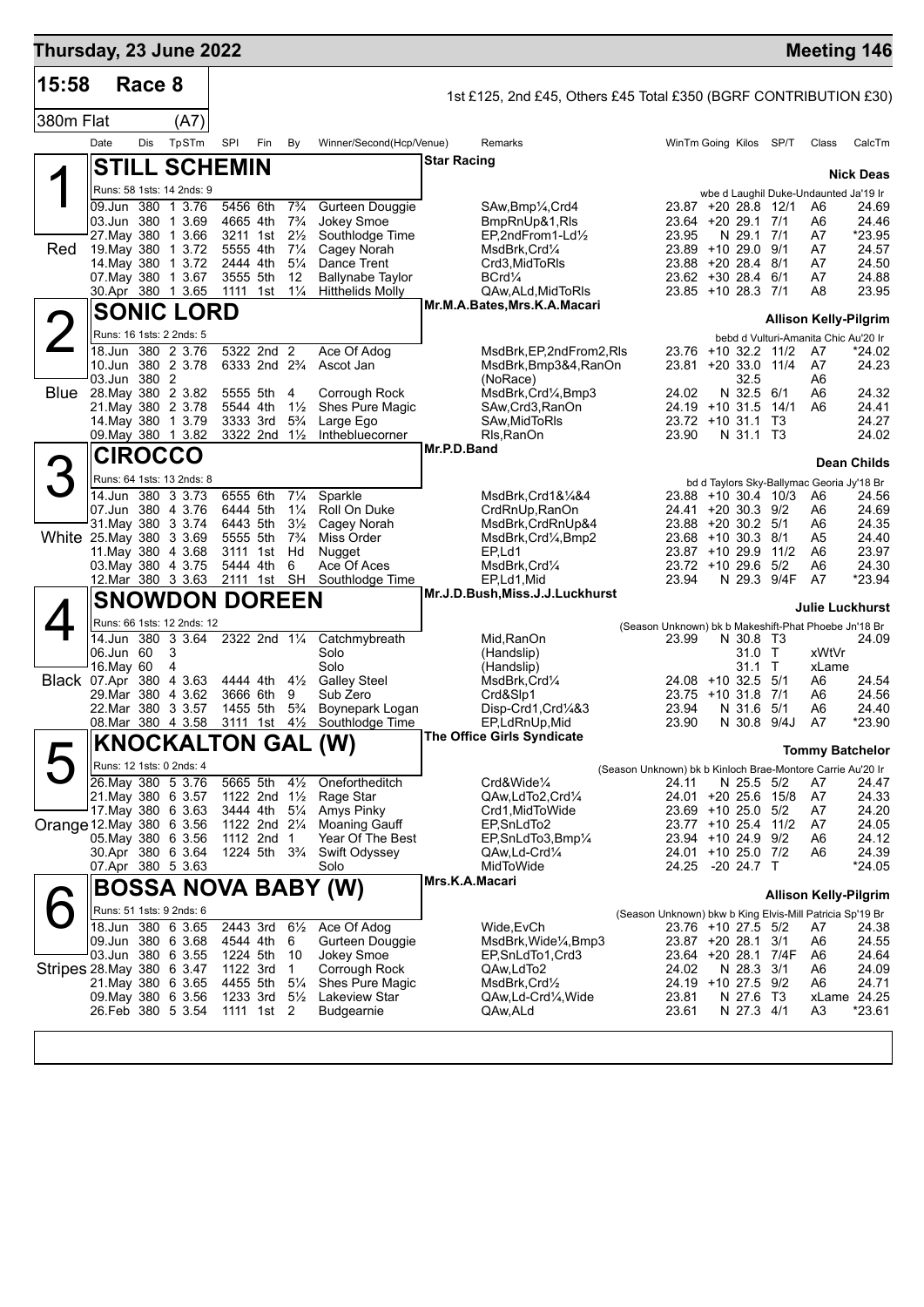| Thursday, 23 June 2022    |      |              |                                                              |           |                                                  |                                  |                                                     |             |                                                                    |                                         |                           |                | <b>Meeting 146</b>                                    |                       |
|---------------------------|------|--------------|--------------------------------------------------------------|-----------|--------------------------------------------------|----------------------------------|-----------------------------------------------------|-------------|--------------------------------------------------------------------|-----------------------------------------|---------------------------|----------------|-------------------------------------------------------|-----------------------|
| 16:18                     |      | Race 9       |                                                              |           |                                                  |                                  |                                                     |             | 1st £150, 2nd £55, Others £55 Total £425 (BGRF CONTRIBUTION £30)   |                                         |                           |                |                                                       |                       |
| 380m Flat                 |      |              | (A3)                                                         |           |                                                  |                                  |                                                     |             |                                                                    |                                         |                           |                |                                                       |                       |
|                           | Date | Dis          | TpSTm                                                        | SPI       | Fin                                              | By                               | Winner/Second(Hcp/Venue)                            |             | Remarks                                                            | WinTm Going Kilos SP/T                  |                           |                | Class                                                 | CalcTm                |
|                           |      |              | <b>AUCHEN WHISKEY</b>                                        |           |                                                  |                                  |                                                     |             | <b>Heaven Scent Syndicate</b>                                      |                                         |                           |                |                                                       |                       |
|                           |      |              |                                                              |           |                                                  |                                  |                                                     |             |                                                                    |                                         |                           |                | Jim Reynolds                                          |                       |
|                           |      |              | Runs: 32 1sts: 7 2nds: 6<br>09.Jun 380 2 3.69                |           | 6444 4th                                         | $\overline{4}$                   | Perfecto Vis                                        |             | MsdBrk,Crd¼,Bmp2                                                   | 23.60 +20 32.8 5/2                      |                           |                | bk d Droopys Roddick-Chasing Julie Ap'19 Ir<br>A3     | 24.12                 |
|                           |      |              | 31. May 380 2 3.63                                           |           | 1111 1st 21/4                                    |                                  | <b>Ballymac Dolly</b>                               |             | EP, SnLd, Mid To RIs                                               | 23.68 +10 32.0 11/4                     |                           |                | A4                                                    | 23.78                 |
|                           |      |              | 20. May 380 1 3.70                                           |           | 3222 2nd 31/4                                    |                                  | Sail On Zeke                                        |             | BmpRnUp&1,RanOn                                                    | $23.50 + 10.31.9$                       |                           | 2/1F           | A4                                                    | 23.86                 |
| Red                       |      |              | 10. May 380 1 3.67<br>30.Apr 380 2 3.61                      |           | 2222 2nd 41/4<br>5554 4th                        | $5\frac{1}{4}$                   | <b>Moaning Ren</b><br>Moaning Victor                |             | EP,2ndFrom1<br>Crd1,MidToRIs                                       | 23.46 +20 31.5 2/1F<br>$23.49$ +10 31.1 |                           | 6/1            | A4<br>A3                                              | 24.00<br>24.01        |
|                           |      |              | 19.Apr 380 1 3.66                                            |           | 2111 1st 2 <sup>3</sup> / <sub>4</sub>           |                                  | <b>Noduff Grand</b>                                 |             | EP,Bmp&LdRnUp,MidToRIs                                             | 23.74                                   | N 31.5 T4                 |                |                                                       | $*23.74$              |
|                           |      | 11.Apr 60    | $\overline{2}$                                               |           |                                                  |                                  | Solo                                                | Mr.D.W.Lee  | (Handslip)                                                         |                                         | 31.4 T                    |                |                                                       |                       |
|                           |      |              | <b>LAKEVIEW STAR</b>                                         |           |                                                  |                                  |                                                     |             |                                                                    |                                         |                           |                |                                                       | David Lee             |
|                           |      |              | Runs: 6 1sts: 1 2nds: 2                                      |           |                                                  |                                  |                                                     |             | (Season Unknown) bk b Confident Rankin-Vinneys Beauty Au'20 Ir     |                                         |                           |                |                                                       |                       |
|                           |      |              | 15.Jun 380 2 3.63<br>09.Jun 380 2 3.72                       |           | 5111 1st                                         | $6\frac{1}{4}$                   | Rage Star<br>Runwild Ruby                           |             | EP,Bmp&Ld1/4<br>BmpStt&RnUp&1/4&2                                  | 23.36                                   |                           | N 26.7 2/1F    | A5                                                    | *23.36                |
|                           |      |              | 04.Jun 380 2 3.70                                            |           | 5353 2nd <sup>3</sup> / <sub>4</sub><br>5445 3rd | 3                                | Swift Embezzle                                      |             | BmpStt&RnIn,Crd¼                                                   | 23.71 +20 26.7<br>24.04                 | N 27.1                    | 5/2<br>2/1F    | A5<br>A5                                              | 23.97<br>24.28        |
| <b>Blue</b>               |      |              | 26. May 380 2 3.71                                           | 2233 3rd  |                                                  | $1\frac{1}{2}$                   | Offthe Line Sham                                    |             | EP, Chl&Crd1/4, RanOn                                              | 23.81                                   | N 26.5                    | 9/2            | A4                                                    | 23.93                 |
|                           |      |              | 20. May 380 2 3.65<br>14. May 380 3 3.76                     | 4555 5th  | 5332 2nd SH                                      | $7\frac{1}{4}$                   | <b>Ballysloe Spark</b><br>Icaals Mindy              |             | Crd1&1⁄4, MidToRIs<br>SAw, MidToRIs, RanOn                         | $23.63 + 10.26.9$<br>23.80 +20 27.3 3/1 |                           | 5/1            | A4<br>A4                                              | 24.31<br>24.01        |
|                           |      |              | 09. May 380 4 3.68                                           |           | 3321 1st                                         | $2\frac{3}{4}$                   | Pillow Talk                                         |             | MsdBrk,Ld3,Mid                                                     | 23.81                                   | N 27.6 T3                 |                |                                                       | 23.81                 |
|                           |      |              | <b>BALLYSLOE SPARK</b>                                       |           |                                                  |                                  |                                                     |             | <b>The Hazard Syndicate</b>                                        |                                         |                           |                | <b>James Turner</b>                                   |                       |
|                           |      |              | Runs: 6 1sts: 1 2nds: 2                                      |           |                                                  |                                  |                                                     |             |                                                                    |                                         |                           |                |                                                       |                       |
|                           |      | 19.Jun 280 4 |                                                              | $1 - 2 -$ | 2 <sub>nd</sub>                                  | $1\frac{3}{4}$                   | Ballymac Knockon(Sheff)                             |             | QAw,LedTo1                                                         | 16.22                                   | -5 34.2 10/1              |                | be d Magical Bale-Goldmine Lily Sp'20 Ir<br>0R        | 16.31                 |
|                           |      | 14.Jun 280 4 |                                                              | 2-2-      | 6th                                              |                                  | 10% Ballintee Emily(Sheff)                          |             | QAw, Bmp1                                                          | 15.87 +10 34.0 12/1                     |                           |                | 0R                                                    | 16.79                 |
| White 02.Jun 380 4 3.56   |      |              | 09.Jun 380 4 3.48                                            |           | 1111 2nd $1\frac{1}{2}$                          |                                  | Perfecto Vis<br>Solo                                |             | QAw,LdTo4<br>Mid                                                   | 23.60 +20 34.5<br>23.50                 | N 33.9                    | 7/4F<br>$\top$ | A3                                                    | 23.92<br>ReQul *23.50 |
|                           |      |              | 28. May 380 3 3.71                                           |           | 5435 5th                                         | 20                               | Seomra Wendy                                        |             | Bmp2,CkSough, (ReQuI), (HT)                                        | 23.63                                   | N 34.1                    | 1/1F           | A3                                                    | 25.23                 |
|                           |      |              | 20. May 380 3 3.54                                           |           | 2111 1st                                         | 4                                | Blackboy River                                      |             | EP,SnLd,Mid                                                        | 23.63 +10 33.9                          |                           | 5/2            | A4                                                    | 23.73<br>24.35        |
|                           |      |              | 14. May 380 4 3.62                                           |           | 2223 3rd 41/2                                    |                                  | Icaals Mindy                                        | Mr.R.E.Dean | EP,2ndFrom1-Crd3,Bmp4                                              | 23.80 +20 33.2 11/4                     |                           |                | A4                                                    |                       |
|                           |      |              | <b>DEANRIDGE WHATIF</b>                                      |           |                                                  |                                  |                                                     |             |                                                                    |                                         |                           |                | <b>Allison Kelly-Pilgrim</b>                          |                       |
|                           |      |              | Runs: 14 1sts: 4 2nds: 4<br>18.Jun 540 5 13.43 2332 2nd 11/2 |           |                                                  |                                  | Havana Robusto                                      |             | EP, Chl1, Crd2, RanOn                                              | 34.14                                   | N 31.4 4/1                |                | bd d Man Twenty One-Billis Glitter Au'20 Br<br>OR3    | 34.26                 |
|                           |      |              | 11.Jun 540 4 13.21 1332 2nd 4                                |           |                                                  |                                  | Havana Robusto                                      |             | Mid,RanOn                                                          | $33.59 + 20.31.5$ 5/2                   |                           |                | OR <sub>3</sub>                                       | 34.11                 |
|                           |      |              | 04.Jun 500 6 4.34                                            |           | 3333 2nd 2 <sup>3</sup> / <sub>4</sub>           |                                  | Illkeepitdark(Towc)                                 |             | Wide                                                               | 30.57                                   | $-60$ 31.2 T <sub>3</sub> |                | Intro                                                 | 30.19                 |
| Black 28. May 380 3 3.76  |      |              | 17. May 380 3 3.71                                           |           | 5665 3rd 21/2<br>3222 1st                        | $2\frac{1}{4}$                   | Unleashthewizard<br><b>Bit View Rachael</b>         |             | MsdBrk,Bmp¼,RanOn<br>BmpRnUp, EP, Ld4, Mid                         | 23.52<br>23.42 +20 30.5                 | N 31.2 7/1                | 5/6F           | A2<br>A4                                              | 23.72<br>23.62        |
|                           |      |              | 12. May 380 5 3.68                                           |           | 5633 2nd 11/2                                    |                                  | Rarity                                              |             | MsdBrk,Crd¼&4,RanOn                                                | 23.78                                   | $+10.30.9$                | 11/4           | A4                                                    | 24.00                 |
|                           |      |              | 16.Apr 380 3 3.72                                            |           | 4221 1st                                         | $3\frac{3}{4}$                   | Mr Sharp                                            |             | MsdBrk,EP,2ndFrom¼-Ld3<br>Mr.B.J.Mooney, Mr.M.J. White             | 23.49 +10 30.8 1/1F                     |                           |                | A6                                                    | *23.59                |
|                           |      |              | <b>SOMEONE ELSE</b>                                          |           |                                                  |                                  |                                                     |             |                                                                    |                                         |                           |                | <b>James Turner</b>                                   |                       |
|                           |      |              | Runs: 12 1sts: 6 2nds: 0                                     |           |                                                  |                                  |                                                     |             |                                                                    |                                         |                           |                | (Season 11.Ja'22) bk b King Elvis-Vahsel Bay Jn'20 Br |                       |
|                           |      | 19.Jun 280 4 | 14.Jun 380 5 3.52                                            | $4 - 4 -$ | 5th                                              | $4\frac{1}{4}$<br>$1\frac{3}{4}$ | Moanteen Patsy(Sheff)                               |             | ClearRun<br>QAw,LdTo1/4&From2                                      | 16.20<br>23.51 +10 28.8 2/1F            | $-528.98/1$               |                | 0R                                                    | 16.50<br>$*23.61$     |
|                           |      |              | 07.Jun 380 4 3.61                                            |           | 1211 1st<br>4111 1st                             | $1\frac{1}{2}$                   | Twoathem<br>Crossfield Kayla                        |             | BmpStt, EP, Bmp&Ld <sup>1/4</sup>                                  | 23.60 +20 29.2 5/2                      |                           |                | A3<br>A4                                              | 23.80                 |
| Orange 02.Jun 380 4 3.64  |      |              |                                                              | 5565 5th  |                                                  | $8\frac{3}{4}$                   | Miss Order                                          |             | MsdBrk,EP,Crd&Wide¼,Crd3                                           | 23.91                                   | N 29.0                    | 2/1F           | A4                                                    | 24.61                 |
|                           |      |              | 28. May 380 5 3.64<br>21. May 380 5 3.56                     |           | 4211 1st<br>2144 4th                             | $1\frac{1}{4}$<br>$4\frac{3}{4}$ | <b>Ballynabe Taylor</b><br>Slowlane Murtey          |             | BmpRnUp, EP, Ld2<br>EP, SnLd-Imp2, Crd <sup>3</sup> / <sub>4</sub> | 23.73<br>23.94 +10 28.8 11/4            | N 29.2 5/4F               |                | A5<br>A5                                              | 23.73<br>24.42        |
|                           |      |              | 07. May 380 6 3.56                                           |           |                                                  |                                  | Solo                                                |             | MidRnUp,MidToWide                                                  | 23.73 +20 28.7 T                        |                           |                |                                                       | 23.93                 |
|                           |      |              | TAHA DANCING (W)                                             |           |                                                  |                                  |                                                     |             | Mr.J.D.Button, Mr.D.W.Lee                                          |                                         |                           |                |                                                       |                       |
|                           |      |              | Runs: 10 1sts: 2 2nds: 3                                     |           |                                                  |                                  |                                                     |             |                                                                    |                                         |                           |                |                                                       | David Lee             |
|                           |      |              | 18.Jun 380 6 3.66                                            |           | 4333 2nd 2 <sup>3</sup> / <sub>4</sub>           |                                  | Olive Oil Rose                                      |             | CrdRnUp,Bmp <sup>3</sup> / <sub>4</sub> ,RanOn                     | 23.65 +10 32.1 7/4F                     |                           |                | bk d Droopys Buick-Melodys Shiny Fb'20 Ir<br>A3       | 23.97                 |
|                           |      |              | 11.Jun 380 6 3.69                                            |           | 5666 5th 91/4                                    |                                  | <b>Explosive Blake</b>                              |             | CrdRnUp,Blk&FcdWide¼                                               | 23.66 +20 32.0 6/5F                     |                           |                | A3                                                    | 24.60                 |
| Stripes 27 May 380 6 3.70 |      |              | 02.Jun 380 5 3.64                                            |           | 5222 2nd $5\frac{1}{2}$                          |                                  | Moaning Shakira<br>Solo                             |             | MsdBrk, BmpStt, 2nd From 1/4<br>MidToWide                          | 23.27 +20 32.0 9/2<br>23.66             | N 31.6 T                  |                | A2                                                    | 23.91<br>*23.66       |
|                           |      |              | 17. May 380 5 3.67                                           |           |                                                  |                                  | Solo                                                |             | MidToWide                                                          | 23.58 +10 30.9 T                        |                           |                |                                                       | 23.68                 |
|                           |      | 09. May 60   | 6                                                            |           |                                                  |                                  | Solo                                                |             | (Handslip)                                                         |                                         | 31.2 T                    |                | xLame                                                 |                       |
|                           |      |              | 12.Feb 380 6 3.67                                            |           |                                                  |                                  | 6653 3rd 2 <sup>1</sup> / <sub>4</sub> Icaals Rocco |             | MsdBrk,Bmp3,RanOn                                                  | 23.49 +10 30.8 10/1                     |                           |                | OR.                                                   | 23.76                 |
|                           |      |              |                                                              |           |                                                  |                                  |                                                     |             |                                                                    |                                         |                           |                |                                                       |                       |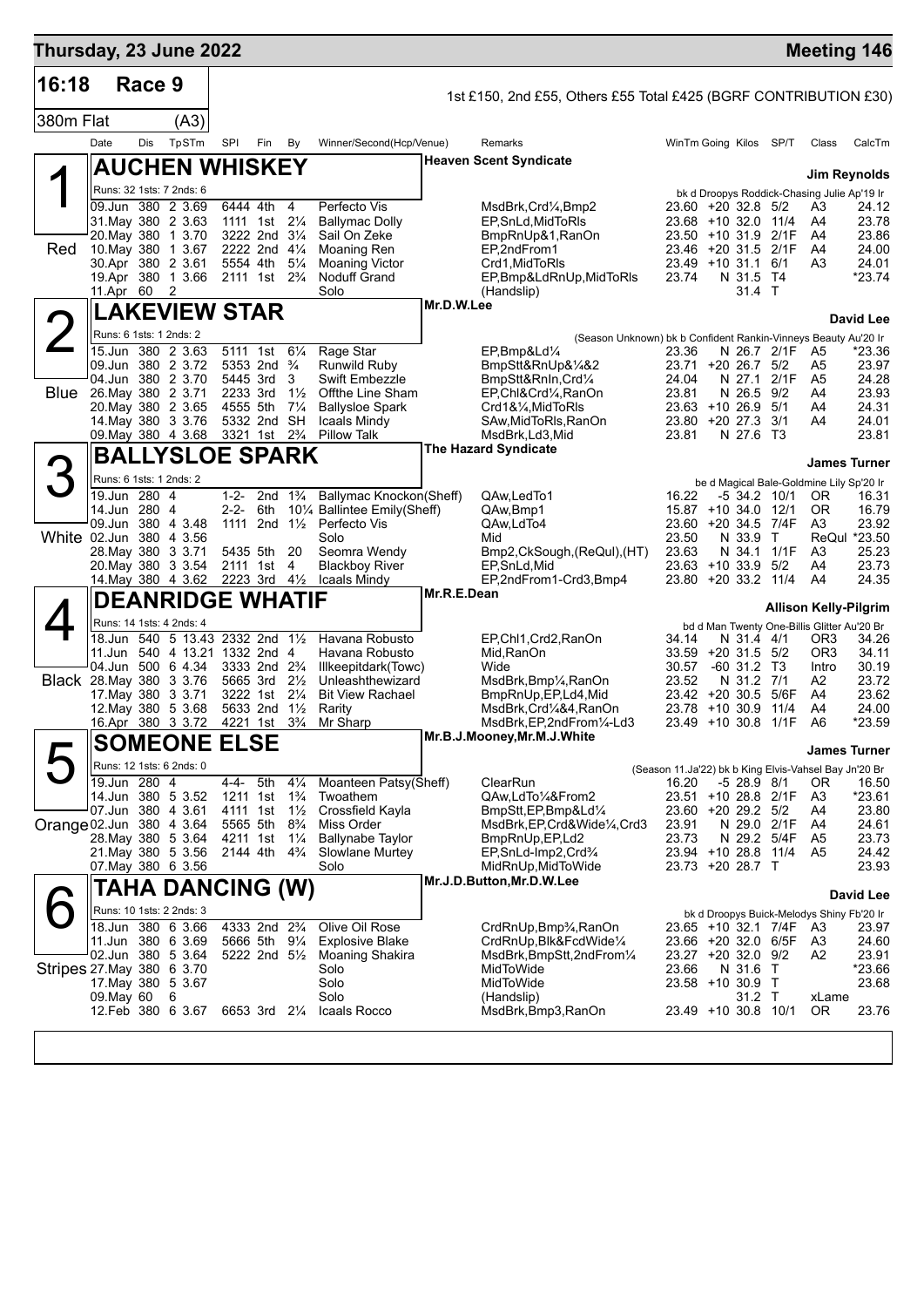|             |               | 16:38 Race 10                                                                                                            |     |                                                         |                                  |                                                                            |             | 1st £140, 2nd £50, Others £50 Total £390 (BGRF CONTRIBUTION £30)                                               |                                                 |                                   |                         |                                                      |                                        |
|-------------|---------------|--------------------------------------------------------------------------------------------------------------------------|-----|---------------------------------------------------------|----------------------------------|----------------------------------------------------------------------------|-------------|----------------------------------------------------------------------------------------------------------------|-------------------------------------------------|-----------------------------------|-------------------------|------------------------------------------------------|----------------------------------------|
| 380m Flat   |               | (A4)                                                                                                                     |     |                                                         |                                  |                                                                            |             |                                                                                                                |                                                 |                                   |                         |                                                      |                                        |
|             | Date          | TpSTm<br>Dis                                                                                                             | SPI | Fin                                                     | By                               | Winner/Second(Hcp/Venue)                                                   |             | Remarks                                                                                                        | WinTm Going Kilos SP/T                          |                                   |                         | Class                                                | CalcTm                                 |
|             |               | <b>JAYJAY WHOOSH</b>                                                                                                     |     |                                                         |                                  |                                                                            |             | <b>The Hazard Syndicate</b>                                                                                    |                                                 |                                   |                         |                                                      | <b>James Turner</b>                    |
|             |               | Runs: 46 1sts: 6 2nds: 13                                                                                                |     |                                                         |                                  |                                                                            |             |                                                                                                                |                                                 |                                   |                         | bk d Rockybay Foley-Miss Flash Ap'19 Ir              |                                        |
| Red         |               | 14.Jun 380 1 3.67<br>09.Jun 380 2 3.76<br>02.Jun 380 1 3.65<br>02.Apr 540 3 13.70 6545 5th 7 <sup>3</sup> / <sub>4</sub> |     | 4222 2nd 11/2<br>5343 3rd 5 <sup>1</sup> / <sub>2</sub> |                                  | <b>Kilaharry Biddy</b><br><b>Ballymac Dolly</b><br>Solo<br>Dablondereturns |             | EP,2ndFrom1,Crd3<br>SAw, RIsRnUp, Crd1/4&3<br><b>R</b> ls<br>SAw, Crd1                                         | 23.75<br>23.69 +10 29.5 8/1<br>24.12<br>34.71   | N 29.2 5/1<br>N 29.4 T<br>N 29.5  | 11/2                    | A4<br>A4<br>0R                                       | 23.87<br>24.23<br>xLame 24.12<br>35.32 |
|             |               | 26.Mar 540 1 13.34 4222 2nd 1<br>19. Mar 540 1 3.41                                                                      |     | 4222 3rd 4 <sup>3</sup> / <sub>4</sub>                  |                                  | Dablondereturns<br>Zenas Rosie                                             |             | MsdBrk,2ndFrom1,Crd5<br>EP, Chl&Bmp1, 2nd From 2, Bmp <sup>1</sup> / <sub>2</sub> 34.71                        | 34.86                                           | $-20$ 29.3 $7/4$<br>-30 29.2 7/4F |                         | OR.<br>S <sub>2</sub>                                | 34.74<br>34.78                         |
|             |               | 03. Mar 380 1 3.62                                                                                                       |     | 1111 1st 1 <sup>3</sup> / <sub>4</sub>                  |                                  | Moaning Shakira                                                            |             | EP, SnLd                                                                                                       | 23.71                                           | N 29.0                            | 2/1F                    | A3                                                   | $*23.71$                               |
|             |               | <b>DISTANT SUNSET</b>                                                                                                    |     |                                                         |                                  |                                                                            | Mr.P.D.Band |                                                                                                                |                                                 |                                   |                         |                                                      | Dean Childs                            |
|             |               | Runs: 4 1sts: 0 2nds: 1                                                                                                  |     |                                                         |                                  |                                                                            |             |                                                                                                                |                                                 |                                   |                         | bk d Droopys Sydney-Lemon Abagail Fb'20 Ir           |                                        |
|             |               | 13.Jun 380 3 3.69<br>09.Jun 380 3 3.76<br>02.Jun 380 2 3.83                                                              |     | 3222 3rd<br>3222 2nd 11/4                               | $\frac{1}{2}$                    | <b>Distant Tiger</b><br><b>Distant Tiger</b><br>Solo                       |             | Crd4, RanOn, RIs<br>2ndFrom1, MidToRIs<br><b>R</b> ls                                                          | 23.62 +10 32.6 T3<br>23.65 +10 33.0 T3<br>24.11 | N 32.7 T                          |                         |                                                      | *23.76<br>23.85<br>24.11               |
| <b>Blue</b> | 11. May 277 1 | 23.Apr 460 2 3.95                                                                                                        |     | $1 - 1 - 1$ st 5                                        |                                  | Bosco Barron(Hnlow)<br>5566 6th DIS Layton Legend(Hnlow)                   |             | QAw, ALed<br>SAw, KO <sub>2</sub>                                                                              | 16.97<br>28.28                                  | $-10, 35.0$                       | T2<br>-30 34.4 11/10FA3 | xFall                                                | 16.87<br>0.00                          |
|             |               | 16.Apr 460 2 3.86<br>30.Mar 277 1                                                                                        |     | 2111 2nd 1                                              |                                  | Lunar Prince(Hnlow)<br>Solo(Hnlow)                                         |             | EPace, Led1ToNrLine<br>QAw, RIs-Mid                                                                            | 28.05<br>16.74                                  | N 34.4<br>$-534.4$ T              | 9/2                     | A2                                                   | 28.13<br>xLame 16.69                   |
|             |               | <b>DEANRIDGE TWOWON</b>                                                                                                  |     |                                                         |                                  |                                                                            |             | Mr.R.E.Dean, Mr.P.M.Surridge                                                                                   |                                                 |                                   |                         |                                                      |                                        |
|             |               |                                                                                                                          |     |                                                         |                                  |                                                                            |             |                                                                                                                |                                                 |                                   |                         | <b>Allison Kelly-Pilgrim</b>                         |                                        |
|             |               | Runs: 8 1sts: 3 2nds: 2<br>04.Jun 500 4 4.36                                                                             |     | 2222 3rd                                                | 3                                | Illkeepitdark(Towc)                                                        |             | Mid                                                                                                            | 30.57                                           | $-60, 30.0, 73$                   |                         | bd d Man Twenty One-Deanridge Muse Au'20 Br<br>Intro | 30.20                                  |
|             |               | 12. May 380 2 3.68                                                                                                       |     | 4554 3rd                                                | $\overline{2}$                   | Rarity                                                                     |             | Blk1/ <sub>4</sub> , Crd4, RanOn                                                                               | 23.78 +10 30.4 2/1F                             |                                   |                         | A4                                                   | 24.04                                  |
|             |               | 08. May 500 1 4.30<br>White 29.Apr 500 1 4.32                                                                            |     | 3333 3rd<br>3222 3rd                                    | $\overline{4}$<br>$5\frac{1}{4}$ | Chelms Chris(Towc)<br>Deanridge Skippy(Towc)                               |             | <b>RIsTMid</b><br>RailsTMid                                                                                    | 29.69<br>29.81 +10 30.3 T3                      | N 30.4                            | Т3                      | Intro<br>Intro                                       | 30.02<br>30.34                         |
|             |               | 19.Apr 380 3 3.66                                                                                                        |     | 5665 5th                                                | 4                                | Skittle Ali                                                                |             | MsdBrk, Crd1&1/4, Bmp3                                                                                         | $23.62 + 10.30.4$                               |                                   | 11/4                    | A4                                                   | 24.03                                  |
|             |               | 31. Mar 500 4 4.42<br>15.Mar 380 3 3.63                                                                                  |     | 3222 1st<br>3111 1st                                    | $2\frac{1}{4}$<br>$6\frac{1}{4}$ | Deanridge Smidge(Towc)<br><b>Yacht Whisp</b>                               |             | MidToRIs, Led4<br>EP,Ld1,MidToRIs                                                                              | 30.40<br>23.39 +10 29.7 6/4F                    | $-20$ 29.7 T <sub>3</sub>         |                         | Intro<br>A6                                          | 30.20<br>$*23.49$                      |
|             |               | <b>TAMMYS JANE</b>                                                                                                       |     |                                                         |                                  |                                                                            | Mr.D.W.Lee  |                                                                                                                |                                                 |                                   |                         |                                                      |                                        |
|             |               | Runs: 2 1sts: 0 2nds: 0                                                                                                  |     |                                                         |                                  |                                                                            |             |                                                                                                                |                                                 |                                   |                         |                                                      | <b>David Lee</b>                       |
|             |               | 18.Jun 380 4 3.74                                                                                                        |     | 5544 4th                                                | $3\frac{1}{4}$                   | Moaning Ren                                                                |             | (Season Unknown) bk b Droopys Cain-Kilgowan Kiwi Jy'20 Ir<br>MsdBrk, Mid                                       | 23.59 +10 29.0 5/1                              |                                   |                         | A4                                                   | 23.95                                  |
|             |               | 14.Jun 380 3 3.75                                                                                                        |     | 5443 3rd 2 <sup>3</sup> / <sub>4</sub>                  |                                  | Kilaharry Biddy                                                            |             | MsdBrk, RanOn                                                                                                  | 23.75                                           | N 29.4 8/1                        |                         | A4                                                   | 23.97                                  |
|             |               | 08.Jun 380 5 3.82<br><b>Black</b> 14 May 380 4 3.63                                                                      |     | 3222 2nd 3<br>2222 2nd $\frac{1}{2}$                    |                                  | Endova Mccoy<br>Nissels Psycho                                             |             | Crd1,Mid<br>Mid, RanOn                                                                                         | 24.03<br>$23.50 + 1028.3$                       | N 29.3 T3                         | ТЗ                      |                                                      | 24.27<br>*23.64                        |
|             |               | 09. May 380 3 3.83                                                                                                       |     |                                                         |                                  | Solo                                                                       |             | Mid                                                                                                            | 24.11                                           | N 28.8                            | T                       |                                                      | 24.11                                  |
|             |               | 14.Apr 525 1 2.21<br>09.Apr 525 2 3.59                                                                                   |     | 2213 3rd 2<br>5532 2nd 41/2                             |                                  | Errill Luke(Shelb)<br>Home Siobhan(Mullg)                                  |             | QAw,Ld1/2To3/4,(IrishRace)<br>Crd1,(IrishRace)                                                                 | 29.27<br>29.80                                  | N 30.9<br>$-50$ 30.4 2/1          | 2/1                     | A <sub>5</sub><br>A <sub>5</sub>                     | 29.41<br>29.61                         |
|             |               | <b>RUNWILD</b>                                                                                                           |     | <b>RUBY</b>                                             |                                  |                                                                            |             | <b>Sonny Racing Syndicate</b>                                                                                  |                                                 |                                   |                         |                                                      |                                        |
|             |               | Runs: 21 1sts: 6 2nds: 2                                                                                                 |     |                                                         |                                  |                                                                            |             |                                                                                                                |                                                 |                                   |                         | <b>Jim Reynolds</b>                                  |                                        |
|             |               | 16.Jun 380 5 3.61                                                                                                        |     | 2221 2nd 1                                              |                                  | Crossfield Kayla                                                           |             | (Season 23.Mr'22) bk b Ballymac Best-Droopys Maggie De'19 Ir<br>EP,Bmp1/ <sub>4</sub> ,Ld3ToRnIn               | 23.71 +10 31.4 5/2J                             |                                   |                         | A4                                                   | 23.89                                  |
|             |               | 09.Jun 380 5 3.67                                                                                                        |     | 3111 1st <sup>3</sup> / <sub>4</sub>                    |                                  | Lakeview Star                                                              |             | EP,Bmp&LdRnUp                                                                                                  | 23.71 +20 31.2 6/4F                             |                                   |                         | A5                                                   | 23.91                                  |
|             |               | 02.Jun 380 5 3.57                                                                                                        |     | 1111 1st 1<br>6454 5th 9 <sup>3</sup> / <sub>4</sub>    |                                  | Deanridge Boyone                                                           |             | EP, SnLd, MidToWide                                                                                            | 23.59 +20 31.3 5/2F                             |                                   |                         | A6                                                   | 23.79                                  |
|             |               | Orange 25 May 380 4 3.87<br>16. May 380 4 3.67                                                                           |     | 1111 1st 31/ <sub>4</sub>                               |                                  | <b>Ballymac Dolly</b><br><b>Oscars Memories</b>                            |             | SAw, WideRnUp, Bmp2&3<br>EP,SnLd,MidToWide                                                                     | 23.51 +10 30.6 4/1<br>23.88                     | N 30.0 T2                         |                         | A5                                                   | 24.39<br>23.88                         |
|             | 09.May 60     | 4                                                                                                                        |     |                                                         |                                  | Solo                                                                       |             | (Handslip)                                                                                                     |                                                 | 29.8 T                            |                         | xSsn                                                 |                                        |
|             |               | 07. Mar 380 4 3.58                                                                                                       |     | 1111 1st 5 <sup>3</sup> / <sub>4</sub>                  |                                  | Icaals Tori                                                                | Star Racing | ALd, MidToWStgts, MidBends                                                                                     | 23.62 +10 29.3 T2                               |                                   |                         |                                                      | $*23.72$                               |
|             |               | IN THE PRESENT (W)                                                                                                       |     |                                                         |                                  |                                                                            |             |                                                                                                                |                                                 |                                   |                         |                                                      | <b>Nick Deas</b>                       |
|             |               | Runs: 42 1sts: 7 2nds: 12<br>16.Jun 380 5 3.68                                                                           |     | 6222 2nd 1                                              |                                  | Less Hope                                                                  |             | (Season 08.Au'21) wbk b Laughil Duke-Undaunted Ja'19 Ir<br>MsdBrk, EP, 2nd From 1/4, RanOn 23.66 + 10 25.1 3/1 |                                                 |                                   |                         |                                                      |                                        |
|             |               | 10.Jun 380 5 3.63                                                                                                        |     | 4665 5th 7                                              |                                  | <b>Clearly Crazy</b>                                                       |             | Crd1&¼,MidToWide                                                                                               | 23.41 +20 25.3 9/1                              |                                   |                         | A4<br>A3                                             | 23.84<br>24.17                         |
|             |               | 31. May 380 5 3.67                                                                                                       |     | 3432 1st <sup>3</sup> / <sub>4</sub>                    |                                  | <b>Buttsys Bullet</b>                                                      |             | ChlFrom <sup>3</sup> / <sub>4</sub> -LdRnIn                                                                    | 23.87 +10 25.2 3/1                              |                                   |                         | A4                                                   | 23.97                                  |
|             |               | Stripes 26. May 380 5 3.72<br>17. May 380 5 3.71                                                                         |     | 4444 4th<br>4555 4th                                    | $3\frac{1}{4}$<br>$8\frac{1}{4}$ | Offthe Line Sham<br>Deanridge Whatif                                       |             | EP,Chl&Crd1⁄4<br>BmpRnUp, Crd1                                                                                 | 23.81<br>23.42 +20 25.2 4/1                     | N 25.3 6/1                        |                         | A4<br>A4                                             | 24.07<br>24.28                         |
|             |               | 10. May 380 4 3.67                                                                                                       |     | 3333 3rd                                                | $5\frac{3}{4}$                   | Moaning Ren                                                                |             | Crd <sup>3</sup> / <sub>4</sub> , RanOn                                                                        | 23.46 +20 25.1 9/2                              |                                   |                         | A4                                                   | 24.12                                  |
|             |               | 12.Feb 380 4 3.67                                                                                                        |     | 5533 2nd 11/4                                           |                                  | <b>Crystal Style</b>                                                       |             | MsdBrk, Bmp1/4, RanOn                                                                                          | 23.59                                           | N 25.1 8/1                        |                         | A2                                                   | *23.69                                 |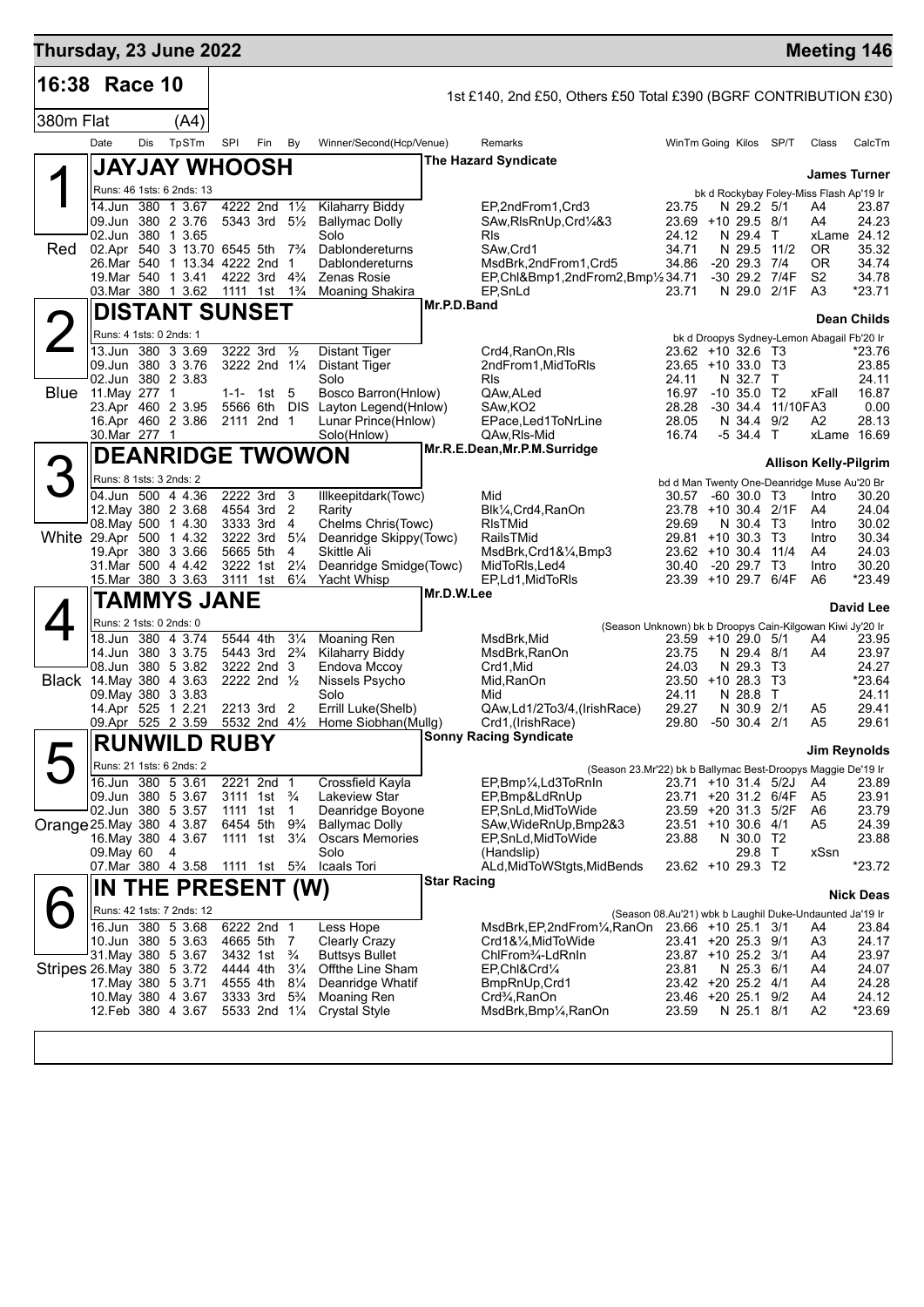| Thursday, 23 June 2022                  |                         |     |                                                                                           |                      |     |                                  |                                                                          |                 |                                                                                   |                                                                                     |                                 |                         | <b>Meeting 146</b>                            |                    |
|-----------------------------------------|-------------------------|-----|-------------------------------------------------------------------------------------------|----------------------|-----|----------------------------------|--------------------------------------------------------------------------|-----------------|-----------------------------------------------------------------------------------|-------------------------------------------------------------------------------------|---------------------------------|-------------------------|-----------------------------------------------|--------------------|
| 16:58                                   | Race 11                 |     |                                                                                           |                      |     |                                  |                                                                          |                 | 1st £110, 2nd £45, Others £45 Total £335 (BGRF CONTRIBUTION £30)                  |                                                                                     |                                 |                         |                                               |                    |
| 540m Flat                               |                         |     | (S8)                                                                                      |                      |     |                                  |                                                                          |                 |                                                                                   |                                                                                     |                                 |                         |                                               |                    |
|                                         | Date                    | Dis | TpSTm                                                                                     | SPI                  | Fin | By                               | Winner/Second(Hcp/Venue)                                                 |                 | Remarks                                                                           | WinTm Going Kilos SP/T                                                              |                                 |                         | Class                                         | CalcTm             |
|                                         |                         |     | <b>OUT OF DUBAI</b>                                                                       |                      |     |                                  |                                                                          |                 | <b>Premier Plus Racing</b>                                                        |                                                                                     |                                 |                         |                                               |                    |
|                                         |                         |     | Runs: 41 1sts: 6 2nds: 7                                                                  |                      |     |                                  |                                                                          |                 |                                                                                   |                                                                                     |                                 |                         | bebdw d Taylors Sky-Express Trend Oc'18 Ir    | <b>Nick Carter</b> |
|                                         |                         |     | 14.Jun 540 1 13.52 6443 2nd                                                               |                      |     | $\frac{3}{4}$                    | <b>Hitthelids Holly</b>                                                  |                 | SAw, Bmp1&6, RanOn                                                                | 34.90 +20 34.8 5/2F                                                                 |                                 |                         | S8                                            | 35.16              |
|                                         |                         |     | 07.Jun 540 2 13.82 3444 5th<br>24. May 540 2 13.65 4333 3rd                               |                      |     | $5\frac{3}{4}$                   | 10% Dece Blue<br>Daithis Belle                                           |                 | Crd1,RIs<br>Crd1, MidToRIs                                                        | 34.61<br>34.65 +20 34.5 7/1                                                         | +30 35.1                        | 11/2                    | S8<br>S7                                      | 35.73<br>35.31     |
| Red                                     |                         |     | 14. May 540 2 13.31 2111 1st                                                              |                      |     | 1                                | Bugalagrande                                                             |                 | EP,LdRnUp,MidToRIs                                                                | 34.71                                                                               | $+20, 34.6$                     | 11/4                    | S <sub>8</sub>                                | 34.91              |
|                                         |                         |     | 07. May 540 2 13.46 3333 3rd<br>26.Apr 540 2 13.52 3333 4th                               |                      |     | $4\frac{1}{4}$<br>9              | Dower Fancy<br><b>Beaming Bernyee</b>                                    |                 | Chl&Crd5, MidToRIs<br>MsdBrk,Bmp3&6                                               | $34.96 + 30.34.8$<br>34.72                                                          | N 35.0 10/1                     | 6/1                     | S7<br>S7                                      | 35.60<br>35.44     |
|                                         |                         |     | 08. Mar 540 2 13.47 3211 1st 31/4                                                         |                      |     |                                  | <b>Moaning Monroe</b>                                                    |                 | EP,2ndFrom2-Ld1/2                                                                 | 34.90                                                                               | N 34.2 7/2                      |                         | S7                                            | *34.90             |
|                                         |                         |     | <b>GLENELDON CLARE</b>                                                                    |                      |     |                                  |                                                                          | Mr.J.W.Reynolds |                                                                                   |                                                                                     |                                 |                         | Jim Reynolds                                  |                    |
|                                         |                         |     | Runs: 18 1sts: 1 2nds: 4                                                                  |                      |     |                                  |                                                                          |                 |                                                                                   | (Season 28.De'21) bk b Droopys Cain-Abbeville Emma Sp'18 Br                         |                                 |                         |                                               |                    |
|                                         | 02.Jun 380 2 3.75       |     | 13.Jun 540 1 13.41                                                                        | 5222 2nd Hd          |     |                                  | Solo<br>Kindii Hunter                                                    |                 | MidToRIs<br>EP,2ndFrom1/4,RanOn                                                   | 34.96 +20 28.8 T<br>24.22 +10 28.8                                                  |                                 | 10/3                    | A10                                           | *35.16<br>24.34    |
|                                         | 28. May 380 1 3.79      |     |                                                                                           | 4444 3rd             |     | $2\frac{1}{2}$                   | Surprise Lady                                                            |                 | MsdBrk,Crd¼,RanOn                                                                 | 24.29                                                                               |                                 | N 28.7 9/4F             | A10                                           | 24.49              |
| Blue                                    | 20. May 380 1 3.67      |     | 13. May 380 2 3.86                                                                        | 2222 1st<br>5553 3rd |     | $\frac{3}{4}$<br>2               | Ciao<br>Cats Eyes                                                        |                 | EP,2ndFrom1-LdRnIn<br>Crd&StbStt,Bmp3,RanOn                                       | 24.25 +10 28.7<br>24.33 +20 28.4 7/4F                                               |                                 | 11/4J                   | A10<br>A10                                    | 24.35<br>24.69     |
|                                         |                         |     | 06. May 380 3 3.82                                                                        | 4432 2nd             |     | $\overline{1}$                   | Stopherslitlemac                                                         |                 | MidToRIs.RanOn                                                                    | 24.46 +10 28.3                                                                      |                                 | 6/4F                    | A10                                           | 24.64              |
|                                         |                         |     | 13.Aug 540 1 13.51 2366 6th                                                               |                      |     |                                  | 171⁄4 Lacken Maeve                                                       |                 | 2ndFrom1-Crd3,Crd1/2,-2020<br>Miss.J.J.Luckhurst                                  | $34.74$ +50 29.1                                                                    |                                 | 5/1                     | S <sub>8</sub>                                | 36.62              |
|                                         |                         |     | <b>AMBITIOUS AVICII</b>                                                                   |                      |     |                                  |                                                                          |                 |                                                                                   |                                                                                     |                                 |                         | <b>Julie Luckhurst</b>                        |                    |
|                                         | Runs: 6 1sts: 0 2nds: 0 |     | 14.Jun 540 3 13.64 2555 4th                                                               |                      |     | 3                                | <b>Hitthelids Holly</b>                                                  |                 | Crd1&2, MidToRIs                                                                  | 34.90 +20 31.1 7/1                                                                  |                                 |                         | bk d Sh Avatar-Ambitious Hylda De'19 Ir<br>S8 | 35.33              |
|                                         |                         |     | 06.Jun 540 3 13.58 2222 2nd 15                                                            |                      |     |                                  | So Solemn                                                                |                 | 2ndFrom1,Bmp3,MidToRIs                                                            | 34.01                                                                               | N 31.2 T3                       |                         |                                               | $*35.21$           |
| White 27 May 380 3 3 82                 |                         |     | 01.Jun 380 3 3.73                                                                         | 3433 4th<br>5444 3rd |     | 9<br>$2\frac{1}{2}$              | Never Ending<br><b>White Fane</b>                                        |                 | Crd <sub>4</sub> 83<br>BmpStt, RanOn                                              | 24.08<br>24.39                                                                      | N 30.4 4/1<br>N 30.7 7/2        |                         | A10<br>A10                                    | 24.80<br>24.59     |
|                                         |                         |     | 19. May 380 3 3.83                                                                        | 5544 5th             |     | $\overline{7}$                   | Go Penny                                                                 |                 | BmpRnUp, Crd <sup>1</sup> /4&3                                                    | $24.03 + 10.30.5$                                                                   |                                 | 6/1                     | A10                                           | 24.69              |
|                                         |                         |     | 14 May 380 3 3.76<br>30.Apr 380 3 3.84                                                    | 4444 4th<br>3444 4th |     | $4\frac{1}{4}$<br>$1\frac{1}{4}$ | Myoneandonly<br>Active Judy                                              |                 | Bmp1, MidToRIsRnIn<br>Crd1, RanOn                                                 | 24.03<br>24.39                                                                      | $+20$ 30.0 11/4<br>+10 30.5 4/1 |                         | A10<br>A10                                    | 24.57<br>24.58     |
|                                         |                         |     | <b>PASCOES PEANUT</b>                                                                     |                      |     |                                  |                                                                          |                 | Mr.M.F.Pascoe, Mrs.K.A.Pascoe                                                     |                                                                                     |                                 |                         |                                               | <b>Tom Levers</b>  |
|                                         |                         |     | Runs: 22 1sts: 4 2nds: 3                                                                  |                      |     |                                  |                                                                          |                 |                                                                                   | (Season Unknown) bk b Kinloch Brae-Pesky Pelican Ap'20 Br                           |                                 |                         |                                               |                    |
|                                         | 08.Jun 380 4 3.81       |     | 14.Jun 540 4 13.69 4666 3rd                                                               | 5555 5th             |     | $2\frac{1}{2}$                   | <b>Hitthelids Holly</b><br>15% Sail On Mia                               |                 | Crd1&5, RanOn<br>SAw, BCrd&Wide1/4                                                | 34.90 +20 26.1<br>23.96                                                             | N 26.3 9/1                      | 11/4                    | S8<br>A8                                      | 35.30<br>25.22     |
|                                         | 02.Jun 380 2 3.68       |     |                                                                                           |                      |     |                                  | Solo                                                                     |                 | Mid                                                                               | 24.12                                                                               | N 25.9                          | $\top$                  | xLame 24.12                                   |                    |
|                                         | 17.Mar 540              |     | Black 26.Mar 540 3 13.74 5555 3rd<br>-3                                                   | 6666 6th             |     | 4                                | Meridian Captain<br>11% Stophers Annie                                   |                 | MsdBrk,Crd5,RanOn<br>Crd1,BCrd&Stb2,(HT)                                          | 34.97<br>34.84                                                                      | N 25.4 3/1<br>N 25.6            | 3/1                     | S7<br>S7                                      | 35.29<br>35.78     |
|                                         |                         |     | 03. Mar 540 3 13.77 4555 4th                                                              |                      |     | $3\frac{1}{2}$                   | <b>Beaming Bernyee</b>                                                   |                 | Crd1&1/ <sub>2</sub> , RanOn                                                      | 35.11                                                                               | N 25.8                          | 11/4                    | S7                                            | 35.39              |
|                                         |                         |     | 26.Feb 540 4 13.60 4655 2nd 4½<br><b>BLASTOFF MAUD</b>                                    |                      |     |                                  | <b>Stophers Annie</b>                                                    | Mr.J.Turner     | Bmp2&1/ <sub>2</sub> ,Crd5,RanOn                                                  | 34.84                                                                               | N 25.8                          | 11/4                    | S7                                            | *35.20             |
|                                         |                         |     |                                                                                           |                      |     |                                  |                                                                          |                 |                                                                                   |                                                                                     |                                 |                         | <b>James Turner</b>                           |                    |
|                                         |                         |     | Runs: 116 1sts: 20 2nds: 20<br>18.Jun 540 5 13.32 1111 2nd 3/4                            |                      |     |                                  | Alwaysjacknteddy                                                         |                 | QAw,LdToRnIn                                                                      | (Season Unknown) wbk b Droopys Sydney-Blastoff Sally Fb'18 Ir<br>35.22 +20 28.8 3/1 |                                 |                         | S8                                            | 35.48              |
|                                         |                         |     | 07.Jun 540 3 13.14 1111 1st 21/4                                                          |                      |     |                                  | Lady Mondegreen                                                          |                 | EP, SnLd, Mid                                                                     | 34.89 +30 29.3 9/2                                                                  |                                 |                         | S8                                            | 35.19              |
| Orange 26. May 380 3 3.71               |                         |     | 01.Jun 380 3 3.74                                                                         | 4555 5th<br>1233 3rd |     | $6\frac{1}{4}$<br>$4\frac{3}{4}$ | <b>Moaning Capriati</b><br><b>Bubble Pop</b>                             |                 | Crd <sup>1</sup> / <sub>4</sub> , Mid<br>SnLdTo <sup>1</sup> / <sub>4</sub> , Mid | 24.12<br>24.21                                                                      | N 30.1 5/1<br>N 29.9            | Т3                      | A9<br>xLame 24.59                             | 24.62              |
|                                         | 20.Apr 380 4 3.61       |     |                                                                                           | 1666 6th             |     | <b>DIS</b>                       | Rafiki Sarabi                                                            |                 | QAw,Ld-Crd&Fell1                                                                  | 24.45                                                                               | N 28.9                          | 5/1                     | A8                                            | 0.00               |
|                                         |                         |     | 13.Apr 540 4 13.40 1221 1st<br>24. Feb 540 5 13.34 1111 1st 1 <sup>3</sup> / <sub>4</sub> |                      |     | Hd                               | Alwaysjacknteddy<br>Moaning Elsie                                        |                 | $EP, 2ndFrom 1-Ld3/4$<br>EP, SnLd                                                 | 35.38<br>35.33                                                                      | $-20$ 29.3 $4/1$                | -20 28.7 5/2C           | S8<br>S8                                      | 35.18<br>*35.13    |
|                                         |                         |     | <b>MOANING MONROE</b>                                                                     |                      |     |                                  |                                                                          |                 | Mr.M.Nicolaou, Mr.D.D.Perkins                                                     |                                                                                     |                                 |                         | <b>Darren Whitton</b>                         |                    |
|                                         |                         |     | Runs: 56 1sts: 5 2nds: 10                                                                 |                      |     |                                  |                                                                          |                 |                                                                                   | (Season 18.Jy'21) bew b Droopys Jet-Take Note Au'19 Ir                              |                                 |                         |                                               |                    |
|                                         |                         |     | 18.Jun 540 6 13.45 3222 3rd                                                               |                      |     | $2\frac{1}{2}$                   | Alwaysjacknteddy                                                         |                 | EP,2ndFrom1To5, Wide                                                              | 35.22 +20 29.8 11/4                                                                 |                                 |                         | S8                                            | 35.62              |
|                                         |                         |     | 14.Jun 540 5 13.41 3334 5th<br>07.Jun 540 4 13.34 3433 3rd                                |                      |     | $3\frac{1}{4}$<br>$2\frac{1}{2}$ | <b>Hitthelids Holly</b><br><b>Blastoff Maud</b>                          |                 | Bmp1, MidToWide<br>MidToWide,RanOn                                                | 34.90 +20 29.7 6/1                                                                  |                                 | 34.89 +30 30.1 15/8F S8 | S8                                            | 35.34<br>35.38     |
| Stripes 02.Jun 380 4 3.80 5432 2nd 11/4 |                         |     |                                                                                           |                      |     |                                  | Ciao                                                                     |                 | MsdBrk,Bmp1,RanOn                                                                 | 24.31                                                                               | N 30.2 7/1                      |                         | A10                                           | 24.41              |
|                                         |                         |     | 26. May 540 5 13.37 2222 3rd<br>20. May 540 4 13.78 5666 6th                              |                      |     | $2\frac{3}{4}$                   | <b>Hitthelids Holly</b><br>14 <sup>3</sup> / <sub>4</sub> Absolute Faith |                 | EP,2ndFrom1ToRnIn<br>MsdBrk,Crd1&2&½                                              | 34.89<br>34.80 +20 30.2 7/1                                                         | N 29.8 6/1                      |                         | S8<br>S <sub>8</sub>                          | $*35.11$<br>36.18  |
|                                         |                         |     | 13. May 540 5 13.24 2111 2nd Hd                                                           |                      |     |                                  | <b>Hitthelids Holly</b>                                                  |                 | EP,Ld1ToNrLn,MidToWide                                                            | 35.13 +20 29.8 4/1                                                                  |                                 |                         | S8                                            | 35.35              |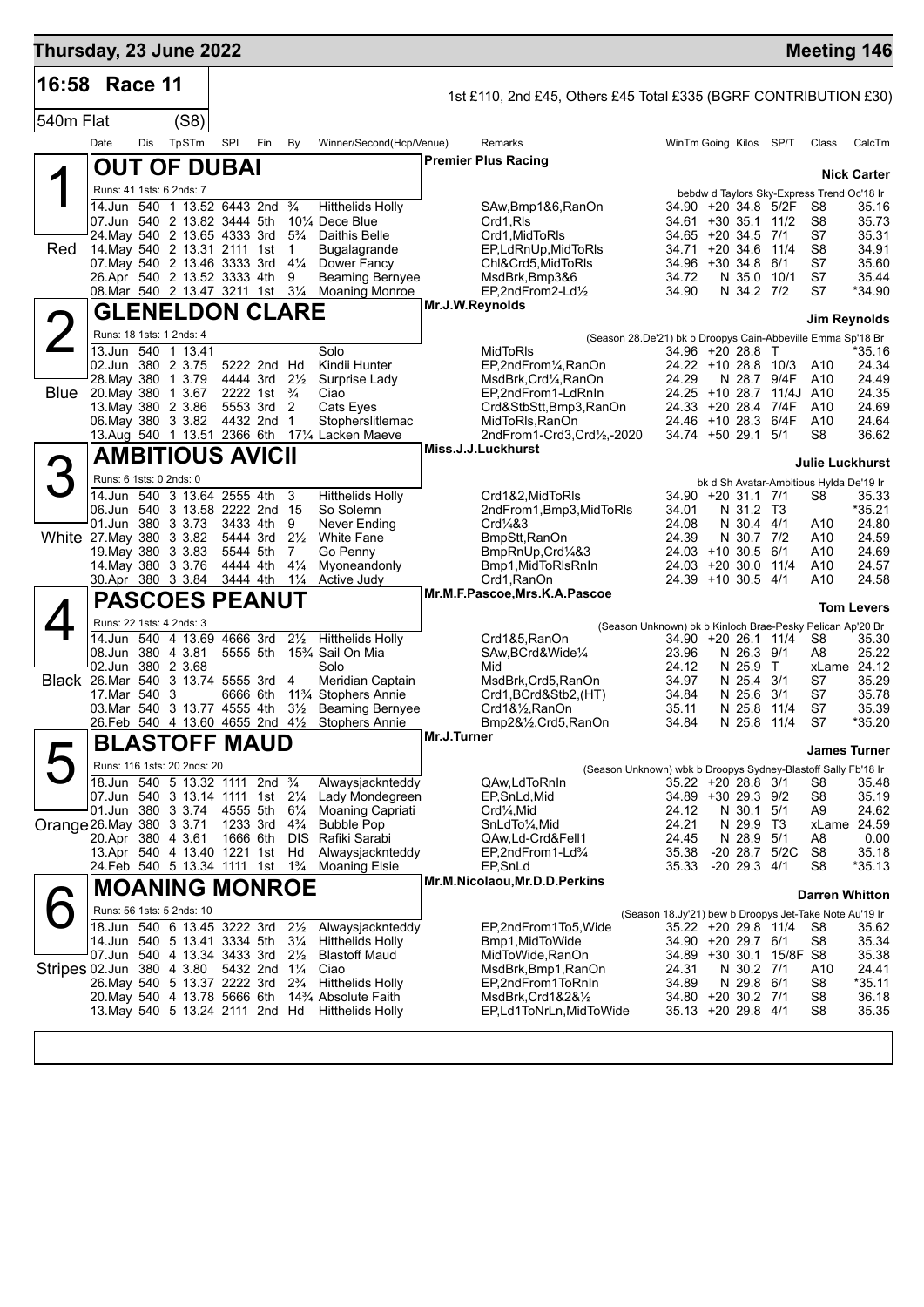| Thursday, 23 June 2022     |                                          |     |        |      |                                        |                                  |                                                                  |                     |                                                                  |                                                                 |                           |                      |                                             | <b>Meeting 146</b>    |
|----------------------------|------------------------------------------|-----|--------|------|----------------------------------------|----------------------------------|------------------------------------------------------------------|---------------------|------------------------------------------------------------------|-----------------------------------------------------------------|---------------------------|----------------------|---------------------------------------------|-----------------------|
| 17:18 Race 12              |                                          |     |        |      |                                        |                                  |                                                                  |                     | 1st £135, 2nd £50, Others £50 Total £385 (BGRF CONTRIBUTION £30) |                                                                 |                           |                      |                                             |                       |
| 380m Flat                  |                                          |     | (A5)   |      |                                        |                                  |                                                                  |                     |                                                                  |                                                                 |                           |                      |                                             |                       |
|                            | Date                                     | Dis | TpSTm  | SPI  | Fin                                    | By                               | Winner/Second(Hcp/Venue)                                         |                     | Remarks                                                          | WinTm Going Kilos SP/T                                          |                           |                      | Class                                       | CalcTm                |
|                            | <b>ROLL ON DUKE</b>                      |     |        |      |                                        |                                  |                                                                  |                     | The Roll On Syndicate                                            |                                                                 |                           |                      | <b>Julie Luckhurst</b>                      |                       |
|                            | Runs: 62 1sts: 10 2nds: 18               |     |        |      |                                        |                                  |                                                                  |                     |                                                                  |                                                                 |                           |                      | bk d Ela Ela Genie-Aegean Delight Au'18 Ir  |                       |
|                            | 14.Jun 380                               |     | 1 3.59 |      | 1111 1st                               | Nk                               | Endova Mccoy                                                     |                     | EP, SnLd, RIs                                                    | 23.82 +20 37.2 11/1                                             |                           |                      | A6                                          | $*24.02$              |
|                            | 07.Jun 380 1 3.63<br>31. May 380         |     | 1 3.70 |      | 1111 1st<br>3222 3rd                   | $\frac{1}{2}$<br>$2\frac{1}{4}$  | <b>Oscars Panther</b><br>Slaney Marabella                        |                     | EP, SnLd, Bmp4, RIs<br>EP.Chl1To2,RIs                            | $24.41 + 20.37.3$<br>$23.93 + 20.37.1$                          |                           | 6/1<br>5/1           | A6<br>A6                                    | 24.61<br>24.31        |
| Red                        | 24. May 380 1 3.66                       |     |        |      | 4122 2nd 41/2                          |                                  | Levi Lady                                                        |                     | EP, Bmp1, Ld/4To/2                                               | $23.92 + 10.36.6$                                               |                           | 5/1                  | A6                                          | 24.38                 |
|                            | 17. May 380                              |     | 1 3.66 |      | 4222 3rd                               | $6\frac{1}{4}$                   | <b>Ballynabe Taylor</b>                                          |                     | Bmp1/4&4,2ndFrom2ToNrLn                                          | $23.77 + 2036.5$                                                |                           | 7/1                  | A6                                          | 24.46                 |
|                            | 12. May 380 1 3.62<br>06 May 380 1 3.62  |     |        |      | 1111 1st<br>2111 2nd                   | $3\frac{1}{2}$<br>SH             | Cha Cha Charlie<br>Nugget                                        |                     | EP, SnLd, RIs<br>EP, SnLdToNrLn, RIs                             | 23.96 +10 37.0 2/1<br>23.92 +10 36.9                            |                           | 8/1                  | A7<br>A7                                    | 24.06<br>24.03        |
|                            | <b>AERO BLONDIE</b>                      |     |        |      |                                        |                                  |                                                                  |                     | <b>Aero Racing Syndicate</b>                                     |                                                                 |                           |                      |                                             | Jim Reynolds          |
|                            | Runs: 24 1sts: 7 2nds: 1                 |     |        |      |                                        |                                  |                                                                  |                     | (Season 07.Fb'22) f b Cool Performance-Cashen Maureen Fb'19 Br   |                                                                 |                           |                      |                                             |                       |
|                            | 16.Jun 380 3 3.65                        |     |        |      | 3222 4th                               | $4\frac{3}{4}$                   | Letscalliteven                                                   |                     | EP,2ndFrom1ToRnIn                                                | 23.62 +10 30.9 11/4                                             |                           |                      | A5                                          | 24.09                 |
|                            | 07.Jun 380 3 3.61<br>31 May 380 3 3 76   |     |        |      | 3111 1st<br>5533 4th                   | $1\frac{3}{4}$                   | Dark Slayer<br>121/ <sub>2</sub> Amys Pinky                      |                     | EP,LdRnUp,Mid<br>MsdBrk,Crd1⁄4                                   | $23.98 + 10.31.1$<br>23.48 +20 30.9                             |                           | 9/2<br>11/4          | A6<br>A6                                    | 24.08<br>24.68        |
| Blue                       | 25 May 380 3 3.64                        |     |        | 1111 | 1st                                    | 4                                | <b>Moaning Deni</b>                                              |                     | EP,LdRnUp                                                        | $23.89 + 10.31.0$                                               |                           | 6/1                  | A7                                          | 23.99                 |
|                            | 14. May 380 3 3.63<br>05 May 380 5 3.70  |     |        |      | 1111 2nd 3 <sup>3</sup> / <sub>4</sub> |                                  | Dance Trent<br>Solo                                              |                     | EP, SnLdTo4, Mid<br>Mid                                          | $23.88 + 2030.8$<br>23.96                                       | N 31.0                    | 2/1F<br>$\mathsf{T}$ | A7                                          | 24.38<br>ReQul *23.96 |
|                            | 26.Apr 380 3 3.64                        |     |        |      | 4566 6th                               |                                  | 19% Moaning Devito                                               |                     | Crd1⁄4, Mid, (ReQul)                                             | 23.82                                                           | N 30.8 4/1                |                      | A6                                          | 25.40                 |
|                            | AMYS PINKY                               |     |        |      |                                        |                                  |                                                                  | Mr.D.B.Whitton      |                                                                  |                                                                 |                           |                      | <b>Darren Whitton</b>                       |                       |
|                            | Runs: 76 1sts: 14 2nds: 11               |     |        |      |                                        |                                  |                                                                  |                     |                                                                  | (Season 30.Ap'21) bk b Confident Rankin-Altesse Tiptop Jn'19 Ir |                           |                      |                                             |                       |
|                            | 15.Jun 380                               |     | 4 3.63 |      | 1334 6th                               | 12                               | <b>Lakeview Star</b>                                             |                     | EP, Disp-Crd1/4                                                  | 23.36                                                           | N 26.2 7/1                |                      | A5                                          | 24.32                 |
|                            | 09.Jun 380 4 3.76<br>04.Jun 380 4 3.70   |     |        |      | 6544 4th<br>6554 5th                   | $2\frac{1}{2}$<br>4              | Runwild Ruby<br><b>Swift Embezzle</b>                            |                     | MsdBrk,Bmp1⁄4<br>MsdBrk,Crd¼&3                                   | 23.71<br>24.04                                                  | $+20$ 26.3 11/2<br>N 26.7 | 5/2                  | A5<br>A5                                    | 24.11<br>24.36        |
|                            | White 31. May 380 4 3.62                 |     |        |      | 2111 1st                               | 5                                | Ballymac Yoyo                                                    |                     | EP,Ld2,Mid                                                       | $23.48 + 20.266$                                                |                           | 7/1                  | A6                                          | *23.68                |
|                            | 25. May 380 3 3.74<br>17 May 380 4 3.56  |     |        |      | 6444 5th<br>1111 1st                   | $7\frac{3}{4}$<br>$3\frac{1}{2}$ | Evachangingmind<br><b>Wind Madness</b>                           |                     | $Crd4$ , Mid<br>EP,SnLd,Mid                                      | $23.50 + 10.26.5$<br>23.69 +10 26.3 9/2                         |                           | 5/1                  | A6<br>A7                                    | 24.21<br>23.79        |
|                            | 11. May 380 3 3.66                       |     |        |      | 4444 4th                               | $3\frac{1}{4}$                   | Glynnscross Tim                                                  |                     | EvCh, Mid                                                        | 23.66 +20 26.6 4/1                                              |                           |                      | A7                                          | 24.11                 |
|                            | <b>STRATOSPHERIC</b>                     |     |        |      |                                        |                                  |                                                                  | <b>Mr.A.Parfitt</b> |                                                                  |                                                                 |                           |                      |                                             | <b>Jim Reynolds</b>   |
|                            | Runs: 24 1sts: 5 2nds: 4                 |     |        |      |                                        |                                  |                                                                  |                     |                                                                  |                                                                 |                           |                      | bk d Kisses For Cloda-Scroggy Lily De'18 Ir |                       |
|                            | 16.Jun 380 4 3.71                        |     |        |      | 5666 6th                               | $8\frac{1}{4}$                   | Letscalliteven                                                   |                     | MsdBrk,Crd&Wide1/4                                               | 23.62 +10 34.9 7/2                                              |                           |                      | A5                                          | 24.37<br>24.63        |
|                            | 11.Jun 380 4 3.62<br>04.Jun 380 4 3.60   |     |        |      | 3366 6th<br>1111 1st                   | $8\frac{3}{4}$<br>Nk             | Levi Lady<br>Yacht Whisp                                         |                     | EP Crd $\frac{1}{4}$ & $\frac{1}{2}$<br>EP, SnLd                 | 23.84<br>23.95                                                  | +10 35.3 5/2F<br>N 35.0   | 9/4F                 | A5<br>A6                                    | *23.95                |
|                            | <b>Black</b> 31 May 380 4 3.62           |     |        |      | 3222 2nd 4                             |                                  | Droopys Aubrey                                                   |                     | EP,Bmp1,2ndFrom1/4                                               | 23.74 +20 34.4 4/1                                              |                           |                      | A6                                          | 24.26                 |
|                            | 25. May 380 4 3.70<br>16. May 380 5 3.67 |     |        |      | 6544 5th<br>1111 1st 11/ <sub>4</sub>  |                                  | 10 <sup>1</sup> / <sub>2</sub> Dark Heart<br><b>Ascot Maisie</b> |                     | MsdBrk,Crd1&1⁄4<br>EP, SnLd, MidToWide                           | 23.77 +10 34.4 7/1<br>24.26                                     | N 34.1 T2                 |                      | A6                                          | 24.71<br>24.26        |
|                            | 09.May 60                                |     | 5      |      |                                        |                                  | Solo                                                             |                     | (Handslip)                                                       |                                                                 | 34.2 T                    |                      | xLame                                       |                       |
|                            | $\overline{a}$ i a nifv naa              |     |        |      |                                        |                                  | <b>SLANEY MARABELLA (W)</b>                                      | Miss.K.A.Daly       |                                                                  |                                                                 |                           |                      |                                             | <b>Kerry Daly</b>     |
|                            | Runs: 105 1sts: 21 2nds: 17              |     |        |      |                                        |                                  |                                                                  |                     |                                                                  | (Season Unknown) bk b Jaytee Jet-Rusty Goldie Ap'18 Ir          |                           |                      |                                             |                       |
|                            | 18.Jun 380 6 3.60<br>09.Jun 380 6 3.64   |     |        |      | $3311$ 1st<br>2222 3rd 41/4            | Nk                               | Hitthelids Joe<br>Tuxedo Hobo                                    |                     | EP,Ld2,Wide<br>EP,SnLd-Crd1                                      | 23.92 +10 27.1 7/1<br>23.97 +20 27.5 2/1F                       |                           |                      | A6                                          | 24.02<br>24.51        |
|                            | 04.Jun 380 6 3.65                        |     |        |      | 3666 6th                               | - 5                              | Swift Embezzle                                                   |                     | Bmp&Wide¼                                                        | 24.04                                                           | N 27.8 16/1               |                      | A6<br>A5                                    | 24.44                 |
| Orange 31. May 380 6 3.64  |                                          |     |        |      | 2111 1st                               | $1\frac{3}{4}$                   | <b>Ballynabee Candy</b>                                          |                     | EP,LdRnUp,Wide                                                   | 23.93 +20 27.1                                                  |                           | 4/1                  | A6                                          | 24.13                 |
|                            | 25. May 380 6 3.65<br>18. May 380 6 3.75 |     |        |      | 1112 2nd 21/2<br>6666 6th              | 6                                | <b>Black Lynx</b><br><b>Tip Top Shadow</b>                       |                     | EP,SnLdTo3<br>SAw, Wide <sup>1/4</sup>                           | 23.84 +10 26.9 7/2<br>23.93                                     | N 27.3                    | 12/1                 | A6<br>A6                                    | 24.14<br>24.40        |
|                            | 04.Feb 380 6 3.55                        |     |        |      | 1111 1st                               | 6                                | Geneva Alex                                                      |                     | QAw,ALd,Wide                                                     | 23.73 +10 26.5 7/4F                                             |                           |                      | A8                                          | *23.83                |
|                            | ALBAN AUNTIE (W)                         |     |        |      |                                        |                                  |                                                                  | Mr.S.F.Argent       |                                                                  |                                                                 |                           |                      | <b>Darren Whitton</b>                       |                       |
|                            | Runs: 61 1sts: 16 2nds: 11               |     |        |      |                                        |                                  |                                                                  |                     |                                                                  | (Season 20.Ap'22) be b Droopys Jet-Take Note Au'19 Ir           |                           |                      |                                             |                       |
|                            | 16.Jun 380 6 3.61<br>10.Jun 380 6 3.70   |     |        |      | 2333 5th<br>3445 5th                   | $6\frac{1}{4}$<br>$8\frac{3}{4}$ | Letscalliteven<br>Jokey Smoe                                     |                     | EvCh, Wide<br>Crd <sub>4</sub> , Wide                            | 23.62 +10 26.1 7/1<br>23.70 +20 26.5 5/1                        |                           |                      | A5<br>A5                                    | 24.21<br>24.60        |
|                            | 03.Jun 380 6 3.69                        |     |        |      | 6666 6th                               | $7\frac{3}{4}$                   | Franco Elenore                                                   |                     | MsdBrk, Crd1/4, Wide                                             | 23.71                                                           | N 26.5 9/2                |                      | A4                                          | 24.33                 |
| Stripes 28. May 380 6 3.69 |                                          |     |        |      | 1233 3rd                               |                                  | 10¼ Wicky Dickie                                                 |                     | SnLdTo1, Wide                                                    | 23.44                                                           | N 26.9 T3                 |                      | xSsn                                        | 24.26                 |
|                            | 19.Apr 380 6 3.56<br>12.Apr 380 6 3.59   |     |        |      | 1111 1st<br>2111 1st                   | Hd<br>$1\frac{1}{2}$             | Nissels Thunder<br>Long Cavani                                   |                     | EP,SnLd,Wide<br>EP,LdRnUp,Wide                                   | 23.53 +10 27.5 7/2<br>23.78                                     | N 27.4 4/1                |                      | A3<br>A4                                    | $*23.63$<br>23.78     |
|                            | 31.Mar 380 6 3.59                        |     |        |      | 3333 4th                               | 4                                | Moaning Sabba                                                    |                     | EvCh, Wide                                                       | 23.47 +10 27.2 9/1                                              |                           |                      | A4                                          | 23.89                 |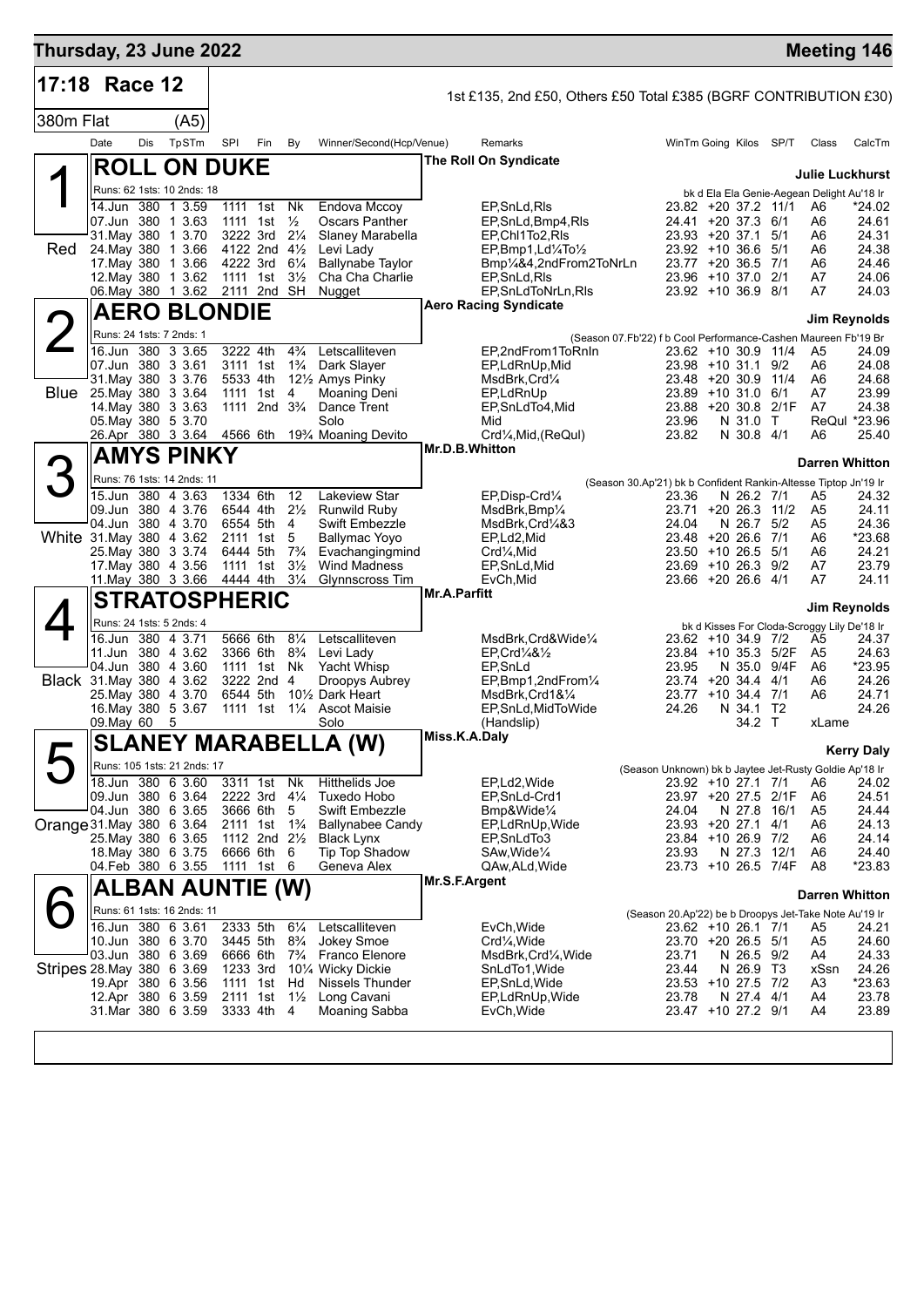| 17:37 Race 13                        |                                                                         |            |       |                                      |     |                                  |                                                               |                | 1st £160, 2nd £55, Others £55 Total £435 (BGRF CONTRIBUTION £30)                                         |                                                                 |                                  |                         |                                  |                                          |
|--------------------------------------|-------------------------------------------------------------------------|------------|-------|--------------------------------------|-----|----------------------------------|---------------------------------------------------------------|----------------|----------------------------------------------------------------------------------------------------------|-----------------------------------------------------------------|----------------------------------|-------------------------|----------------------------------|------------------------------------------|
| 540m Flat                            |                                                                         |            | (S3)  |                                      |     |                                  |                                                               |                |                                                                                                          |                                                                 |                                  |                         |                                  |                                          |
|                                      | Date                                                                    | <b>Dis</b> | TpSTm | SPI                                  | Fin | By                               | Winner/Second(Hcp/Venue)                                      |                | Remarks                                                                                                  | WinTm Going Kilos SP/T                                          |                                  |                         | Class                            | CalcTm                                   |
|                                      | <b>RISKY FACTOR</b>                                                     |            |       |                                      |     |                                  |                                                               | Miss.K.A.Daly  |                                                                                                          |                                                                 |                                  |                         |                                  |                                          |
|                                      |                                                                         |            |       |                                      |     |                                  |                                                               |                |                                                                                                          |                                                                 |                                  |                         |                                  | <b>Kerry Daly</b>                        |
|                                      | Runs: 65 1sts: 12 2nds: 10<br>18.Jun 380 2 3.78                         |            |       | 6655 5th                             |     | $4\frac{3}{4}$                   | Moaning Ren                                                   |                | (Season Unknown) be b Droopys Roddick-Orange Theresa Sp'18 Ir<br>SAw, RIs                                | 23.59 +10 27.3 7/1                                              |                                  |                         | A4                               | 24.07                                    |
|                                      | 11.Jun 380 1 3.77                                                       |            |       | 6544 3rd                             |     | $2\frac{3}{4}$                   | Easy See Jay                                                  |                | SAw, RanOn, RIs                                                                                          | 23.58 +20 27.0 4/1                                              |                                  |                         | A4                               | 24.00                                    |
|                                      | 03.Jun 540 1 13.30 2222 2nd 2                                           |            |       |                                      |     |                                  | <b>Moaning Amy</b>                                            |                | EP,2ndFrom1,RIs                                                                                          | 34.36                                                           | N 27.1 6/1                       |                         | S <sub>3</sub>                   | 34.52                                    |
| Red                                  | 26. May 540 2 13.90 2665 5th<br>21. May 540 2 13.38 3555 5th            |            |       |                                      |     | 16                               | 141/ <sub>2</sub> Moaning Sabbath<br><b>Milton Mia</b>        |                | EP, Disp-Crd1, Crd2<br>Crd2&3&5,RIs                                                                      | 34.13<br>33.61 +20 26.7                                         | N 26.9 12/1                      | 16/1                    | S2<br>0R                         | 35.29<br>35.09                           |
|                                      | 13. May 380 1 3.66 4555 4th                                             |            |       |                                      |     | $3\frac{1}{4}$                   | <b>Kilbarry Nosense</b>                                       |                | Bmp3, RanOn, RIs                                                                                         | 23.71 +10 26.6                                                  |                                  | 12/1                    | A3                               | 24.07                                    |
|                                      | 12.Feb 540 1 13.10 1333 2nd 11/4                                        |            |       |                                      |     |                                  | <b>Crystal Duchess</b>                                        |                | EP, SnLdTo1, Bmp <sup>1</sup> / <sub>2</sub> &6                                                          | 34.35                                                           | N 27.0                           | 9/2                     | S1                               | $*34.45$                                 |
|                                      | <b>DEANRIDGE DOVE</b>                                                   |            |       |                                      |     |                                  |                                                               |                | Mr.R.E.Dean, Mr.P.M.Surridge                                                                             |                                                                 |                                  |                         |                                  | <b>Allison Kelly-Pilgrim</b>             |
|                                      | Runs: 45 1sts: 9 2nds: 7                                                |            |       |                                      |     |                                  |                                                               |                |                                                                                                          | (Season 13.My'21) bebd b Vulturi-Aguasantas My'19 Ir            |                                  |                         |                                  |                                          |
|                                      | 10.Jun 540 1 13.29 1322 4th                                             |            |       |                                      |     | $6\frac{3}{4}$                   | Kiwi Sandy                                                    |                | EP,Crd2&5,Bmp3                                                                                           | 34.26 +20 28.8 6/1                                              |                                  |                         | S3                               | 35.00                                    |
|                                      | 26. May 540 1 13.35 5444 4th<br>18. May 540 1 13.24 2111 1st            |            |       |                                      |     | $4\frac{3}{4}$<br>$1\frac{1}{2}$ | So Its Taylor<br><b>Rising Allstar</b>                        |                | MsdBrk, Crd1&4<br>EP,Bmp1,Ld2                                                                            | 34.43<br>34.77                                                  | N 28.8 4/1<br>N 28.4 7/1         |                         | S <sub>3</sub><br>S4             | 34.81<br>34.77                           |
| <b>Blue</b>                          | 05. May 540 1 13.30 3333 3rd                                            |            |       |                                      |     | 7                                | Capel Hunter                                                  |                | EvCh, RIs                                                                                                | 34.16 +20 28.1 9/2                                              |                                  |                         | S <sub>4</sub>                   | 34.92                                    |
|                                      | 29.Apr 540 1 13.26 3212 3rd                                             |            |       |                                      |     | $\overline{4}$                   | Icaals Brunett                                                |                | EP,Ld1/2To3/4,Crd5                                                                                       | 34.55                                                           | N 27.4 8/1                       |                         | S <sub>4</sub>                   | 34.87                                    |
|                                      | 23.Apr 540 1 13.42 1344 5th<br>05. Mar 540 2 13.58 5333 2nd 3           |            |       |                                      |     |                                  | 141/ <sub>2</sub> Free Style Sue<br><b>Yacht Penny</b>        |                | SnLdTo1,Bmp2,Crd1/2&5<br>Crd1, RanOn                                                                     | 34.11<br>34.34                                                  | N 27.7 12/1<br>N 27.8 6/1        |                         | S <sub>3</sub><br>S <sub>2</sub> | 35.27<br>*34.58                          |
|                                      | <b>CRONODY EVE</b>                                                      |            |       |                                      |     |                                  |                                                               |                | Mr.S.Kruse, Mr.T.Kruse                                                                                   |                                                                 |                                  |                         |                                  |                                          |
|                                      | Runs: 39 1sts: 9 2nds: 5                                                |            |       |                                      |     |                                  |                                                               |                |                                                                                                          |                                                                 |                                  |                         |                                  | <b>Nick Carter</b>                       |
|                                      | 18.Jun 540 6 13.32 1223 3rd                                             |            |       |                                      |     | - 8                              | Havana Robusto                                                |                | EP, DispTo1, 2nd From 2To 3/4                                                                            | (Season 09.Ja'22) bk b Kinloch Brae-Boom Time Jn'19 Ir<br>34.14 | N 26.4 20/1                      |                         | OR <sub>3</sub>                  | 34.78                                    |
|                                      | 11.Jun 540 5 12.94 1111 1st                                             |            |       |                                      |     | 3                                | <b>Wicky Dickie</b>                                           |                | QAw, ALd, Mid                                                                                            | 34.25 +20 26.5 7/1                                              |                                  |                         | OR3                              | *34.45                                   |
|                                      | 28. May 540 2 13.12 2222 4th<br>White 18. May 540 2 13.81 3555 5th 81/2 |            |       |                                      |     | 2                                | Icaals Brunett<br>Deanridge Dove                              |                | EP,2ndFrom1To2<br>Crd1&2                                                                                 | 34.40<br>34.77                                                  | N 26.3 8/1<br>N 26.5 5/2         |                         | S4<br>S4                         | 34.56<br>35.45                           |
|                                      | 12. May 540 3 13.21 1222 2nd 41/4                                       |            |       |                                      |     |                                  | Pelacampus                                                    |                | EP,2ndFrom1                                                                                              | $34.03 + 20.26.4$                                               |                                  | 13/8F S4                |                                  | 34.57                                    |
|                                      | 06. May 540 3 13.01 1111 1st 1/2                                        |            |       |                                      |     |                                  | Cactus Lady                                                   |                | EP, SnLd, Mid                                                                                            | 34.35 +20 26.7 9/2                                              |                                  |                         | S <sub>5</sub>                   | 34.55                                    |
|                                      | 27.Apr 540 2 13.49 3444 5th                                             |            |       |                                      |     |                                  | 101⁄4 Boynepark Logan                                         | Mrs.K.A.Macari | EP, Chl&Crd1, Bmp1/2Crd6                                                                                 | 34.25                                                           | N 26.5 10/3                      |                         | S <sub>4</sub>                   | 35.06                                    |
|                                      | <b>LARGE EGO</b>                                                        |            |       |                                      |     |                                  |                                                               |                |                                                                                                          |                                                                 |                                  |                         |                                  | <b>Allison Kelly-Pilgrim</b>             |
|                                      | Runs: 15 1sts: 3 2nds: 3                                                |            |       |                                      |     |                                  |                                                               |                |                                                                                                          |                                                                 |                                  |                         |                                  | bk d Kinloch Brae-Mill Babs Ap'20 Br     |
|                                      | 18.Jun 540 4 13.67 5455 5th<br>11. Jun 540 3 13.25 1111 1st             |            |       |                                      |     | 5                                | 151/4 Havana Robusto<br>Leppinlizard                          |                | MsdBrk, Crd2&1/4<br>EP, SnLd, Mid                                                                        | 34.14<br>34.30                                                  | N 32.1 12/1                      | +20 31.8 8/13F OR3      | OR3                              | 35.36<br>*34.50                          |
|                                      | 31 May 380 4 3.74                                                       |            |       | 6566 4th                             |     | $4\frac{1}{4}$                   | In The Present                                                |                | MsdBrk, Crd2, Mid                                                                                        | 23.87 +10 31.5 7/2                                              |                                  |                         | A4                               | 24.31                                    |
|                                      | Black 26 May 380 4 3.82                                                 |            |       | 6555 5th                             |     | $3\frac{1}{2}$<br>$6\frac{3}{4}$ | Offthe Line Sham<br><b>Project Year</b>                       |                | SAw, Crd <sup>1</sup> / <sub>4</sub>                                                                     | 23.81<br>23.70 +10 31.5                                         | N 31.4                           | 11/2                    | A4                               | 24.09                                    |
|                                      | 19. May 380 5 3.73<br>14. May 380 5 3.71                                |            |       | 5555 4th<br>1221 1st                 |     | $5\frac{1}{2}$                   | Pennys Three                                                  |                | SAw, Wide&Crd <sup>1</sup> / <sub>4</sub> , MidFrom <sup>1</sup> / <sub>2</sub><br>Chl1/2-Ld3, MidToWide | 23.72 +10 30.6                                                  |                                  | 7/1<br><b>T3</b>        | A <sub>3</sub>                   | 24.34<br>23.82                           |
|                                      | 09. May 380 3 3.66                                                      |            |       | 2222 2nd <sup>3</sup> / <sub>4</sub> |     |                                  | <b>Lakeview Bell</b>                                          |                | MidToWide, RanOn                                                                                         | 23.66                                                           | N 30.9 T3                        |                         |                                  | 23.72                                    |
|                                      |                                                                         |            |       |                                      |     |                                  | <b>SOUTHFIELD MARC (W)</b>                                    |                | Mr.M.J.Gilbert, Mr.J.M. Winchester                                                                       |                                                                 |                                  |                         |                                  | <b>Dean Childs</b>                       |
|                                      | Runs: 80 1sts: 18 2nds: 20                                              |            |       |                                      |     |                                  |                                                               |                |                                                                                                          |                                                                 |                                  |                         |                                  | bd d Ballymac Vic-Droopys Elite Fb'19 Ir |
| L                                    | 16.Jun 540 5 13.20 5333 4th                                             |            |       |                                      |     | $7\frac{3}{4}$                   | <b>Project Year</b>                                           |                | MsdBrk, Wide                                                                                             |                                                                 | 33.99 +20 38.9 12/1              |                         | S3                               | 34.81                                    |
|                                      | 10.Jun 540 5 13.33 4535 5th<br>03.Jun 540 5 13.56 3555 6th              |            |       |                                      |     | $8\frac{3}{4}$                   | Kiwi Sandy                                                    |                | MsdBrk, MidToWide                                                                                        | 34.26 +20 39.6 5/1                                              |                                  |                         | S <sub>3</sub>                   | 35.16                                    |
| Orange 26. May 540 6 13.23 5222 3rd  |                                                                         |            |       |                                      |     | $9\frac{3}{4}$                   | Moaning Amy<br>11 <sup>1</sup> / <sub>4</sub> Moaning Sabbath |                | Crd1, Wide2<br>EP,2ndFrom1To6                                                                            | 34.36<br>34.13                                                  | N 39.3 4/1<br>N 38.5 5/2         |                         | S <sub>3</sub><br>S <sub>2</sub> | 35.14<br>35.03                           |
|                                      | 17. May 540 4 13.17 6333 3rd                                            |            |       |                                      |     | $4\frac{1}{4}$                   | Absolute Vegas                                                |                | MsdBrk,MidToWide                                                                                         |                                                                 |                                  | 34.04 +30 37.9 11/4F S2 |                                  | 34.68                                    |
|                                      | 06. May 380 5 3.68<br>15.Apr 540 5 13.13 3332 2nd SH                    |            |       | 4453 3rd                             |     | - 7                              | Killeacle Alfie<br>Absolute Vegas                             |                | CrdRnUp, Wide<br>2ndFrom4, ChlRnIn                                                                       | 34.49                                                           | 23.33 +10 38.5 7/1<br>N 38.1 7/1 |                         | A2<br>S <sub>2</sub>             | 23.99<br>$*34.50$                        |
|                                      |                                                                         |            |       |                                      |     |                                  |                                                               | <b>ICAAI</b>   |                                                                                                          |                                                                 |                                  |                         |                                  |                                          |
|                                      | PITCH AND TOSS (W)                                                      |            |       |                                      |     |                                  |                                                               |                |                                                                                                          |                                                                 |                                  |                         |                                  | Jim Reynolds                             |
|                                      | Runs: 52 1sts: 7 2nds: 9                                                |            |       |                                      |     |                                  |                                                               |                |                                                                                                          |                                                                 |                                  |                         |                                  | bk d Cable Bay-Callaway Toss Jy'19 Ir    |
|                                      | 18.Jun 540 6 13.36 2333 4th<br>28. May 714 6 23.84 2334 2nd 51/4        |            |       |                                      |     | $2\frac{1}{2}$                   | <b>Maglass About</b><br>Lubagh Silver                         |                | Bmp6, RanOn, MidTo Wide<br>2ndFrom3, Wide                                                                | 34.47<br>46.03                                                  | N 33.9 10/3                      | N 33.6 11/8F OR         | S3                               | 34.67<br>46.45                           |
|                                      | 21. May 540 6 13.58 2333 3rd 41/4                                       |            |       |                                      |     |                                  | Crossfield Kayla                                              |                | Crd1, RanOn                                                                                              | 34.34 +20 33.2 3/1                                              |                                  |                         | S <sub>3</sub>                   | 34.87                                    |
| Stripes 14. May 540 6 13.38 4544 3rd | 05. May 540 6 13.30 4555 3rd                                            |            |       |                                      |     | $9\frac{1}{4}$<br>$1\frac{1}{4}$ | Moaning Sabbath<br><b>Risky Factor</b>                        |                | Crd1, Wide<br>RanOn, Wide                                                                                | 33.68 +30 33.0 5/2                                              |                                  | 34.29 +20 33.3 3/1C     | S <sub>3</sub><br>S <sub>3</sub> | 34.72<br>34.59                           |
|                                      | 30.Apr 540 6 13.30 5433 2nd 41/2                                        |            |       |                                      |     |                                  | Free Style Sue                                                |                | Wide,RanOn                                                                                               | 33.90 +20 33.3 11/1                                             |                                  |                         | S <sub>2</sub>                   | 34.46                                    |
|                                      | 15.Apr 540 6 13.27 2322 1st 1/2                                         |            |       |                                      |     |                                  | Project Year                                                  |                | 2ndFrom½-LdNrLn                                                                                          | 34.26                                                           | N 33.6 7/2                       |                         | S <sub>3</sub>                   | *34.26                                   |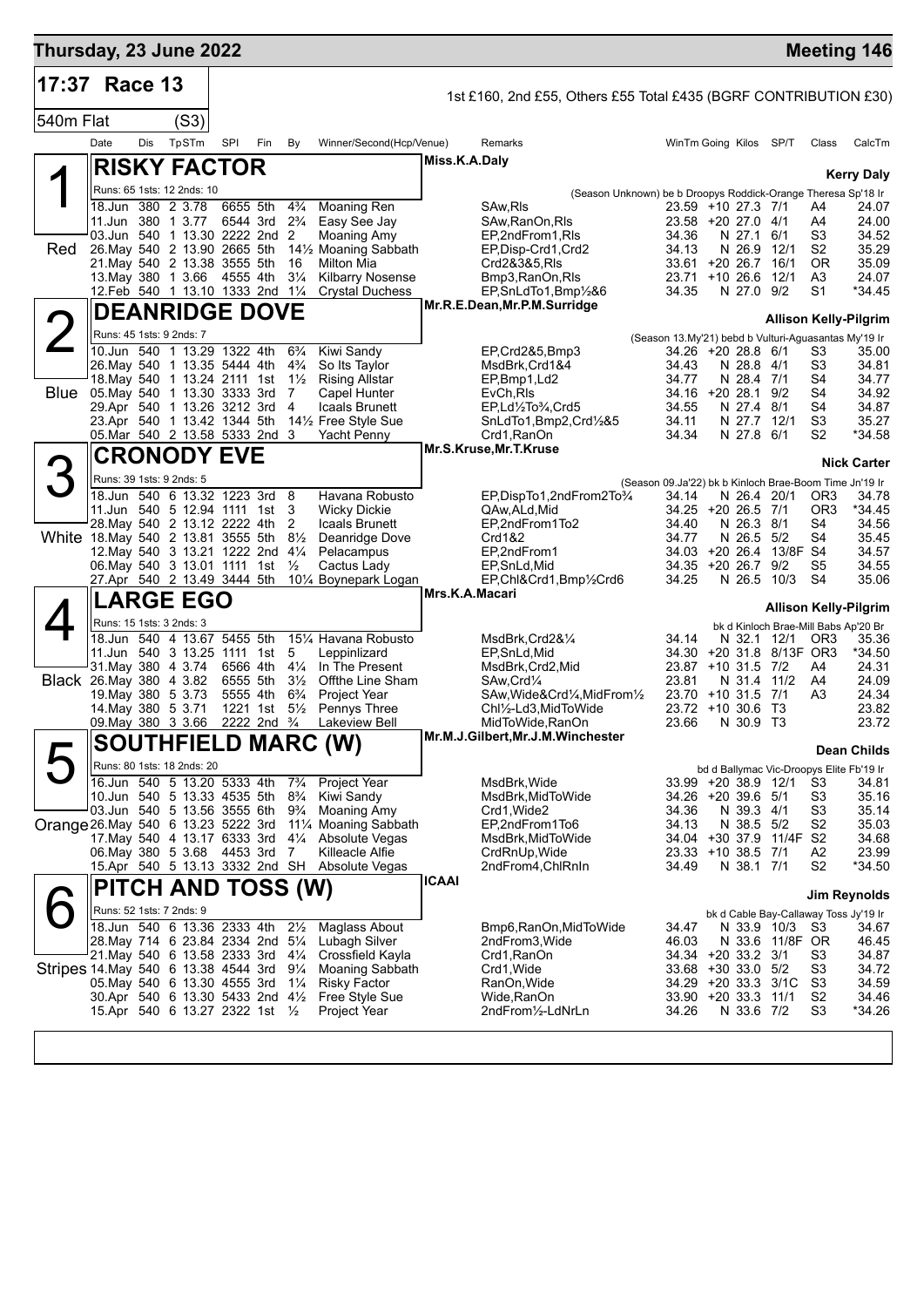| Thursday, 23 June 2022    |                                          |     |                           |                                                    |     |                                  |                                               | <b>Meeting 146</b>                                                                                                                |                |
|---------------------------|------------------------------------------|-----|---------------------------|----------------------------------------------------|-----|----------------------------------|-----------------------------------------------|-----------------------------------------------------------------------------------------------------------------------------------|----------------|
| 17:54 Race 14             |                                          |     |                           |                                                    |     |                                  |                                               | 1st £135, 2nd £50, Others £50 Total £385 (BGRF CONTRIBUTION £30)                                                                  |                |
| 380m Flat                 |                                          |     | (A5)                      |                                                    |     |                                  |                                               |                                                                                                                                   |                |
|                           | Date                                     | Dis | TpSTm                     | SPI                                                | Fin | By                               | Winner/Second(Hcp/Venue)                      | Remarks<br>WinTm Going Kilos SP/T<br>Class<br>CalcTm                                                                              |                |
|                           |                                          |     | <b>KID SHEARER</b>        |                                                    |     |                                  |                                               | <b>Spitfire Racing</b>                                                                                                            |                |
|                           |                                          |     |                           |                                                    |     |                                  |                                               | <b>Julie Luckhurst</b>                                                                                                            |                |
|                           | Runs: 16 1sts: 2 2nds: 3<br>14.Jun 380   |     | 1 3.58                    | 1133 3rd                                           |     | $5\frac{1}{2}$                   | Catchmybreath                                 | (Season 04.Ja'22) be b Makeshift-Bricken Brett Mr'20 Ir<br>23.99<br>EP, SnLdTo2, Crd1/4, RIs<br>N 27.7 T3                         | 24.43          |
|                           | 06.Jun 60                                |     | 1                         |                                                    |     |                                  | Solo                                          | 27.6<br>(Handslip)<br>$\top$<br>xLame                                                                                             |                |
|                           | 05.Apr 380                               |     | 1 3.66                    | 4223 5th                                           |     | 7                                | Phat Pop                                      | 7/4F<br>BmpStt&1,Crd <sup>3</sup> /4&RnIn<br>23.95<br>N 27.1<br>A4                                                                | 24.51          |
| Red                       | 31.Mar 380<br>25.Mar 380                 |     | 1 3.58<br>1 3.53          | 2456 6th<br>1111 2nd SH                            |     | $8\frac{1}{2}$                   | Moaning Sabba<br>Perfecto Vis                 | 24.25<br>EP.Chl&Crd1/4,Crd2&3<br>23.47 +10 26.8<br>5/4F<br>A4<br>23.91<br>23.90<br>N 26.3<br>4/1<br>A3<br>EP, SnLdToNrLn, RIs     |                |
|                           | 17. Mar 380 1 3.67                       |     |                           |                                                    |     |                                  | Solo                                          | *23.76<br>MidToRIs<br>23.86<br>$-10, 26.0$ T<br>xSsn                                                                              |                |
|                           | 01.Feb 380 1 3.63                        |     |                           | 4255 5th                                           |     | $7\frac{1}{4}$                   | Distant Spirit                                | 23.38 +20 26.7 15/8F A3<br>BmpRnUp, Crd2&3                                                                                        | 24.16          |
|                           |                                          |     | <b>JOKEY SMOE</b>         |                                                    |     |                                  |                                               | Mr.C.J.Young<br>Tom Levers                                                                                                        |                |
|                           | Runs: 59 1sts: 14 2nds: 10               |     |                           |                                                    |     |                                  |                                               | bd d Kinloch Brae-Lols Peach Sp'18 Br                                                                                             |                |
|                           | 16.Jun 380 1 3.68                        |     |                           | 3555 5th                                           |     | $5\frac{3}{4}$                   | Less Hope                                     | 23.66 +10 33.6 6/1<br>Crd <sub>4</sub> , Bmp2<br>A4                                                                               | 24.22          |
|                           | 10.Jun 380 1 3.67                        |     |                           | 1111 1st                                           |     | $\frac{1}{2}$                    | Banteer Lady                                  | 23.90<br>EP, SnLd, MidToRIs<br>23.70 +20 33.4 4/1<br>A5                                                                           |                |
| Blue                      | 03.Jun 380 2 3.58<br>24. May 380         |     | 1 3.63                    | 3111 1st<br>1111 1st                               |     | 3<br>$1\frac{1}{4}$              | Spiceoflife<br><b>Ardscull Prince</b>         | $*23.84$<br>23.64 +20 33.6 9/2<br>A6<br>EP,Ld1,MidToRIs<br>23.94<br>23.84 +10 33.1<br>4/1<br>A7<br>EP, SnLd, MidToRIs             |                |
|                           | 18. May 380 1 3.76                       |     |                           | 5444 4th                                           |     | $5\frac{1}{2}$                   | Droopys Aubrey                                | 23.89<br>N 32.8<br>11/4C A7<br>SAw, Crd <sup>1</sup> / <sub>4</sub> , Bmp3                                                        | 24.33          |
|                           | 12. May 380 1 3.63                       |     |                           | 1233 3rd<br>6555 6th                               |     | $3\frac{3}{4}$                   | Tip Top Shadow                                | 23.89 +10 32.6<br>2/1F<br>A7<br>24.29<br>EP, Disp To 1, Crd3<br>24.55<br>A7                                                       |                |
|                           | 04. May 380 1 3.77                       |     |                           |                                                    |     | 13                               | Deanridge Linxs                               | MsdBrk, Crd1&3<br>23.43 +10 32.9 11/4<br>Mr.N.F.Carter                                                                            |                |
|                           |                                          |     | <b>CORROUGH ROCK</b>      |                                                    |     |                                  |                                               | <b>Nick Carter</b>                                                                                                                |                |
|                           |                                          |     | Runs: 48 1sts: 10 2nds: 5 |                                                    |     |                                  |                                               | bk d Droopys Jet-Yellowtown Girl Oc'18 Ir                                                                                         |                |
|                           | 15.Jun 380 2 3.61<br>08.Jun 380 3 3.87   |     |                           | 3221 1st<br>5555 4th                               |     | $3\frac{3}{4}$<br>$7\frac{3}{4}$ | Silly Lassie<br>Shes Pure Magic               | 24.49<br>N 29.5 9/2<br>EP,Chl&Crd¼,Bmp&Ld3<br>A6<br>23.63 +20 29.0 7/1<br>A5<br>RIs&BmpStt                                        | 24.49<br>24.45 |
|                           | 28. May 380 3 3.66                       |     |                           | 2211 1st                                           |     | $\frac{3}{4}$                    | Kilmood Blue                                  | 24.02<br>N 29.8<br>5/2<br>A6<br>*24.02<br>EP,Ld2                                                                                  |                |
| White 18. May 380 3 3.69  |                                          |     |                           | 4334 4th                                           |     | $5\frac{1}{2}$                   | Letscalliteven                                | 23.86<br>N 29.7 7/1<br>A5<br>BmpRIs&Crd1⁄4                                                                                        | 24.30          |
|                           | 07. May 380 3 3.60<br>30.Apr 380 3 3.70  |     |                           | 1111 1st<br>2111 1st                               |     | Nk<br>$\frac{1}{2}$              | Get Up Ali<br>Miss Blaze                      | 24.06<br>EP, SnLd<br>23.86 +20 30.1<br>6/1<br>A6<br>EP,Ld1,Mid<br>24.09<br>$+10.30.0$<br>11/4<br>A7                               | 24.19          |
|                           | 20.Apr 380 3 3.61                        |     |                           | 2111 1st                                           |     | 2                                | Hoskys Legacy                                 | 24.17<br>EP,LdRnUp<br>24.17<br>N 30.0 4/1<br>A8                                                                                   |                |
|                           |                                          |     | <b>MILLABBEY AMY</b>      |                                                    |     |                                  |                                               | Mr.J.W.Reynolds                                                                                                                   |                |
|                           | Runs: 28 1sts: 8 2nds: 8                 |     |                           |                                                    |     |                                  |                                               | Jim Reynolds                                                                                                                      |                |
|                           | 16.Jun 380 4 3.53                        |     |                           | 2111 1st                                           |     | $1\frac{3}{4}$                   | <b>Tell Truth</b>                             | (Season Unknown) bd b Sparta Maestro-Ryecourt Scarlet Sp'19 Ir<br>EP, SnLd<br>23.65 +10 28.0 9/2<br>A6<br>*23.75                  |                |
|                           | 11.Jun 380 4 3.67                        |     |                           | 2212 2nd 3 <sup>3</sup> / <sub>4</sub>             |     |                                  | Queen Franklin                                | EP,Ld2-Bmp3,Bmp4<br>23.92 +20 28.3 4/1<br>A6                                                                                      | 24.42          |
| Black 25 May 380 5 3.65   | 31 May 380 4 3.65                        |     |                           | 2335 6th<br>2222 2nd 5 <sup>3</sup> / <sub>4</sub> |     | $5\frac{3}{4}$                   | Cagey Norah<br>Evachangingmind                | EP, Disp To 2, Crd <sup>3</sup> / <sub>4</sub><br>23.88 +20 28.3 7/4F<br>A6<br>MidRnUp,2ndFrom1<br>$23.50 + 1028.0$<br>10/3<br>A6 | 24.53<br>24.06 |
|                           | 16. May 380 5 3.53                       |     |                           |                                                    |     |                                  | Solo                                          | 23.80<br>MidToWide<br>23.70 +10 27.8<br>T                                                                                         |                |
|                           | 09. May 60                               |     | 4                         |                                                    |     |                                  | Solo                                          | T<br>(Handslip)<br>28.1<br>xLame                                                                                                  |                |
|                           | 26.Mar 380 4 3.74                        |     |                           | 6466 6th                                           |     |                                  | 16 <sup>1</sup> / <sub>2</sub> Special Finale | CrdRnUp&2&3<br>N 28.8 11/4<br>23.48<br>A5<br>Miss.J.R.Davis                                                                       | 24.80          |
|                           | <b>MISS SALLY (W)</b>                    |     |                           |                                                    |     |                                  |                                               | <b>James Turner</b>                                                                                                               |                |
|                           |                                          |     | Runs: 47 1sts: 14 2nds: 8 |                                                    |     |                                  |                                               | (Season Unknown) wbk b Skywalker Farloe-Seagrave Lace Au'19 Ir                                                                    |                |
|                           | 18.Jun 380 5 3.60<br>11.Jun 380 6 3.74   |     |                           | 2321 1st<br>6555 4th                               |     | $\frac{3}{4}$<br>$4\frac{1}{4}$  | Kilmood Blue<br>Queen Franklin                | MidToWide,Ld3<br>23.75 +10 25.9 9/2<br>A6<br>Crd1/ <sub>4</sub> , RanOn<br>23.92 +20 26.2 11/2<br>A6                              | 23.85<br>24.45 |
|                           | 03.Jun 380 6                             |     |                           |                                                    |     |                                  |                                               | (NoRace)<br>26.4<br>A6                                                                                                            |                |
| Orange 26. May 380 5 3.78 |                                          |     |                           | 5554 5th                                           |     | $6\frac{1}{2}$                   | You Little Carly                              | SAw, Wide <sup>1</sup> / <sub>4</sub> , Crd3<br>N 26.0 7/2<br>23.64<br>A6                                                         | 24.16          |
|                           | 18. May 380 5 3.69<br>11. May 380 5 3.75 |     |                           | 4555 5th<br>5444 5th                               |     | $3\frac{1}{4}$<br>$5\frac{1}{2}$ | Tip Top Shadow<br>Cougars Hero                | 23.93<br>N 25.8 7/1<br>Crd <sub>4</sub> 83<br>A6<br>BmpStt, BCrd&Wide1/4<br>23.93 +10 25.9 10/1<br>A5                             | 24.18<br>24.47 |
|                           | 05.Apr 380 5 3.71                        |     |                           | 2222 2nd $1\frac{1}{2}$                            |     |                                  | <b>Bellhill Girl</b>                          | N 26.4 6/1<br>*23.81<br>Bmp1, RanOn<br>23.69<br>A5                                                                                |                |
|                           |                                          |     | <b>SWIFT EMBEZZLE (W)</b> |                                                    |     |                                  |                                               | <b>Star Racing</b>                                                                                                                |                |
|                           |                                          |     | Runs: 37 1sts: 12 2nds: 3 |                                                    |     |                                  |                                               | <b>Nick Deas</b>                                                                                                                  |                |
|                           | 11.Jun 380 5 3.68                        |     |                           | 5655 4th                                           |     | $4\frac{1}{2}$                   | Levi Lady                                     | bk d Farloe Blitz-Swift Ali Au'19 Ir<br>MsdBrk,Bmp1&½,Wide<br>23.84 +10 30.5 9/2<br>A5                                            | 24.30          |
|                           | 104.Jun 380 5 3.59                       |     |                           | 2111 1st 11/ <sub>4</sub>                          |     |                                  | Tip Top Shadow                                | EP,Ld¼-BmpNrLn<br>24.04<br>N 30.3 8/1<br>A5                                                                                       | 24.04          |
|                           | 26. May 380 6 3.69                       |     |                           | 1666 6th                                           |     | 7                                | Offthe Line Sham                              | 23.81<br>EP, SnLd-BmpCrd1/4<br>N 30.4 15/2<br>A4                                                                                  | 24.37          |
| Stripes 14 May 380 5 3.64 | 07. May 380 5 3.60                       |     |                           | 3444 4th<br>2333 3rd                               |     | 6<br>$6\frac{1}{2}$              | Icaals Mindy<br><b>Anfield Storm</b>          | 23.80 +20 29.9 4/1<br>Crd4&RnIn,MidToWide<br>A4<br>23.66 +10 29.7 10/1<br>24.28<br>EP, Disp-Crd1/4<br>A4                          | 24.47          |
|                           | 29.Apr 380 6 3.67                        |     |                           | 4455 5th                                           |     | $7\frac{1}{4}$                   | Crescent Sydney                               | 24.25<br>Crd1/ <sub>2</sub> , MidTo Wide<br>23.58 +10 29.3 8/1<br>A3                                                              |                |
|                           | 19.Apr 380 6 3.55                        |     |                           | 1111 1st                                           |     | $3\frac{3}{4}$                   | Deanridge Blue                                | *23.83<br>QAw, ALd, SwvRnUp<br>23.73 +10 29.3 7/2<br>A4                                                                           |                |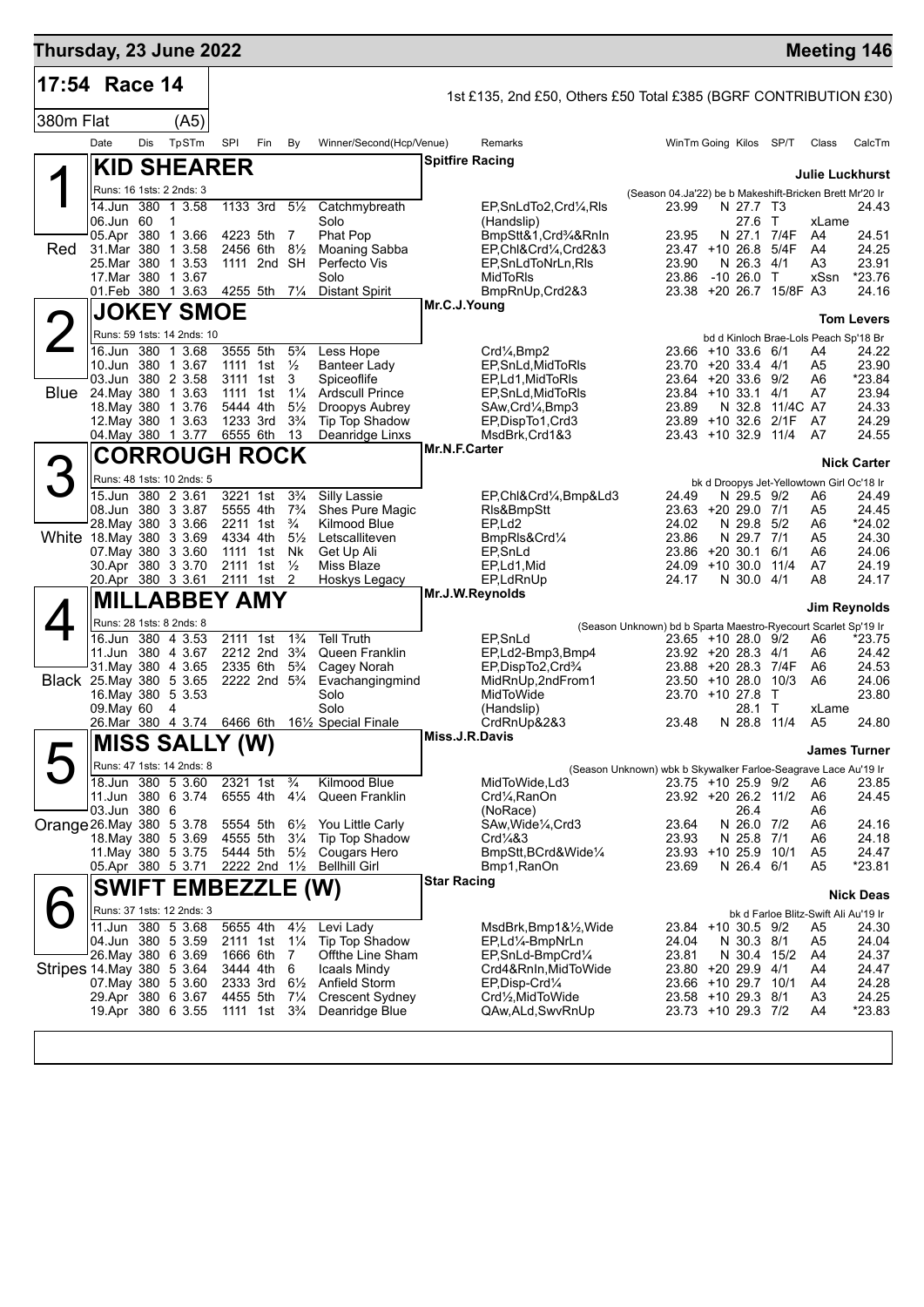| <b>Reserves</b> |                                                                       |          |                                                       |                      |                                                                         |                      |                                                    |                                                                                      |                           |             |                                                       |
|-----------------|-----------------------------------------------------------------------|----------|-------------------------------------------------------|----------------------|-------------------------------------------------------------------------|----------------------|----------------------------------------------------|--------------------------------------------------------------------------------------|---------------------------|-------------|-------------------------------------------------------|
|                 | TpSTm<br>Date<br>Dis                                                  | SPI      | Fin                                                   | By                   | Winner/Second                                                           |                      | Remarks                                            | WinTm Going Kilos SP/T                                                               |                           | Class       | CalcTm                                                |
|                 | ALFAR GINA                                                            |          |                                                       |                      |                                                                         | Mr.J.S.Levers        |                                                    |                                                                                      |                           |             | <b>Tom Levers</b>                                     |
|                 | Runs: 38 1sts: 7 2nds: 4                                              |          |                                                       |                      |                                                                         |                      |                                                    | (Season 24.Sp'21) bk b Kinloch Brae-Nans Eile Sp'18 Ir                               |                           |             |                                                       |
|                 | 16.Jun 380 2 3.68<br>10.Jun 380 1 3.66                                |          | 2211 1st<br>5333 3rd 31/4                             | $1\frac{1}{4}$       | <b>Telex Pretty</b><br>Scrambled Egg                                    |                      | EP,2ndFrom1-Ld1/2,MidToRIs<br>Bmp3,RIs             | 24.04 +10 24.5 7/4F<br>23.86 +20 24.8 11/4                                           |                           | A9<br>A9    | 24.14<br>24.32                                        |
|                 | 04.Jun 380 1 3.72                                                     |          | 3334 4th                                              | 9                    | Chilly Breeze                                                           |                      | Crd3,RIs                                           | 23.92 +10 25.2 3/1                                                                   |                           | A9          | 24.74                                                 |
|                 | ALFAR LOLA                                                            |          |                                                       |                      |                                                                         | Mr.J.S.Levers        |                                                    |                                                                                      |                           |             | <b>Tom Levers</b>                                     |
|                 | Runs: 38 1sts: 6 2nds: 4                                              |          |                                                       |                      |                                                                         |                      |                                                    | (Season 22.Jy'21) bd b Kinloch Brae-Nans Eile Sp'18 Ir                               |                           |             |                                                       |
|                 | 14.Jun 380 1 3.87<br>08.Jun 380 1 3.88                                |          | 5532 1st Hd<br>6554 5th 5 <sup>3</sup> / <sub>4</sub> |                      | Dunguin Jolly<br><b>Marshalls Mabel</b>                                 |                      | SAw,LdNrLn<br>SAw, Crd <sup>1</sup> / <sub>4</sub> | 24.04 +20 23.1 8/1<br>24.17 +20 23.5 11/4F A10                                       |                           | A10         | 24.24<br>24.83                                        |
|                 | 02.Jun 380 1 3.81                                                     |          | 4344 2nd 6                                            |                      | Special Thanks                                                          |                      | 2ndFrom4,RIs                                       | 24.03 +10 23.3 4/1                                                                   |                           | A10         | 24.61                                                 |
|                 | <b>BLUE BOY BEAUTY</b>                                                |          |                                                       |                      | (W)                                                                     | <b>TMJ Syndicate</b> |                                                    |                                                                                      |                           |             | <b>Tommy Batchelor</b>                                |
|                 | Runs: 31 1sts: 6 2nds: 5                                              |          |                                                       |                      |                                                                         |                      |                                                    |                                                                                      |                           |             | be d Droopys Jet-Druids Diana Au'19 Ir                |
|                 | 14.Jun 380 5 3.78<br>07.Jun 380 6 3.57                                |          | 6666 6th<br>1344 5th                                  | 10<br>$5\frac{1}{4}$ | <b>Kilaharry Biddy</b><br>Someone Else                                  |                      | SlpStt, Blk1/4<br>EP, SnLd-Crd1/4, Bmp3            | 23.75<br>23.60 +20 34.6 4/1                                                          | N 34.6 11/4               | A4<br>A4    | 24.55<br>24.22                                        |
|                 | 31. May 380 5 3.66                                                    |          | 4665 5th 11                                           |                      | Auchen Whiskey                                                          |                      | Bmp1,BCrd1⁄4,MidToWide                             | 23.68 +10 34.6 9/2                                                                   |                           | A4          | 24.66                                                 |
|                 | <b>BOYNEPARK GEER</b>                                                 |          |                                                       |                      |                                                                         | Mrs.D.Y.Lee          |                                                    |                                                                                      |                           |             |                                                       |
|                 | Runs: 52 1sts: 9 2nds: 6                                              |          |                                                       |                      |                                                                         |                      |                                                    | (Season 19.Ap'22) bk b Droopys Jet-Boynepark Mile Ap'19 Ir                           |                           |             | David Lee                                             |
|                 | 18.Jun 380 2 3.75                                                     |          | 5666 6th                                              | $8\frac{1}{2}$       | <b>Miss Sally</b>                                                       |                      | SAw.MidToRIs                                       | 23.75 +10 25.6 5/1                                                                   |                           | A6          | 24.53                                                 |
|                 | 10.Jun 380 3 3.77<br>05.Jun 265 6                                     |          | 4666 6th<br>3-3- 3rd                                  |                      | 171/4 Night Dream<br>93⁄4 Hes Got Wings(CPark)                          |                      | CrdRnUp, Blk1/4, MidToRIs<br>Mid, EvCh             | 23.68 +20 25.4 10/1<br>16.72 -20 25.4 T3                                             |                           | A5<br>Intro | 25.26<br>17.30                                        |
|                 | <b>BUDGEARNIE</b>                                                     |          |                                                       |                      |                                                                         | Mr.S.G.Arnold        |                                                    |                                                                                      |                           |             |                                                       |
|                 | Runs: 38 1sts: 10 2nds: 7                                             |          |                                                       |                      |                                                                         |                      |                                                    |                                                                                      |                           |             | <b>Nick Deas</b>                                      |
|                 | 16.Jun 380 3 3.69                                                     |          | 6466 6th                                              | 11                   | Crossfield Kayla                                                        |                      | MsdBrk, Crd1/4, BCrd2                              | 23.71 +10 30.0 7/1                                                                   |                           | A4          | bd d Candlelight King-Knockbann Uno Sp'19 Ir<br>24.69 |
|                 | 28. May 380 3 3.66<br>21. May 380 3 3.67 5553 3rd 81/2 Droopys Clever |          |                                                       |                      | 2444 3rd 5 <sup>3</sup> / <sub>4</sub> Explosive Blake                  |                      | EP,BmpRnUp&3,Crd1/4<br>BmpRnUp, Crd1/4&3           | 23.99 +10 29.8 3/1<br>23.46 +10 29.6 7/4F                                            |                           | A4<br>A4    | 24.55<br>24.24                                        |
|                 | <b>CRESCENT SYDNEY</b>                                                |          |                                                       |                      |                                                                         |                      | Mrs.A.Kelly-Pilgrim                                |                                                                                      |                           |             |                                                       |
|                 |                                                                       |          |                                                       |                      |                                                                         |                      |                                                    |                                                                                      |                           |             | <b>Allison Kelly-Pilgrim</b>                          |
|                 | Runs: 24 1sts: 8 2nds: 5<br>16.Jun 380 2 3.58                         |          | 2222 2nd 31/2                                         |                      | <b>Explosive Blake</b>                                                  |                      | EP,2ndFrom1,Mid                                    | 23.45 +10 33.3 6/1                                                                   |                           | A2          | bk d Droopys Sydney-Boherna Abbie Sp'19 Ir<br>23.83   |
|                 | 10.Jun 380 2 3.74                                                     |          | 5566 6th 71/4                                         |                      | <b>Project Year</b>                                                     |                      | Crd&StbRnUp                                        | 23.43 +20 33.4 7/1                                                                   |                           | A2          | 24.21                                                 |
|                 | 17 May 380 1 3.63                                                     |          | 2222 2nd 3                                            |                      | <b>Bernies Pal</b>                                                      | Mr.J.W.Reynolds      | BmpRnUp, EP, 2nd From 1                            | 23.28 +20 32.8 9/1                                                                   |                           | A2          | 23.72                                                 |
|                 | <b>CRONODY ADA</b>                                                    |          |                                                       |                      |                                                                         |                      |                                                    |                                                                                      |                           |             | Jim Reynolds                                          |
|                 | Runs: 2 1sts: 0 2nds: 1<br>$380$ 2 3.68<br>16.Jun                     |          | 4666 6th                                              | 8                    | Less Hope                                                               |                      | Crd <sup>1</sup> / <sub>4</sub> &2                 | (Season Unknown) bk b Droopys Noah-Droopys Alice Au'20 Ir<br>23.66 +10 26.2 11/4F A4 |                           |             | 24.40                                                 |
|                 | 11.Jun 380 2 3.73                                                     |          |                                                       |                      | 5322 2nd 11/2 Easy See Jay                                              |                      | MsdBrk, EP, 2nd From 2                             | 23.58 +20 26.0 11/2 A4                                                               |                           |             | 23.90                                                 |
|                 | 06.Jun 380 3 3.75                                                     |          | 2222 2nd 4                                            |                      | <b>Murlens Chica</b>                                                    | Mr.J.P.Lambe         | 2ndFrom1, MidToRIs                                 | 23.69                                                                                | N 26.1 T3                 |             | 24.01                                                 |
|                 | <b>DARK SLAYER (W)</b>                                                |          |                                                       |                      |                                                                         |                      |                                                    |                                                                                      |                           |             | <b>James Turner</b>                                   |
|                 | Runs: 67 1sts: 15 2nds: 13<br>14.Jun 380 5 3.60                       |          | 2333 5th 2 <sup>3</sup> / <sub>4</sub>                |                      |                                                                         |                      |                                                    |                                                                                      |                           |             | bk d Laughil Blake-Pots And Shots Nv'18 Ir            |
|                 | 07.Jun 380 5 3.66                                                     |          |                                                       |                      | Roll On Duke<br>5553 2nd 1 <sup>3</sup> / <sub>4</sub> Aero Blondie     |                      | Bmp1&4, MidToWide<br>MidToWide, RanOn              | 23.82 +20 35.6 7/2<br>23.98 +10 35.6 9/2                                             |                           | A6<br>A6    | 24.23<br>24.22                                        |
|                 | 02.Jun 380 5 3.58                                                     |          |                                                       |                      | 2222 2nd 2 <sup>3</sup> / <sub>4</sub> Shes Pure Magic                  |                      | EP, Disp-Crd1/4, Chl3/4                            | 23.84 +20 35.5 3/1                                                                   |                           | A5          | 24.26                                                 |
|                 | <b>DEANRIDGE BOYONE</b>                                               |          |                                                       |                      |                                                                         |                      | Mr.R.E.Dean, Mr.P.M.Surridge                       |                                                                                      |                           |             | <b>Allison Kelly-Pilgrim</b>                          |
|                 | Runs: 17 1sts: 5 2nds: 2                                              |          |                                                       |                      |                                                                         |                      |                                                    | bd d Man Twenty One-Deanridge Muse Au'20 Br                                          |                           |             |                                                       |
|                 | 15.Jun 380 3 3.68<br>08.Jun 380 3 3.64                                |          | 4555 4th                                              | 10                   | <b>Lakeview Star</b><br>2111 1st 21/ <sub>2</sub> Ballymac Valley       |                      | MsdBrk, EP, BCrd1/4<br>EP.Ld1, Mid                 | 23.36<br>23.73                                                                       | N 30.4 5/2<br>N 30.8 5/2F | A5<br>A6    | 24.16<br>23.73                                        |
|                 | 02.Jun 380 3 3.67                                                     |          | 5222 2nd 1                                            |                      | <b>Runwild Ruby</b>                                                     |                      | $Bmp1&\frac{1}{4}Crd3$                             | 23.59 +20 30.9 4/1                                                                   |                           | A6          | 23.87                                                 |
|                 | <b>DEANRIDGE LAMBO (M)</b>                                            |          |                                                       |                      |                                                                         | Mr.R.E.Dean          |                                                    |                                                                                      |                           |             | <b>Allison Kelly-Pilgrim</b>                          |
|                 | Runs: 16 1sts: 4 2nds: 3                                              |          |                                                       |                      |                                                                         |                      |                                                    |                                                                                      |                           |             | bd d Man Twenty One-Billis Glitter Au'20 Br           |
|                 | 18.Jun 540 5 13.14 4233 3rd                                           |          |                                                       | $4\frac{1}{4}$       | <b>Drumcrow Floyd</b>                                                   |                      | EP,2ndFrom1-Crd½,MidToWide 34.24                   |                                                                                      | N 33.8 11/2               | OR.         | 34.58                                                 |
|                 | 04.Jun 500 4 4.44<br>21.May 380 5 3.65                                |          | 2211 2nd SH<br>5554 4th 3 <sup>3</sup> / <sub>4</sub> |                      | Deanridge Anton(Towc)<br><b>Kilbarry Nosense</b>                        |                      | Wide,Led½ToNrLine<br>MsdBrk, Blk <sup>3</sup> /4   | 31.27<br>23.72 +20 32.9 3/1                                                          | $-6032.9$ T2              | Intro<br>A2 | 30.68<br>24.22                                        |
|                 | <b>DIANS JAZZER</b>                                                   |          |                                                       |                      |                                                                         | Mrs.D.Y.Lee          |                                                    |                                                                                      |                           |             |                                                       |
|                 | Runs: 73 1sts: 14 2nds: 11                                            |          |                                                       |                      |                                                                         |                      |                                                    |                                                                                      |                           |             | David Lee<br>bd d Ballymac Vic-Hot Set Ja'19 Ir       |
|                 | 18.Jun 380 5 3.73                                                     |          | 5666 6th                                              | $6\frac{1}{2}$       | Olive Oil Rose                                                          |                      | MsdBrk, Crd1&3                                     | 23.65 +10 38.6 11/1                                                                  |                           | A3          | 24.26                                                 |
|                 | 11.Jun 380 5 3.77<br>07.Jun 380 5 3.67                                | 6444 4th |                                                       | $7\frac{1}{2}$       | Explosive Blake<br>6666 5th 9 <sup>3</sup> / <sub>4</sub> Arrigle Black |                      | CrdRnUp, Bmp2&4<br>MsdBrk, Crd1                    | 23.66 +20 38.6 8/1<br>23.54 +10 38.6 9/1                                             |                           | A3<br>A2    | 24.46<br>24.42                                        |
|                 |                                                                       |          |                                                       |                      |                                                                         |                      |                                                    |                                                                                      |                           |             |                                                       |
|                 |                                                                       |          |                                                       |                      |                                                                         |                      |                                                    |                                                                                      |                           |             |                                                       |